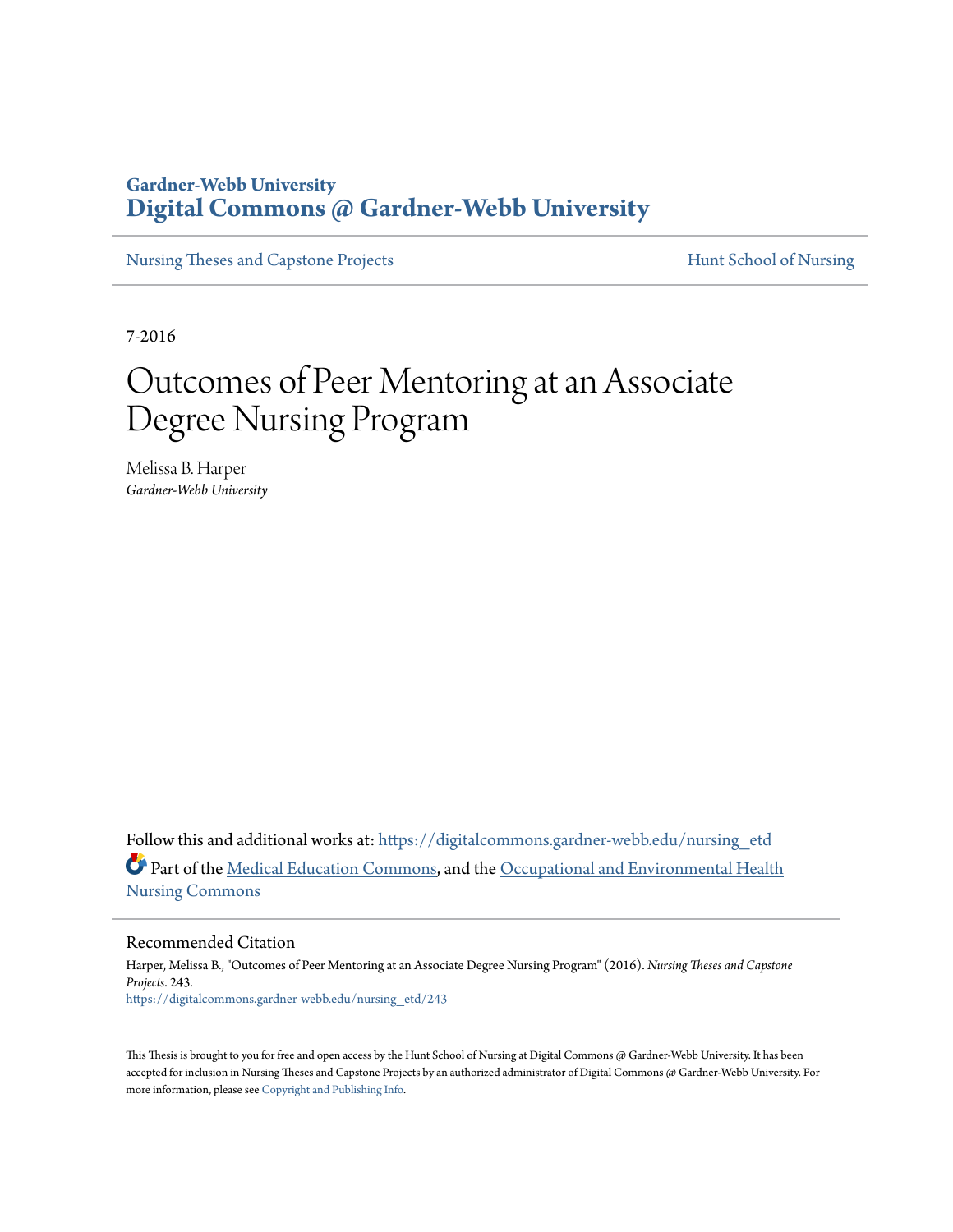Outcomes of Peer Mentoring at an Associate Degree Nursing Program

by

Melissa B. Harper

A thesis submitted to the faculty of Gardner-Webb University Hunt School of Nursing in partial fulfillment of the requirements for the Master of Science in Nursing Degree

Boiling Springs, North Carolina

2016

 $\mathcal{L}_\text{max}$  , and the contribution of the contribution of the contribution of the contribution of the contribution of the contribution of the contribution of the contribution of the contribution of the contribution of t

 $\mathcal{L}_\text{max}$  , and the contribution of the contribution of the contribution of the contribution of the contribution of the contribution of the contribution of the contribution of the contribution of the contribution of t

Submitted by: Approved by:

Melissa B. Harper, BSN, RN Cindy Miller, PhD, RN

Date Date Date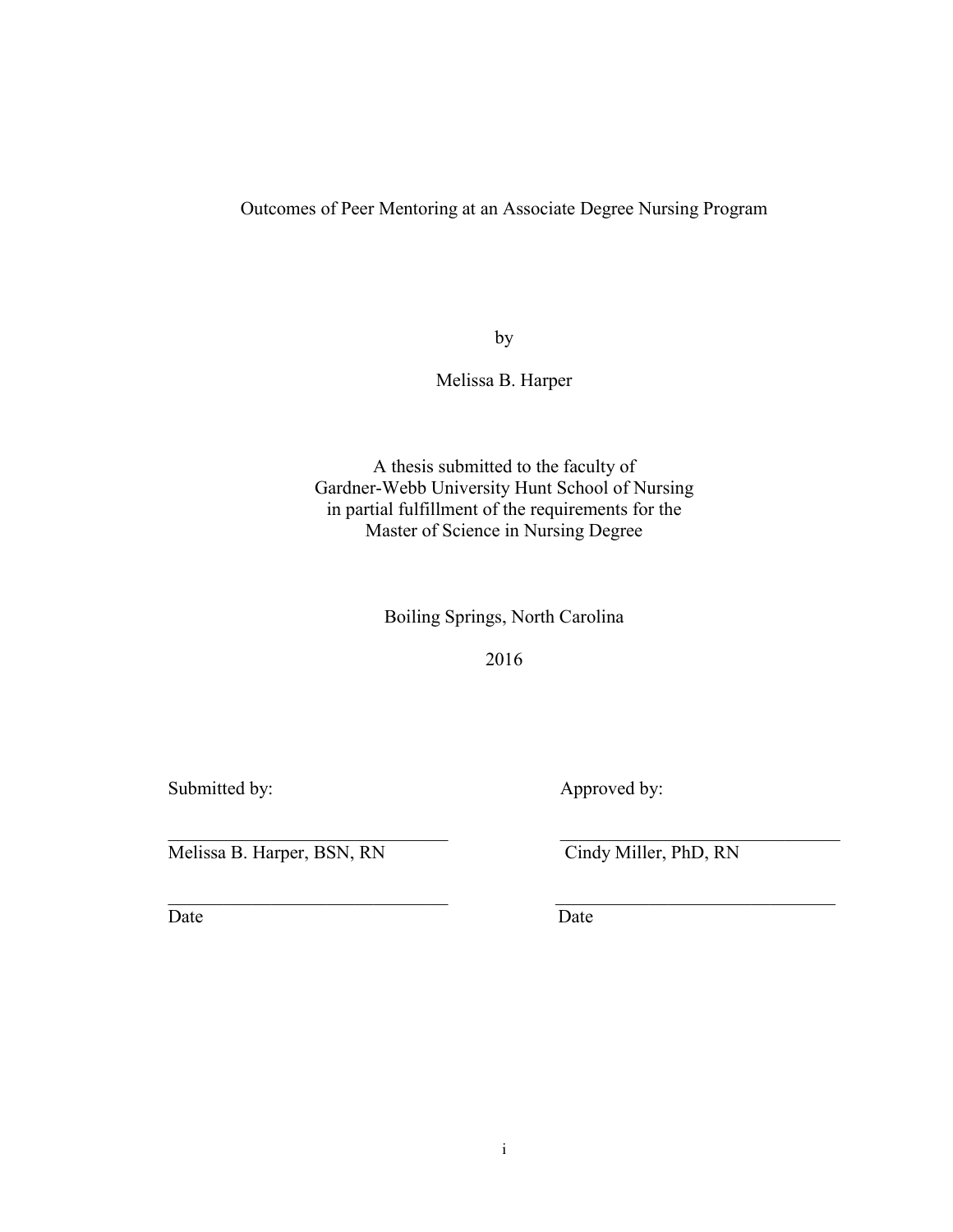#### Abstract

Nursing students have described clinical experiences as being stressful, yet the application of classroom knowledge to the clinical health care setting is a requirement. The purpose of this mixed-method study is to compare students' perceptions of the peer mentoring leadership experience (PMLE) and the student charge nurse experience (SCNE). The PMLE was piloted at a southeastern community college's associate degree nursing (ADN) program. Hand-selected PMLE second-year nursing students (n=5) were paired with hand-selected PMLE first-year nursing students (n=5) for medical/surgical clinical rotations. The ADN program's purpose for these clinical rotations was to provide a mutually beneficial mentoring experience. The remaining second-year nursing students (n=25) registered in the health system concepts course participated in the SCNE in which one-on-one time was spent with an on-duty designated floor charge nurse during medical/surgical clinical rotations. These second-year student participants spent additional time in a student charge nurse role meeting course management and leadership objectives while overseeing first-year students' (n=37) patient care with clinical faculty as resources. Students voluntarily completed a survey indicating their perceptions of how learning objectives for the clinical experience were met for client advocate, educator, and caregiver, prioritization of client care, time management, communicator, leader, multidisciplinary team relationship builder and self-confidence. Descriptive analysis was completed for the quantitative data and qualitative data was reviewed with grouping of themes. Results from the study indicated that the PMLE respondents perceived their experience met the individual course objectives more than the compared SCNE respondents. *Keywords:* Peer mentoring, student charge nurse

ii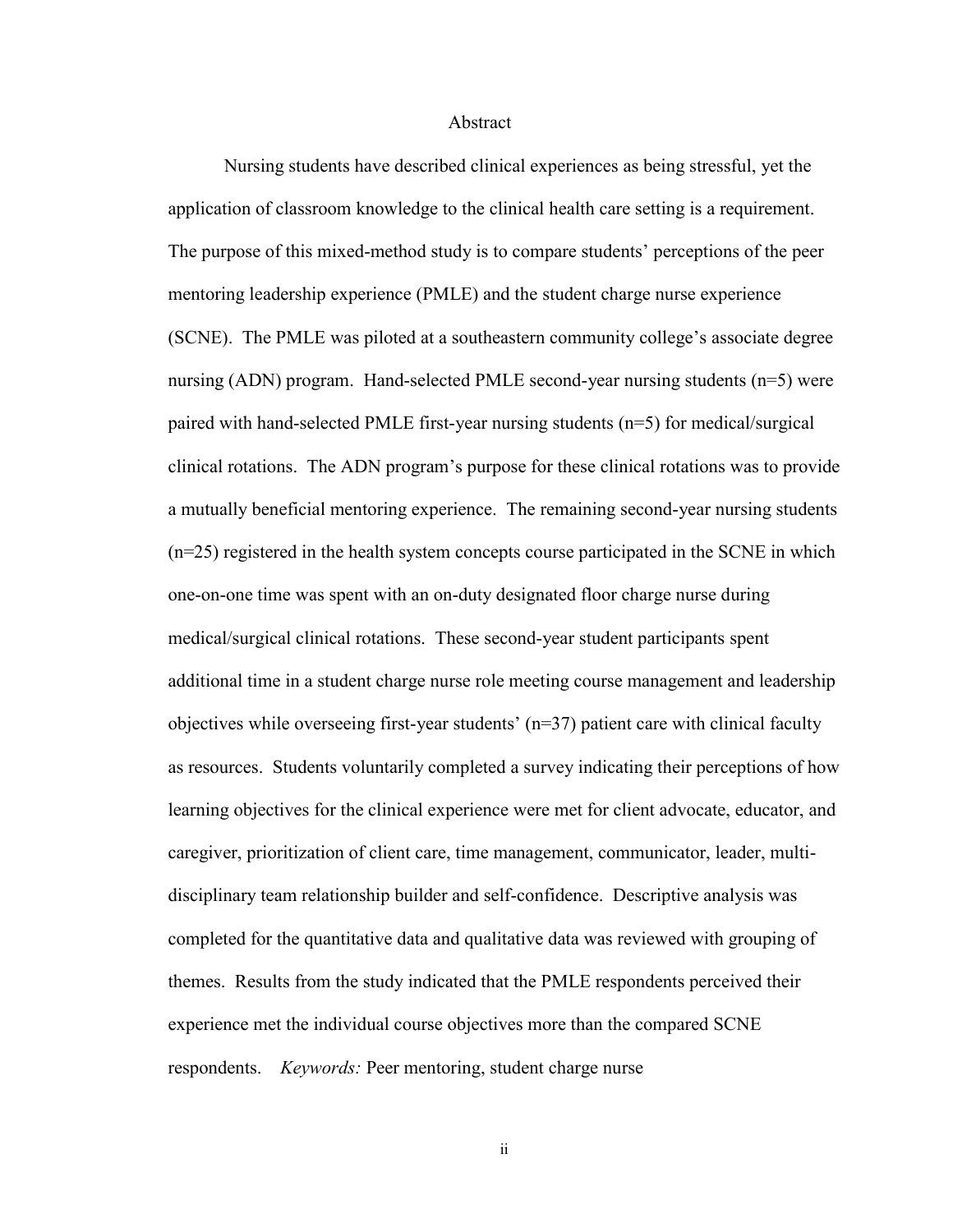#### Acknowledgements

I would like to convey my appreciation to Dr. Suzanne Zentz, Dr. Kurtz, and Dr. Alverson for allowing the use of modifying their survey tool to conduct this study. I express my gratitude to the participants of this study for their willingness to participate in my research. I would like to thank my nursing friends and coworkers that have assisted in guiding and emotionally supporting me during my nursing education. I would like to express my deepest gratitude to my husband, Craig Harper for his loving support. Thank you to my son and daughter-in-law, Nick and Deven Neal, and my daughter, Natalie Harper, for their sacrifices that allowed me to pursue my educational goals. Thank you to all my extended family for helping with child care, encouragement and reminding me to not give up along with a special thank you to my parents, Pat and Wayne Kluttz; my cousin, Lori Johnson; and Mister Mike Cole. Without all of you, my educational goals would not have been accomplished.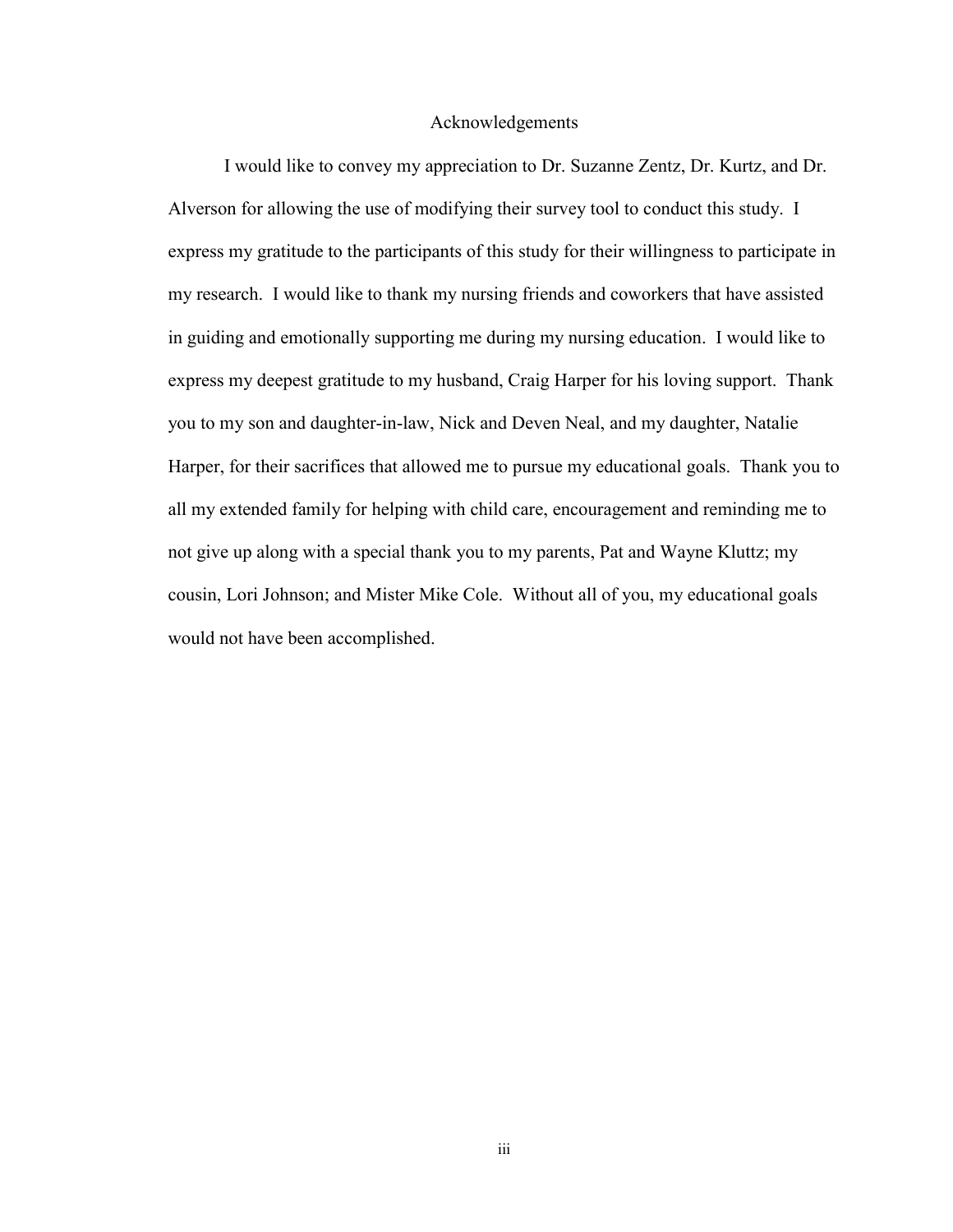**©** Melissa B. Harper 2016

All Rights Reserved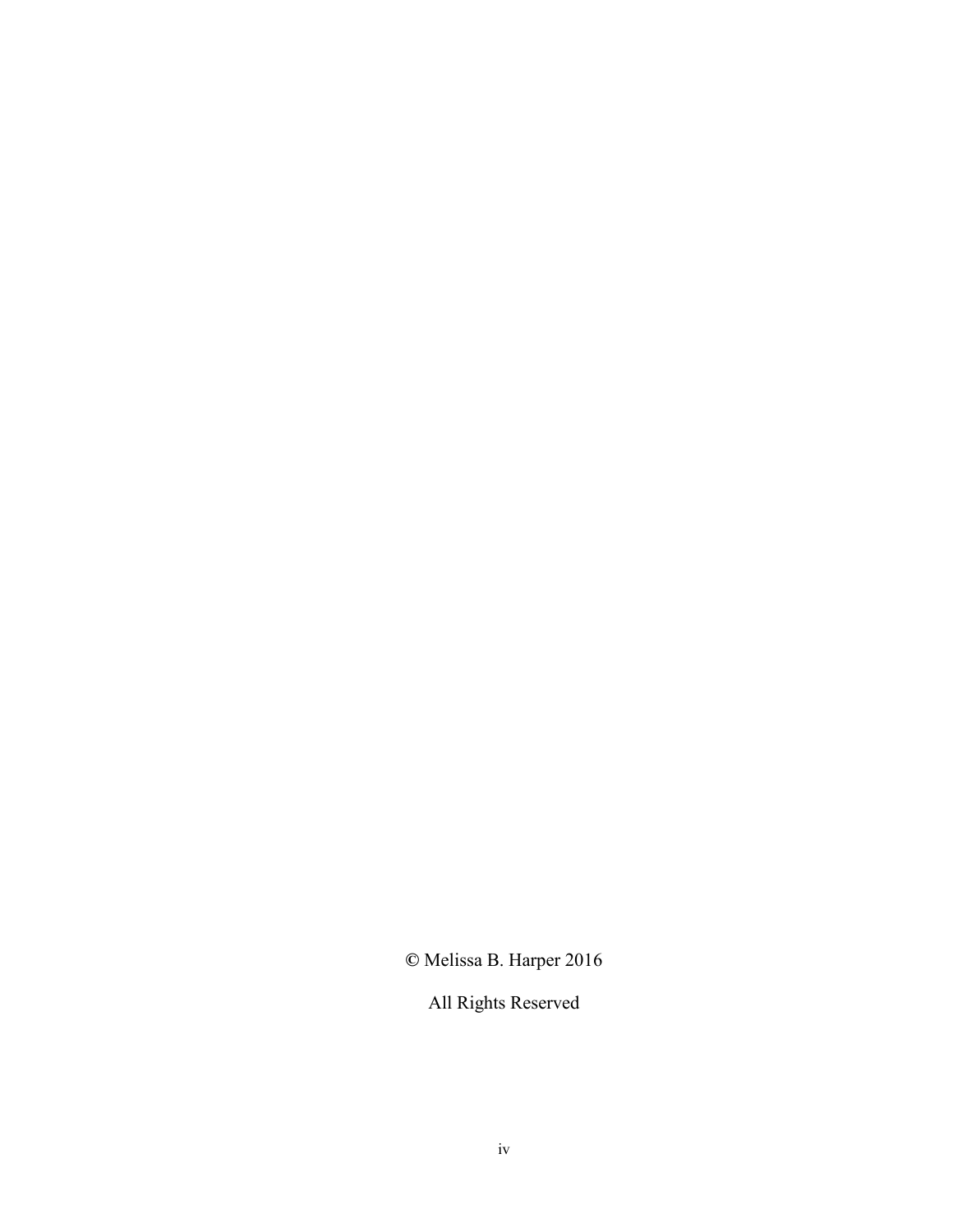## Table of Contents

# **CHAPTER I: INTRODUCTION**

| <b>CHAPTER II: RESEARCH BASED EVIDENCE</b> |  |
|--------------------------------------------|--|
|                                            |  |
|                                            |  |
|                                            |  |
| CHAPTER III: METHODOLOGY                   |  |
|                                            |  |
|                                            |  |
|                                            |  |
|                                            |  |
|                                            |  |
|                                            |  |
|                                            |  |
| <b>CHAPTER IV: RESULTS</b>                 |  |
|                                            |  |
|                                            |  |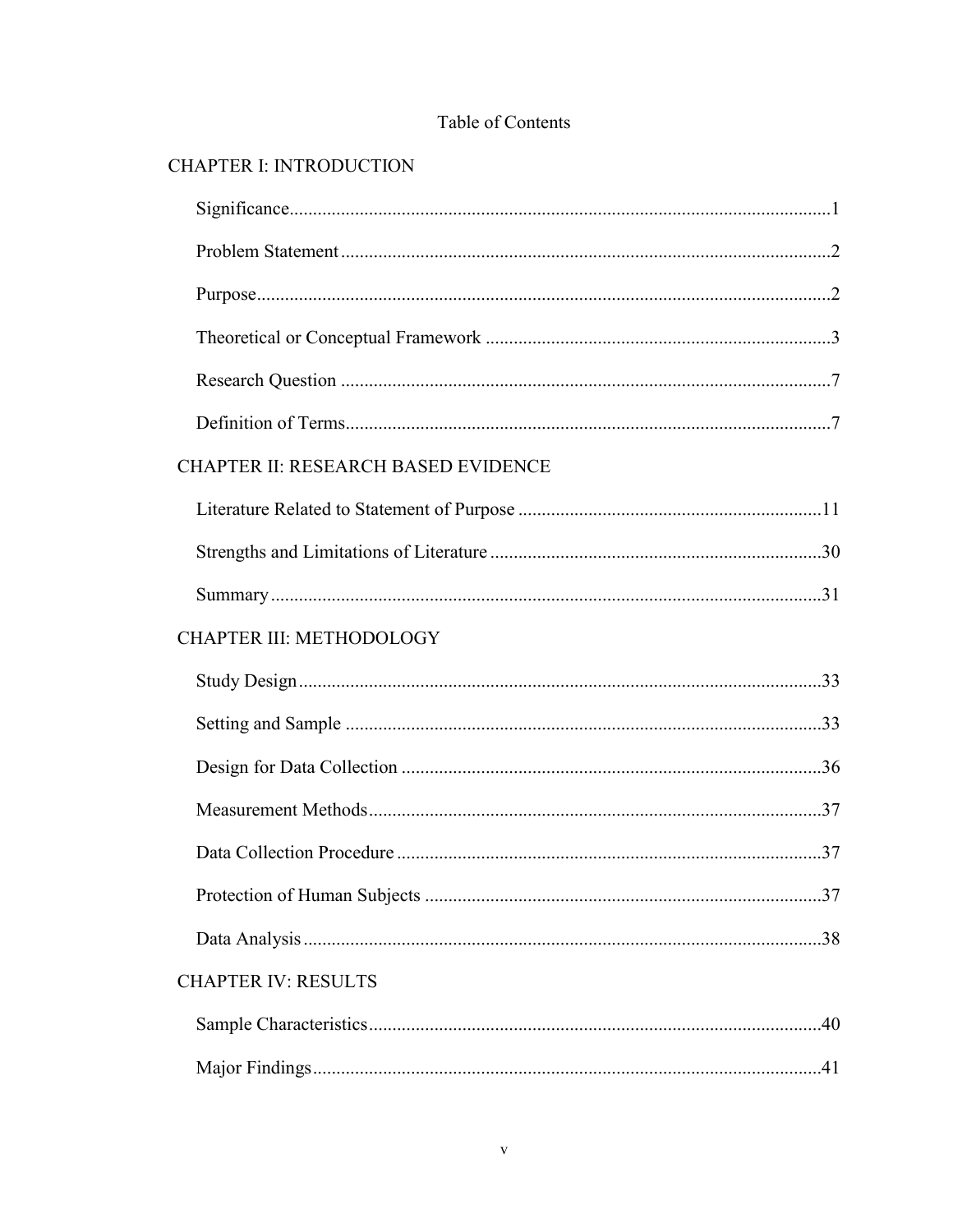|                              | .59 |
|------------------------------|-----|
| <b>CHAPTER V: DISCUSSION</b> |     |
|                              |     |
|                              |     |
|                              |     |
|                              |     |
|                              |     |
|                              |     |
|                              | .66 |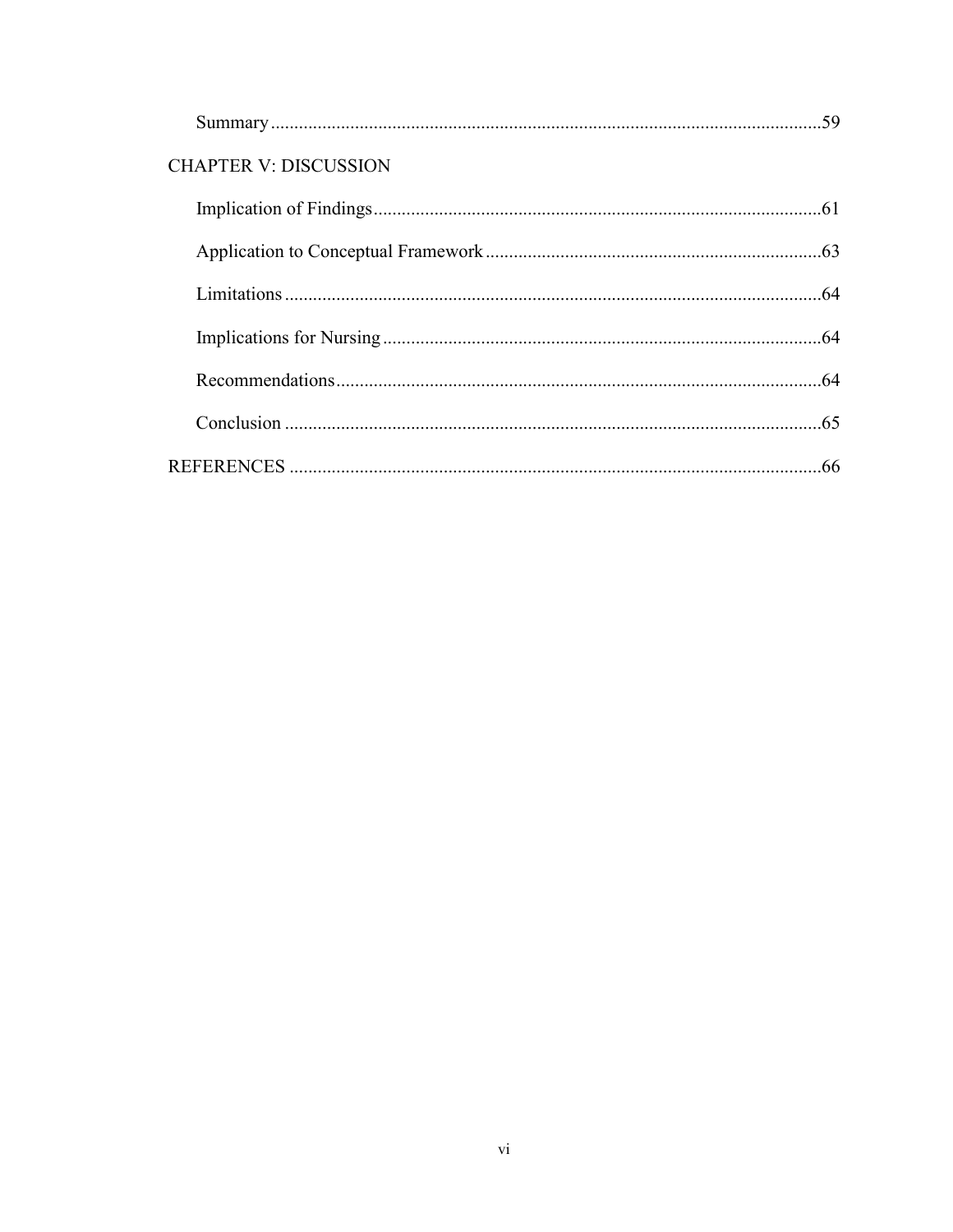# List of Figures

|--|--|--|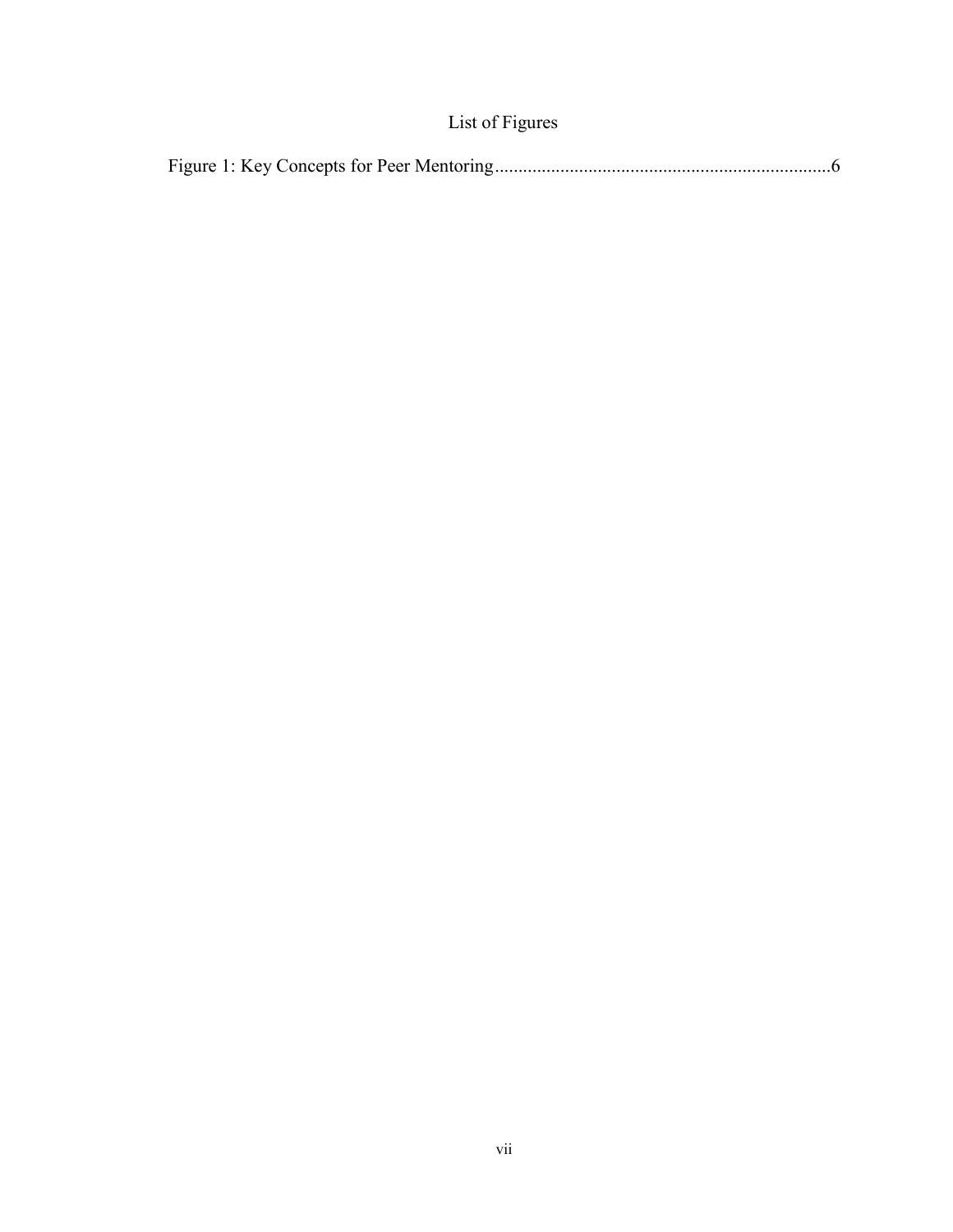### List of Tables

| Table 2: Participation Numbers per Student Year Level and Clinical Experience41 |
|---------------------------------------------------------------------------------|
| Table 3: Second-year PMLE Individual Item Mean Scores and Overall Mean Score 42 |
| Table 4: First-year PMLE Individual Item Mean Scores and Overall Mean Score44   |
| Table 5: First- and Second-year PMLE Aggregate Mean Scores and Overall Mean     |
| Table 6: Second-year SCNE Individual Item Mean Scores and Overall Mean Score48  |
| Table 7: First-year SCNE Individual Item Mean Scores and Overall Mean Score 50  |
| Table 8: First- and Second-year SCNE Aggregate Mean Scores and Overall Mean     |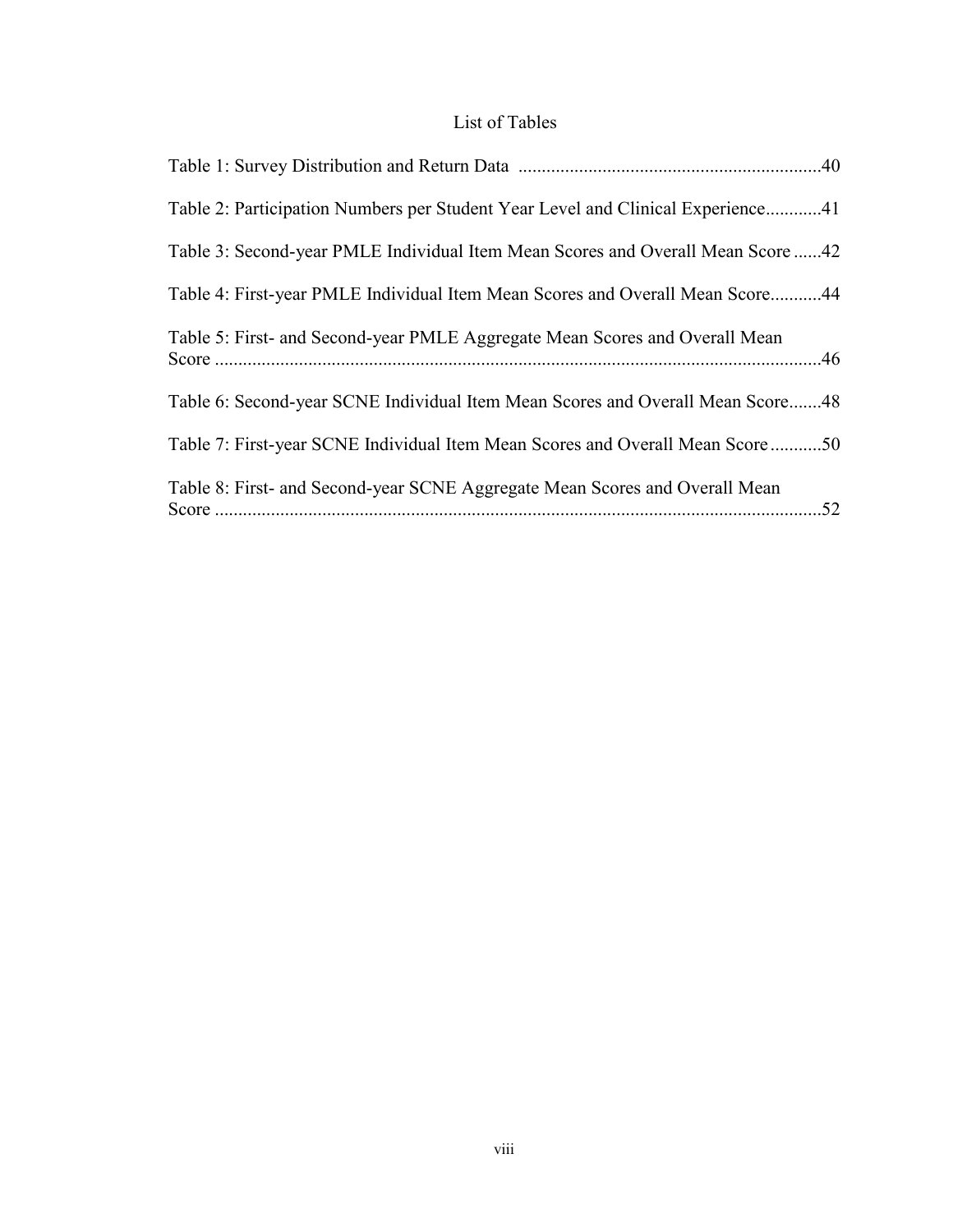#### **CHAPTER I**

#### **Introduction**

Nursing students have expressed one aspect of the nursing program that causes the most apprehension is the clinical experience (Sharif & Masoumi, 2005). Clinical experience involves nursing students taking academically learned knowledge from the classroom and putting it into practice within a health care setting. One strategy utilized to aid nursing students in the clinical experience has been peer mentoring, also called peer mentored learning. Peer mentored learning can be strategically planned, but often times it happens spontaneously (Henning, Weidner, & Marty, 2008). A study conducted during a nursing clinical experience found that nursing students reported feeling less anxious and were able to increase interactions and collaboration more when taught by peers (Iwasiw & Goldenberg, 1993). Whitman and Fife (1988) found another benefit to peer mentored learning was the mentor's knowledge was reinforced through the process of teaching to a peer. A third benefit to peer mentored learning was relief from faculty burden (Zentz, Kurtz, & Alverson, 2014; Peer, 2015).

#### **Significance**

The National League for Nursing's (NLN) Annual Survey of Schools of Nursing Academic Year 2011-2012 indicated nursing programs continue to be impeded by the shortage of nursing faculty, and this continues to compound the shortage of nurses. In the fall of 2012, associate degree nursing (ADN) programs rejected 45% of qualified applications (NLN, 2013). While the nursing faculty shortage remains burdensome, the nursing program instructors are expected to provide clinical experiences to enhance learners' education by bringing health concepts and professional roles out of the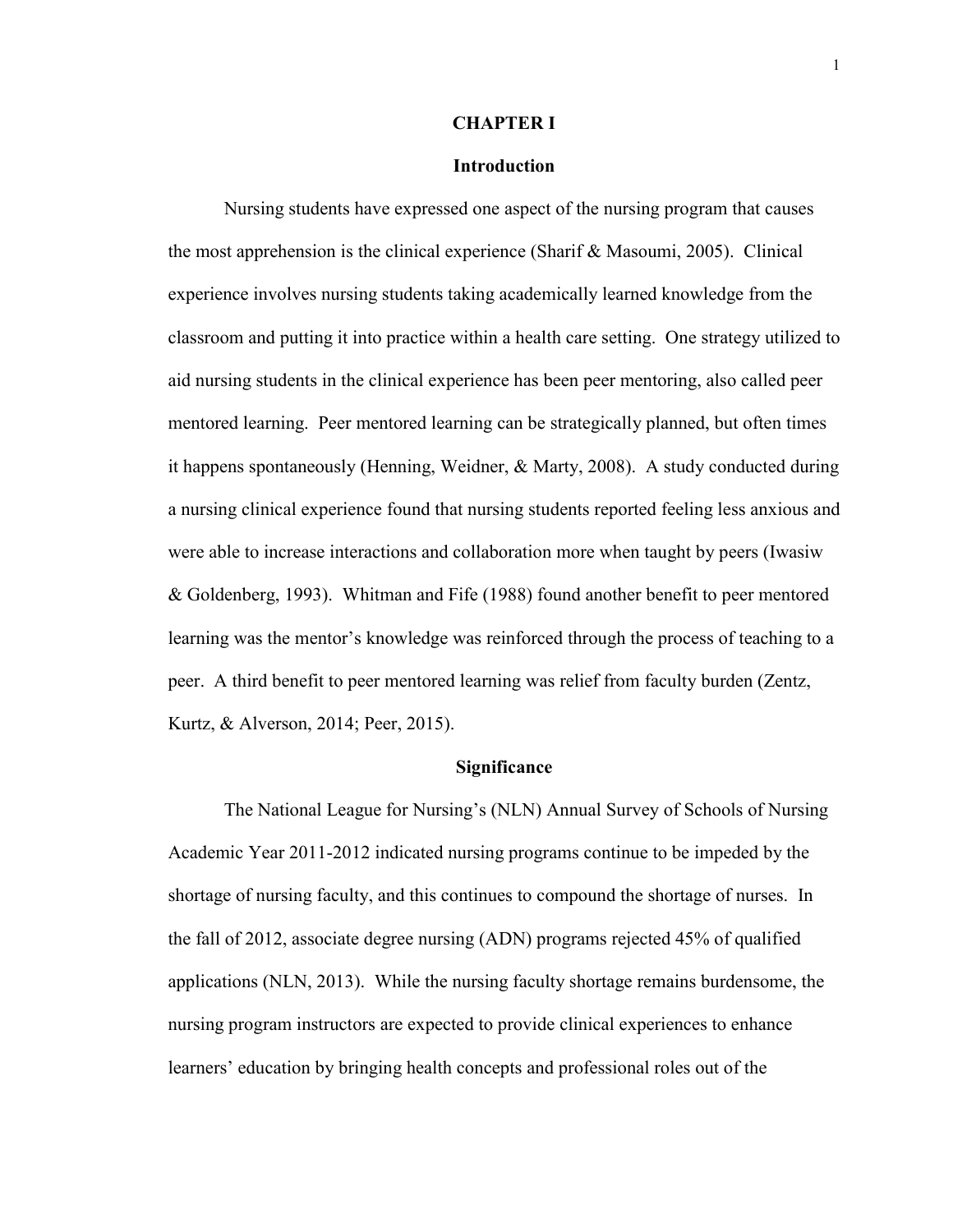classroom and into the clinical environment. Ammon and Schroll (1988) found peer assisted learning (PAL) reduces the workload on clinical instructors, and improves the overall clinical experience for students.

#### **Problem Statement**

The problem remains that there is little research on the outcomes of peer mentoring, specifically in ADN programs. Many authors have presented studies of the implementation of peer mentoring in undergraduate or graduate degree nursing programs (Aston & Molassiotis, 2003; Isaacson & Stacy, 2004; Peer, 2015; Li, Wang, Lin, & Lee, 2011; Zentz et al., 2014; Sims-Giddens, Helton, & Hope, 2010; Rapaport, 2014; Christiansen & Bell, 2010; Jacobs, Atack, Ng, Haghiri-Vjeh, & Dell'Elce, 2015; Joseph, 2009; Riley & Fearing, 2009; Roberts, Vignato, Moore, & Madden, 2009; Joubert & de Villers, 2015; Iwasiw, Goldenberg & Andrusyszyn, 2009; Sprengel & Job, 2004). These studies include the implementation of peer mentoring as resources to enhance the learning experience of both the mentor and mentee, but none of them focus on peer mentoring of ADN students.

#### **Purpose**

The purpose of this study was to compare students' perceptions of the peer mentoring leadership experience (PMLE) and the student charge nurse experience (SCNE). Findings from this *Outcomes of Peer Mentoring Study* could assist nurse educators in ADN programs to determine whether to include PMLE and/or SCNE as part of the curriculum.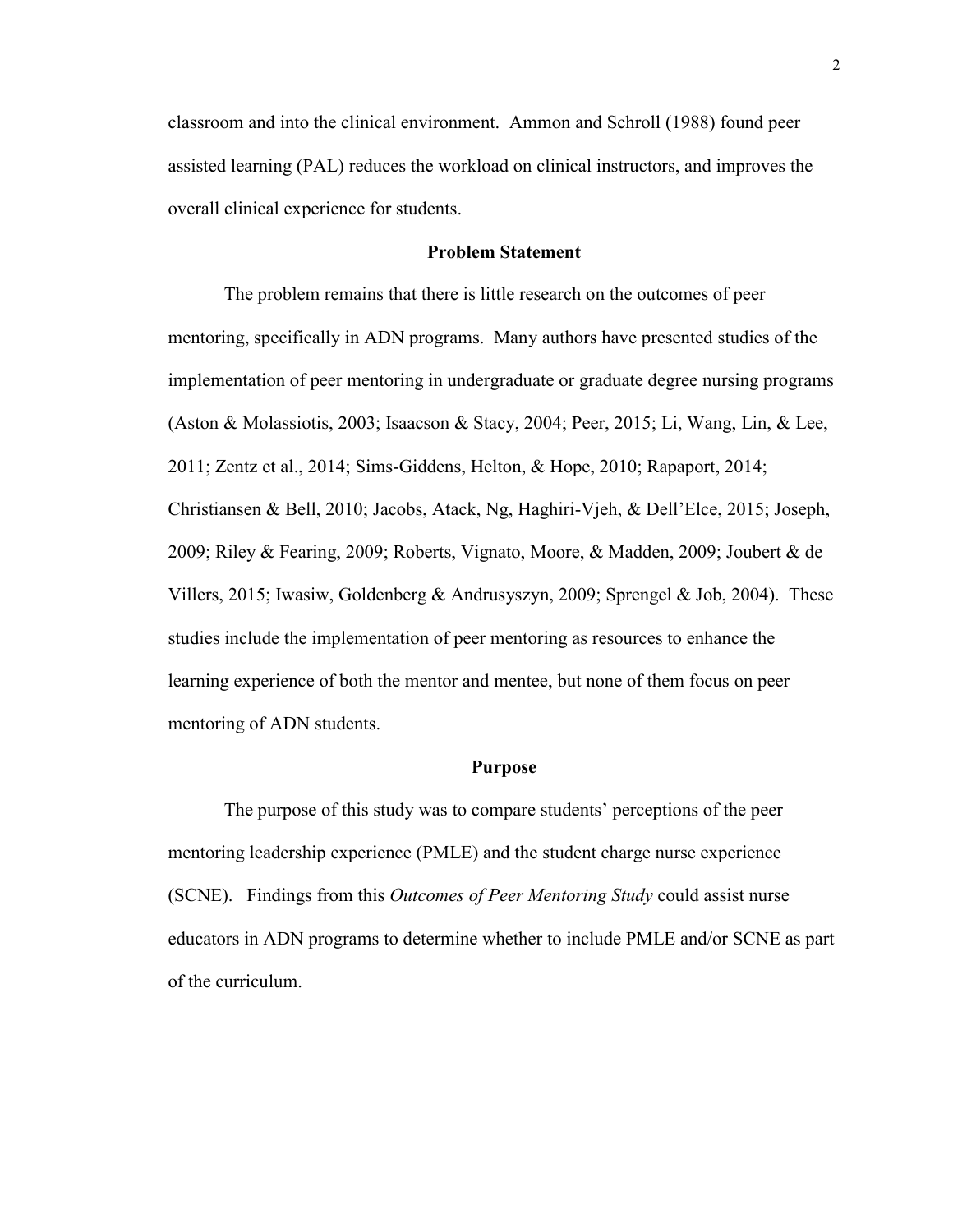#### **Theoretical or Conceptual Framework**

The framework for this study was based on Kirkham and Ringelstein's (2008) conceptual framework of the student peer assisted mentoring (SPAM) model. The researchers used the SPAM model as an approach for supplemental instruction with students involved as the peer mentors. The SPAM model's main objectives were to increase student performance and to increase retention rates. The objectives were accomplished through developing a feeling of community through participation in networking leading to the creation of study groups; providing a non-intimidating atmosphere which was advantageous to learning; providing study and erudition strategies that could be utilized in other areas of learning; and avoiding the formation of a remedial program that might produce negative implications.

#### **Requirements for Mentoring**

The student mentors were chosen based on the individuals' proficiency in several areas. Requirements for student mentors included being able to demonstrate an understanding of the academic course content and being able to communicate problemsolving skills. The student mentors were also chosen based on having a commitment to the concept of mentoring, a positive academic standing, strong relational abilities, strong computer knowledge, ability to teach knowledge, patience and reverence for the educational needs of another person, willingness to promote the development of another person's educational advancement, being an active member of the mentoring network team, and having effective communication skills (Kirkham & Ringelstein, 2008).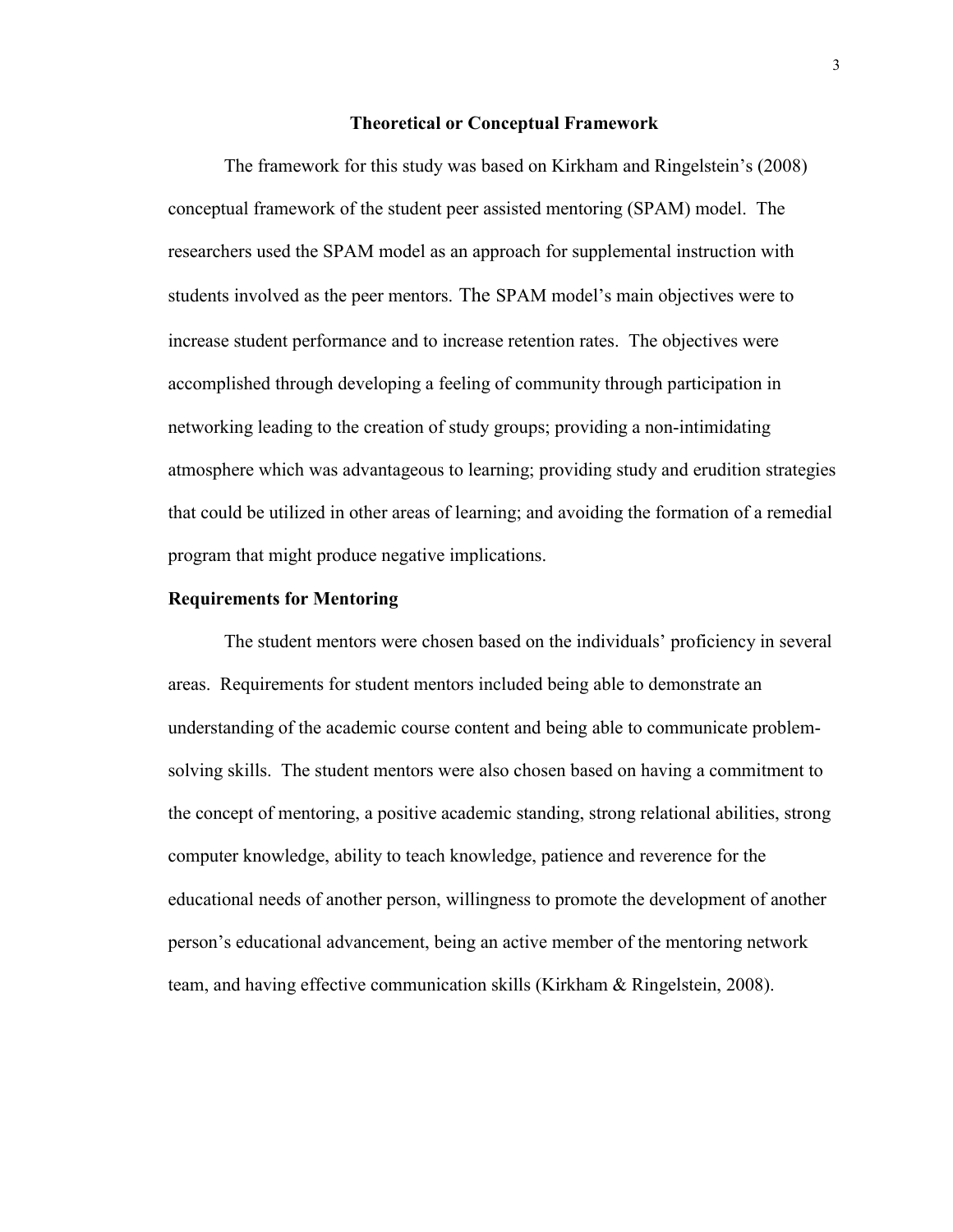#### **Benefits**

The SPAM program was beneficial not only to the student mentee, but also to the student mentor. For the student mentee, the program was focused on the individual's learning needs and encouraged active problem solving. A benefit for the mentor included reinforcement of nursing education through teaching peers strategies for problem solving. Mentors also learned to develop skills for communicating, leadership, and multidisciplinary team relationship building (Kirkham & Ringelstein, 2008).

#### **Principles**

SPAM's program had four main principles that were helpful in determining the success. These principles were described as the four 'Cs' because they included commitment, clarity of purpose, communication, and confidentiality. The first 'C', commitment, referred to the student mentor being willing to take on the role of assisting another student so that the academic leader who has time constraints involved with aspects of the program could be less burdened. The second 'C', clarity of purpose, referred to making sure the outcomes were identified so the objectives could be well developed and evaluated. The third 'C', communication, referred to the information being provided for both the mentor and mentee about what to expect throughout the program's process. The fourth 'C', confidentiality, referred to a clear understanding of the importance to safeguard the mentor-mentee relationship (Kirkham & Ringelstein, 2008).

#### **Objectives**

Objectives gave structure to the SPAM program. In order to develop the objectives, there was a pre-evaluation administered that was intended to identify specific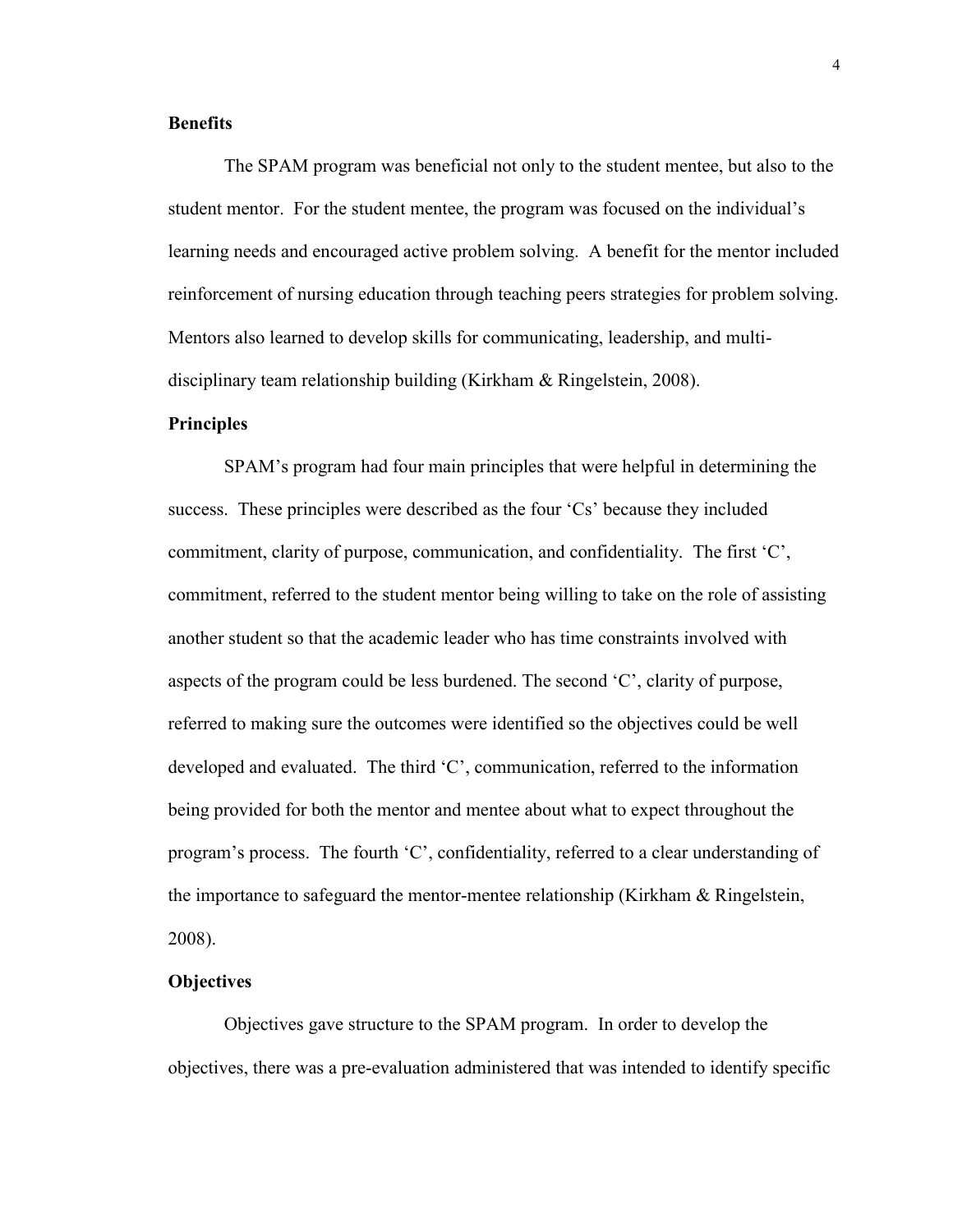needs of the individual student prior to beginning the student peer assisted mentoring program. The objectives were created with three specific goals in mind: (1) Direction to provide guidance of where learning was to be directed and to develop a clear understanding of what the mentee wanted to achieve, (2) Motivation to provide both student mentor and student mentee with goals to aim at accomplishing, and (3) Reinforcement was accomplished during development of feelings of success. In order to determine that the SPAM program was proceeding appropriately in order that it allowed for objectives to be met there were feedback and evaluation processes in place throughout the semester. The feedback and evaluations were required to be completed by both the mentor and mentees (Kirkham & Ringelstein, 2008).

#### **Measurement of** S**uccess**

Success of the SPAM program was demonstrated with the mentee passing the course while developing deep learning and problem solving skills all the while increasing self-confidence. The peer mentor's success was demonstrated by the recognition they gained by being an active participant, developing deep learning skills, and expanding on their skills of communication, leadership and relational abilities. The SPAM program was created to increase student performance and indirectly to have a positive influence on student retention by increasing motivation (Kirkham & Ringelstein, 2008).

#### **Utilization of Concepts**

The key concepts from the SPAM model that were relevant to the *Outcomes of Peer Mentoring* Study included the utilization of peer mentoring to increase the first-year student mentee's deep learning of being a client advocate, educator and caregiver; problem solving skills defined as prioritizing client care and time management; and self-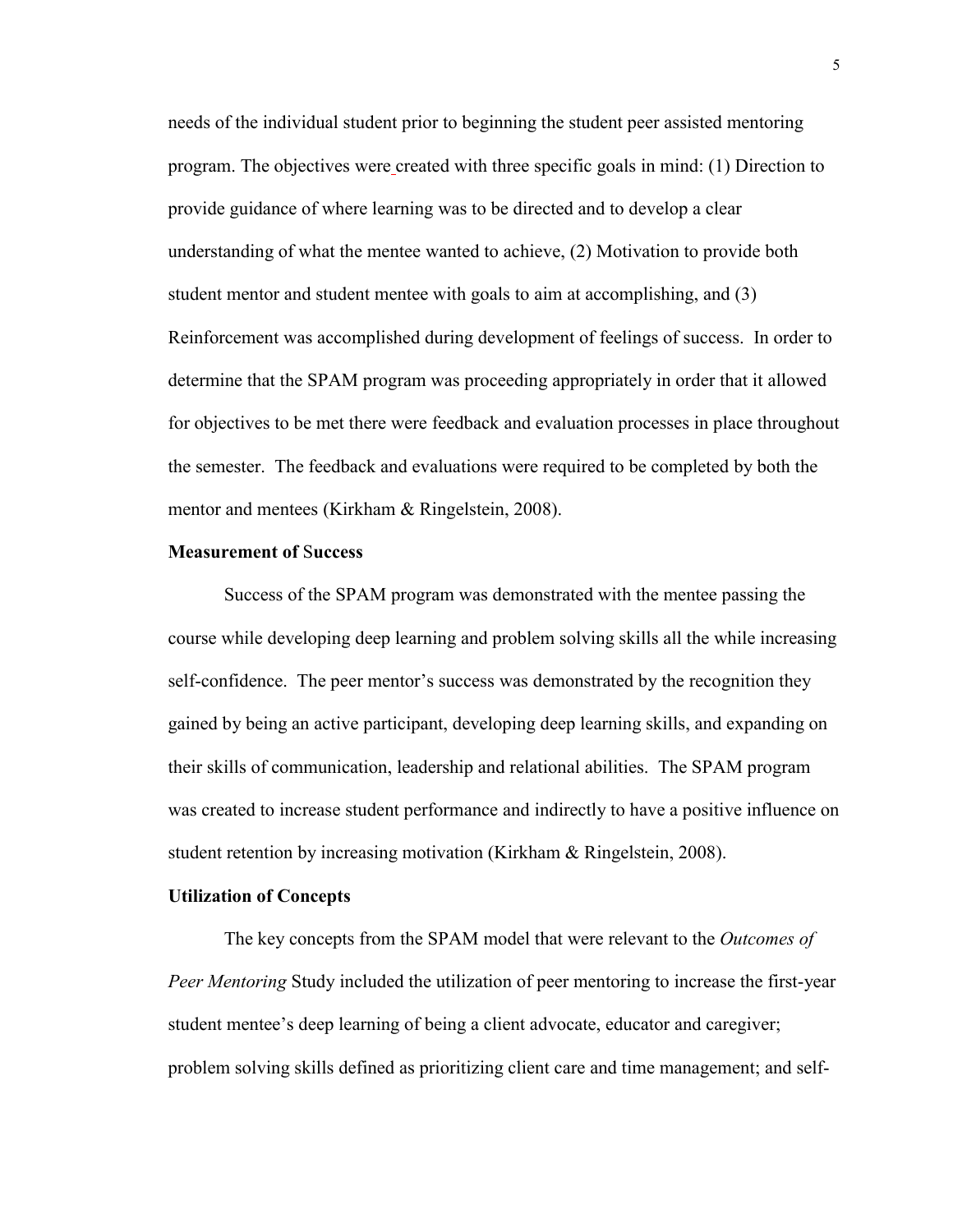confidence. Key concepts from the SPAM model that peer mentoring benefited the second-year student mentor included reinforcement of nursing education through teaching peers strategies for problem solving defined as prioritizing client care and time management. They also learned to develop skills for communicating, leadership, and multi-disciplinary team relationship building. Key concepts of the peer mentoring are outlined through a Conceptual-Theoretical-Empirical (CTE) structure in Figure 1.



*Figure 1:* Key Concepts for Peer Mentoring. CTE diagram of Kirkham & Ringelsteins' SPAM model key concepts related to peer mentoring.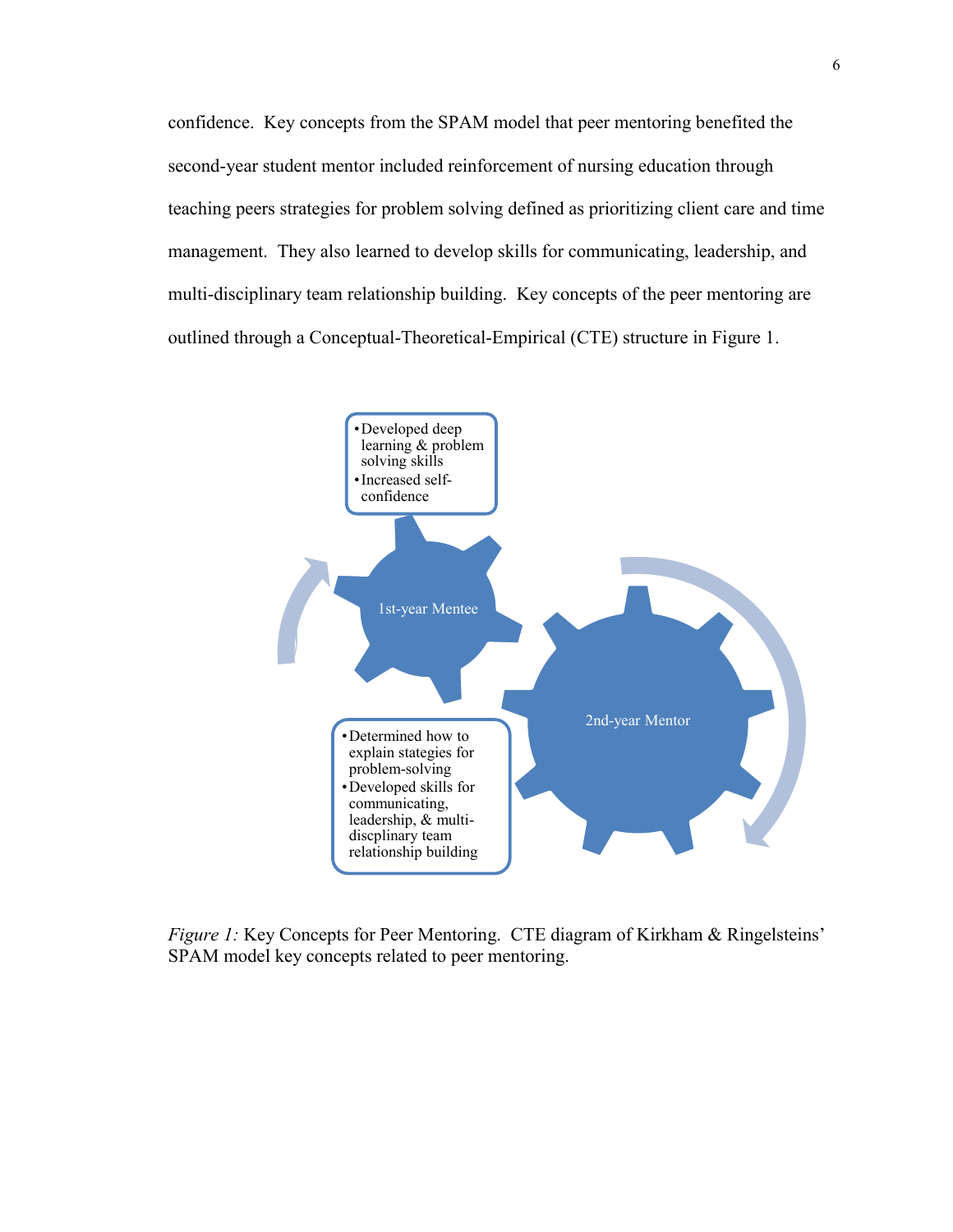#### **Research Questions**

- What advantages did the participating students report concerning the PMLE?
- What advantages did the participating students report concerning the SCNE?
- What disadvantages did the participating students report concerning the PMLE?
- What disadvantages did the participating students report concerning the SCNE?
- What suggestions did the participating students report for a possible future student PMLE?
- What suggestions did the participating students report for future SCNE?
- What are the students' perceptions of the outcomes of a peer mentoring leadership experience compared to a student charge nurse experience?

#### **Definition of Terms**

Throughout this thesis, specific terms were used in describing Kirkham and Ringelstein's (2008) conceptual framework of the SPAM model. The key concepts from the SPAM model that were relevant to the peer mentoring pilot study included the utilization of peer mentoring to increase student performance and was a supplemental instruction strategy with students actively involved as the mentors. Additional terms utilized in this thesis to describe important aspects of this study are health care setting and student charge nurse.

 **Peer mentor** The noun 'peer' was stated as "one of the same rank, quality, endowments, character, etc.; an equal; a match; a mate" ("Peer," n.d.). "Mentoring is just-in-time help, insight into issues, and the sharing of expertise, values, skills, and perspectives" (Educause, 2016). The terms mentor and mentee were also utilized throughout this thesis. Mentee was defined as "one who is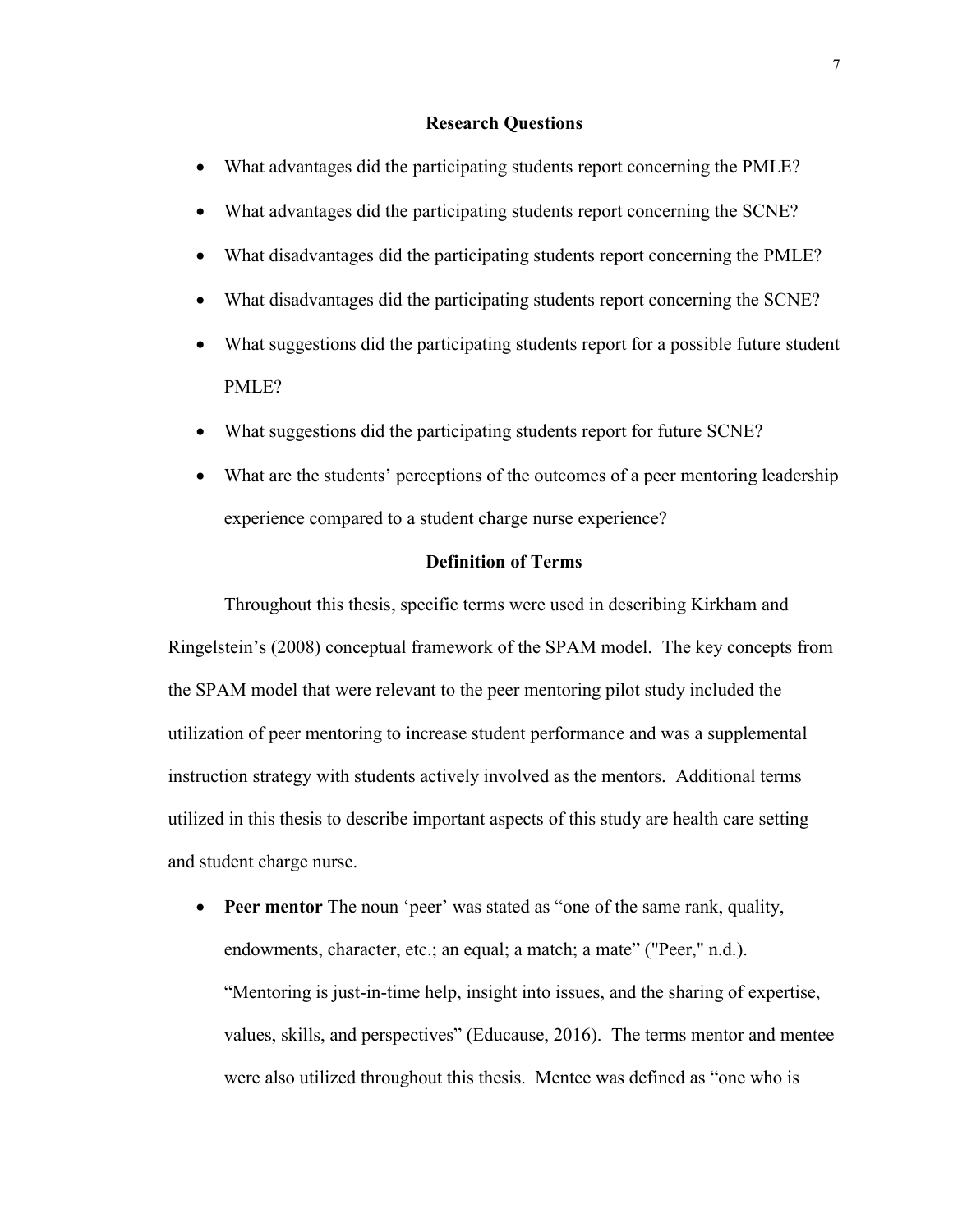being mentored" ("Mentee," n.d.). Mentor was defined as "someone who teaches or gives help and advice to a less experienced and often younger person" ("Mentor," n.d.).

- **Performance** The word "performance" was derived from the Late Middle English-Middle French *parfourmaunce* ("Performance," 2016). Performance was defined as "the act of performing; of doing something successfully; using knowledge as distinguished from merely possessing it" ("Performance," 2016).
- **Supplemental** The word "supplemental" was derived from "supplement" which was from the 1350-1400; Middle English and Latin supplēmentum, which meant, "that by which anything is made full" ("Supplement," 2015). "Supplemental" is defined as "added to something else to make it complete" ("Supplemental," 2016).
- **Strategy** The word "strategy" derived from the Greek word strategos; which derived from two words "stratos" which meant army and the word "ago" which was ancient Greek for leading, guiding, or moving. Strategy was the means by which outcomes were deliberately and methodically pursued and obtained over time. (El-Kadi, n.d.).The SPAM model was a strategy put into place specifically as a supplemental instruction to increase student performance. The SPAM model was beneficial not only to the student mentee, but also to the student mentor. Mentors' benefits included reinforcement of learning through teaching mentees strategies for problem solving. Mentors also learned to develop skills for communicating, leadership, and multi-disciplinary team relationship building. SPAM worked on two distinct levels, one for the student mentees and the other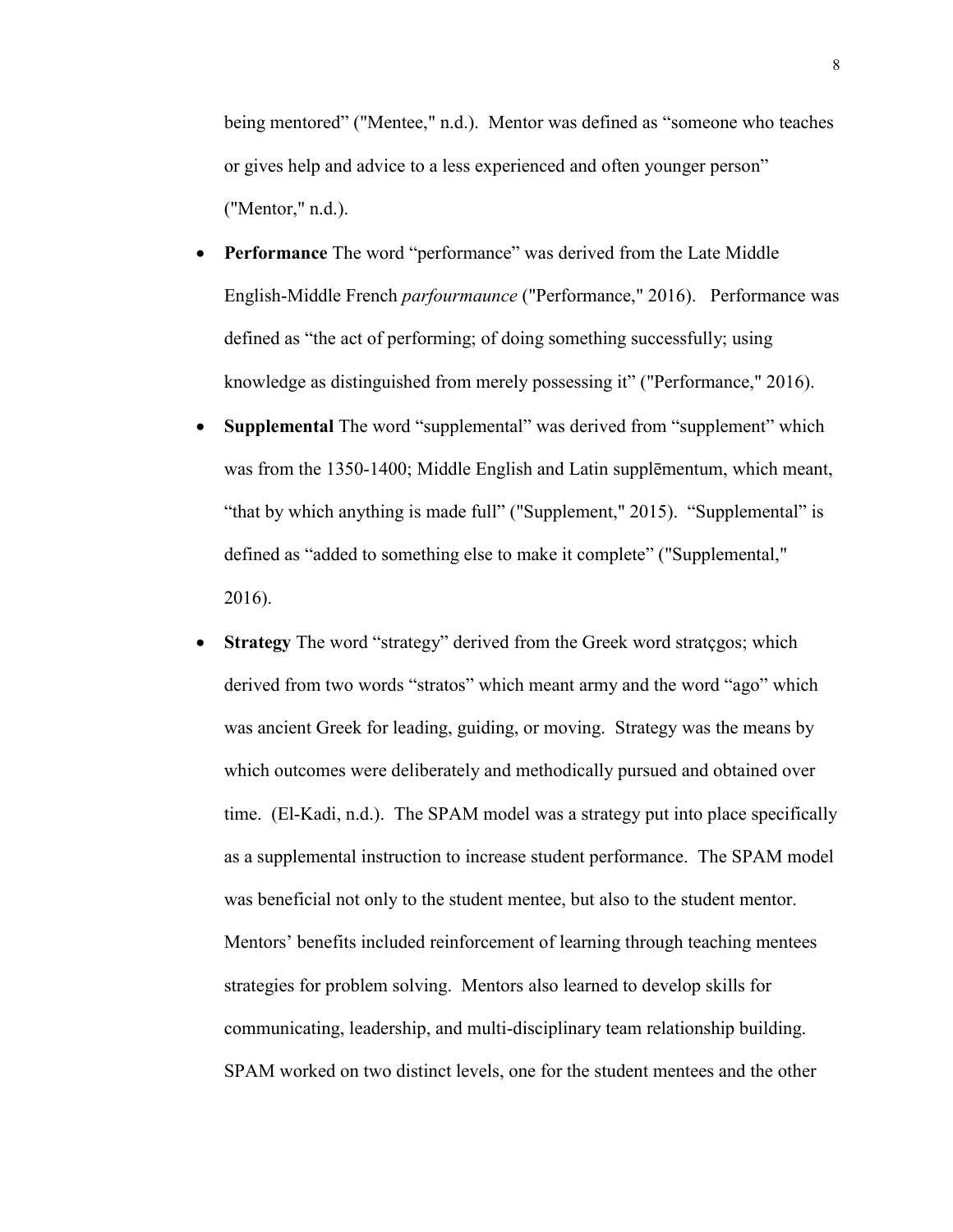for the student mentors. For the student mentees, success was translated into (a) achieved passing grade (or better); (b) developed deep learning and problem solving skills; and (c) increased levels of confidence and motivation. The peer mentor's success was demonstrated by the recognition they gained by being an active participant, by the development of deep learning skills, and by expansion on their skills as a communicator, leader and interpersonal skills.

- **Health care setting** Another specific term utilized throughout this thesis included "health care setting". René Dubos stated, "Health is primarily a measure of each person's ability to do and become what he wants to become" (as cited in *The Free Dictionary*, 2016). Care referred to "the services rendered by members of health professions for the benefit of a patient" ("Care," 2016). Setting was defined as the place and conditions in which something happens or exists ("Setting," n.d.).
- **Student charge nurse** The last term utilized throughout this thesis was "student charge nurse". Student was defined as "a person who studies something" ("Student," n.d.). Strategies for Nurse Managers (2016) described the skills the charge nurse must possess included being technically proficient, knowing other staff and looking out for their welfare, being proficient in communication toward staff, ensuring staff understand tasks and accomplish them while being supervised. The charge nurse also must make sound and time conscious decisions, be a good role model and help the nursing staff develop a sense of responsibility (Strategies for Nurse Managers, 2016).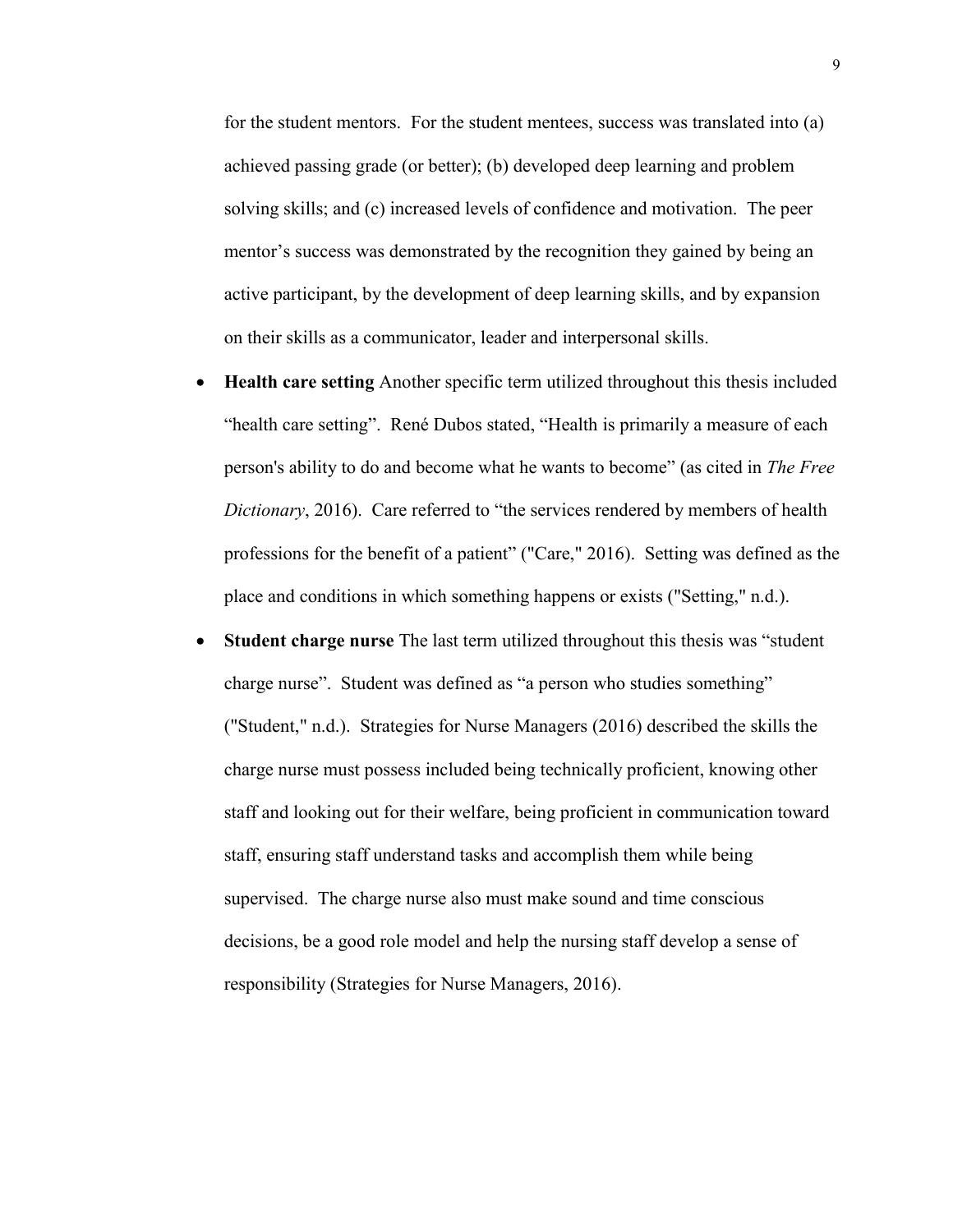Conducting this pilot study on the outcomes of peer mentoring at an ADN program was focused on utilization of key concepts from Kirkham and Ringelstein's (2008) conceptual framework of the SPAM model to identify students' perceptions of a PMLE in comparison to students' perceptions of a SCNE. Findings from this study could assist nurse educators in ADN programs to determine whether to include PMLE and/or SCNE as part of the future curriculum, modify or discontinue the experience(s).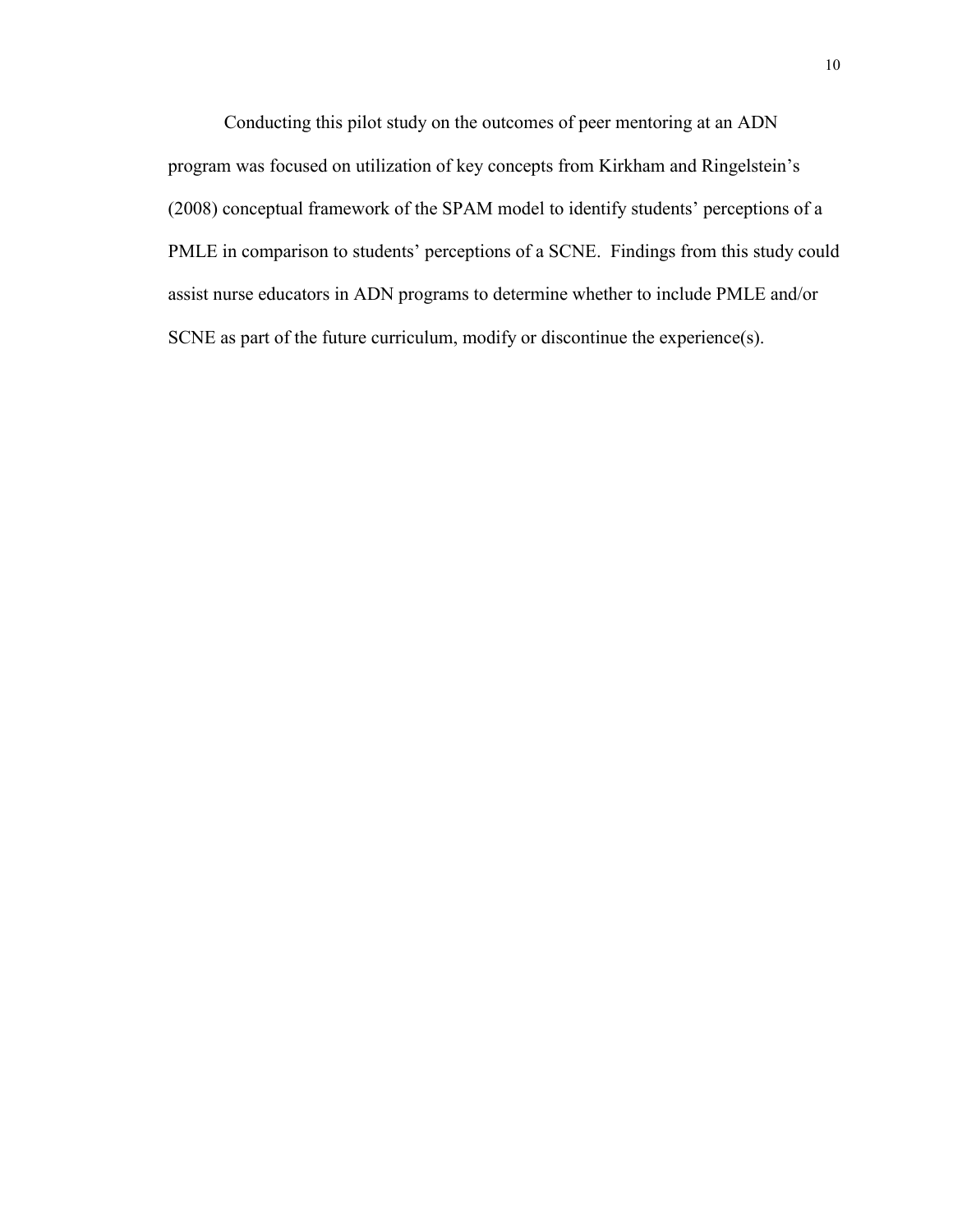#### **CHAPTER II**

#### **Research Based Evidence**

#### **Literature Related to Statement of Purpose**

The requirements of nursing programs have been described as stressful by students. The clinical aspect of the nursing program is no exception to this anxietyproducing time in nursing students' education. Studies have shown that peer mentoring has been one strategy to benefit both mentors and mentees. Studies have also shown student charge nurse experiences to be beneficial, while providing opportunities to apply leadership and management theory in the clinical health care setting.

A systematic literature review of health-related electronic databases was conducted including Cumulative Index for Nursing and Allied Health Literature (CINAHL) Plus, ProQuest, ProQuest Educational Journals, ProQuest Dissertations & Theses, and Science Direct College Edition-Health & Life Sciences Collection to obtain articles. Peer mentoring had similar terminology used by other authors such as peer assisted learning (Zentz et al., 2014), peer coaching (Peer, 2015), peer tutoring (Joseph, 2009) or peer teaching (Secomb, 2008). Single words, phrases or a combination of the key words 'peer assisted learning', 'peer learning', 'peer mentoring', 'peer coaching', 'clinical', 'clinical setting', 'clinical teaching', 'nursing students', 'student nurse clinical experience', 'student charge nurse', and 'nursing student leadership' were utilized to search the literature. Inclusion criteria required the articles to be published between 2004-2016 in full-text English and from peer-reviewed articles. Twenty-four peer reviewed journal articles were retrieved from the literature review. Twelve articles were selected for the purpose of this study. Seven articles related to peer mentoring strategy,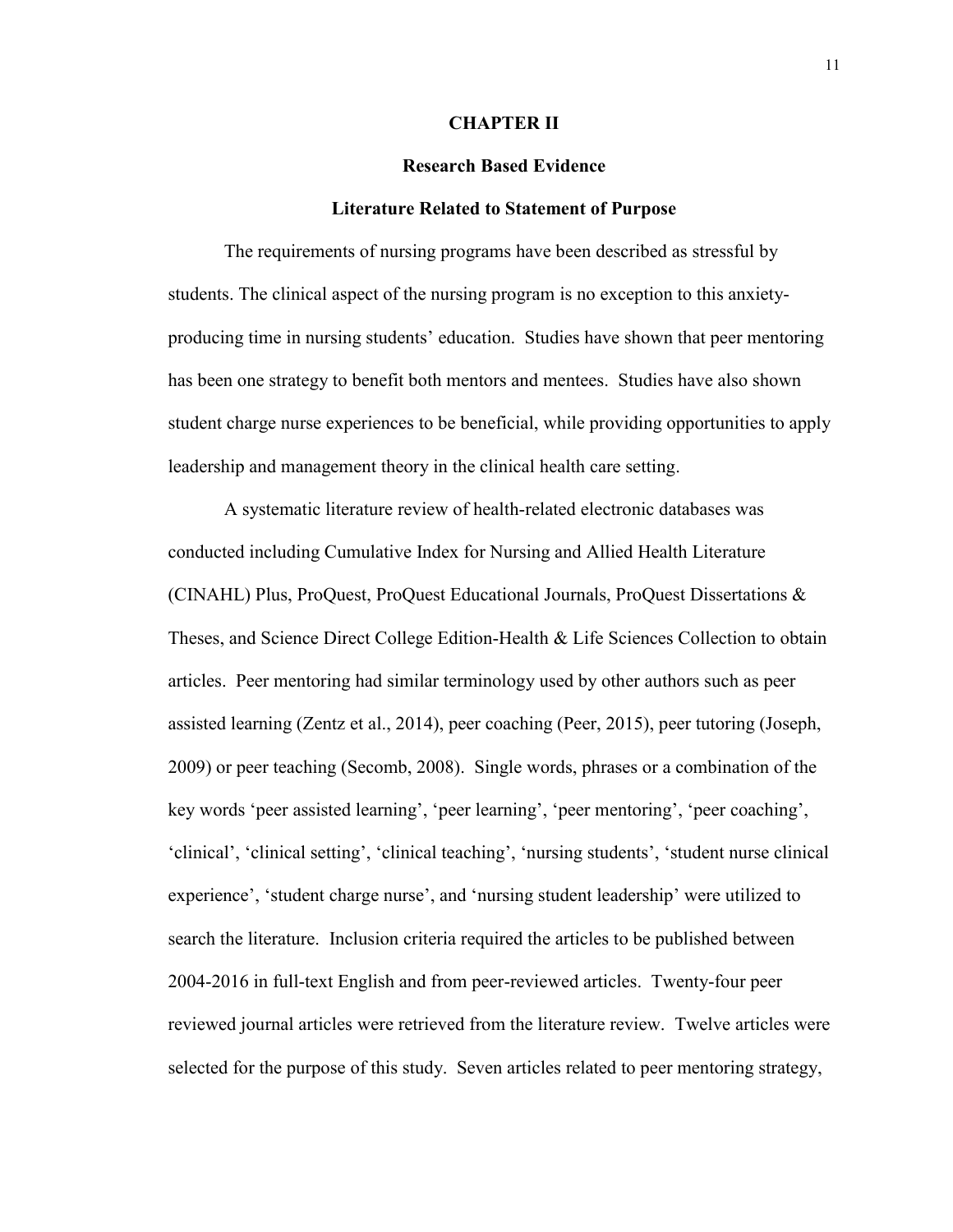yet there was no specific literature on PMLEs for ADN programs. Two articles related to SCNEs for undergraduate nursing degree programs. One article related to a clinical experience that included peer mentoring and student charge nurse leadership. Two systematic review journal articles were also utilized. Review of written nursing instructional textbook indexes was conducted searching for sections related to this study's defined research terminology and two were used for the purpose of this literature review.

#### **Peer Mentoring**

Li et al. (2011) explored the advantages of peer mentoring strategy on reducing students' stress level by having mentors guide peer students at the same grade level during medical/surgical clinical practice. This quasi-experimental study was conducted in southern Taiwan at a university's undergraduate program and involved 66 junior level nursing students, with 34 of those students in the experimental group (17 mentors and 17 mentees), and 32 students in the control group that were all enrolled in the same medical/surgical nursing class. The mentors each held a junior nursing college degree and a registered nurse (RN) license with prior clinical experience. The purpose of the study was to have mentors guide peer students at the same grade level during medical/surgical clinical practice to explore the advantages of the peer mentoring strategy on reducing the students' stress level. Two clinical teachers involved as participants were individually assigned to a clinical group of eight to ten students. The clinical course was three days per week for four weeks. In the experimental group, the mentors and mentees were allowed to pair themselves during the first week of clinical orientation. The following weeks of clinical experiences involved the mentor and mentee being assigned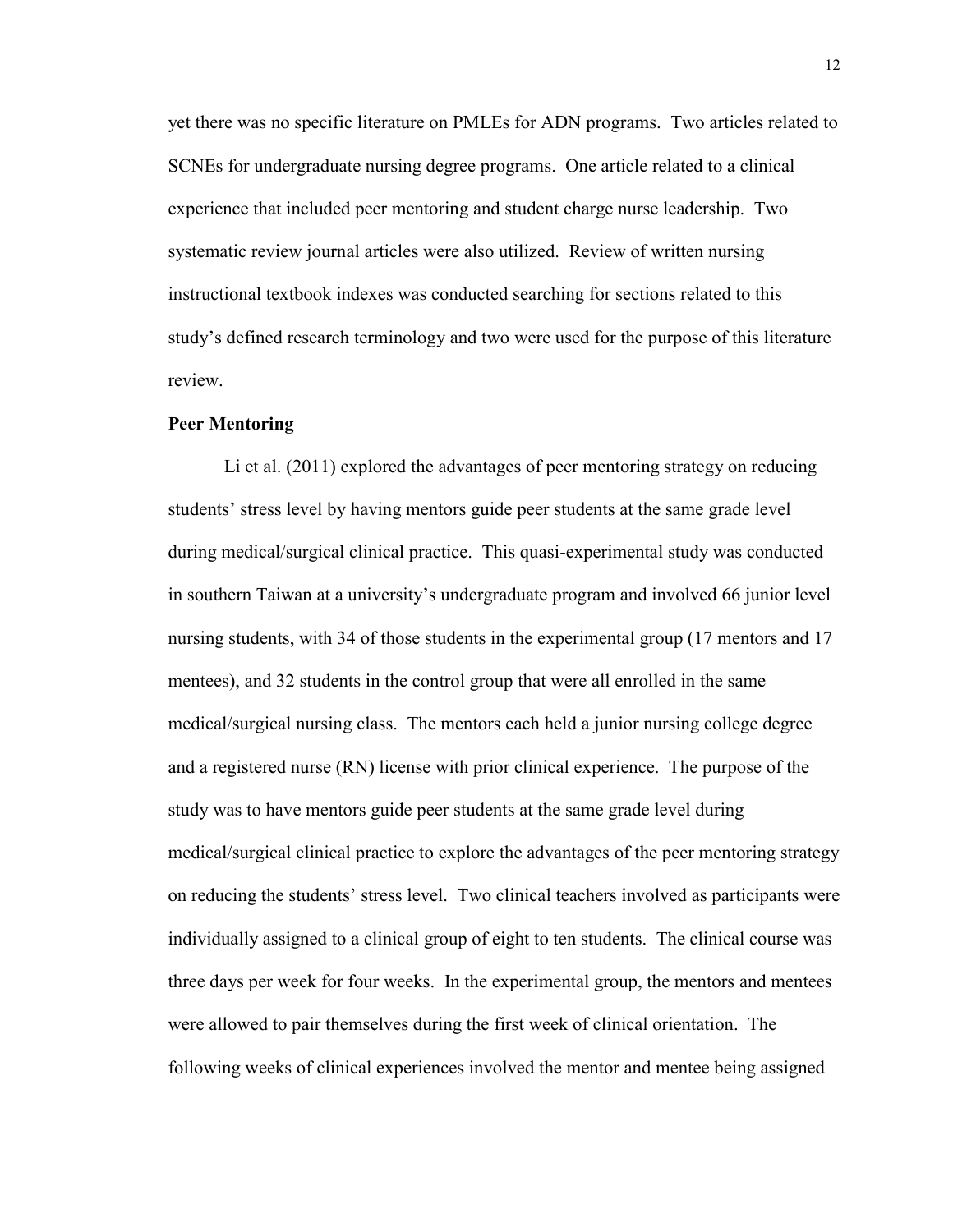one patient each. Mentor and mentee had to learn each other's patients through discussions about care issues and sharing their experiences. The mentors could assist mentees in basic skills and nursing skills such as tube or mouth care. There were further objectives required such as having conversations at least once a week during the clinical rotation and then communicating with each other after rotation via telephone or e-mail. Researchers met with the mentors and mentees once a week also. The Perceived Stress Scale (PSS) for nursing students in clinical practice was used to collect data at, before, and after clinical practice. The PSS included 29 items, six scales, ranked on a 6-point rating scale for stress levels. Mentors and mentees alike provided advantages and disadvantages as part of the feedback. Advantages mentioned by mentees included feeling supported with an increased sense of security when working with a mentor. Mentors also expressed advantages of the experience such as while observing mentees the mentors themselves learned foundational nursing techniques. Disadvantages expressed included from a mentor that the mentee displayed a lack of initiative and motivation to problem solve. Results from the study showed there were no significant differences in the stress scores between the experimental and control group. Limitations mentioned in this study included not having enough students with prior clinical practice experience (each class had five to ten students with the experience) and having students from only one nursing school restricted the sample size. Cross-school collaboration is suggested for further studies. Another limitation mentioned was the personal characteristics such as motivation, self-confidence, enthusiasm, and openness may have been possessed by all the students and could have skewed the results. A suggestion in the conclusion is to have a clinical instructor with experience to support and encourage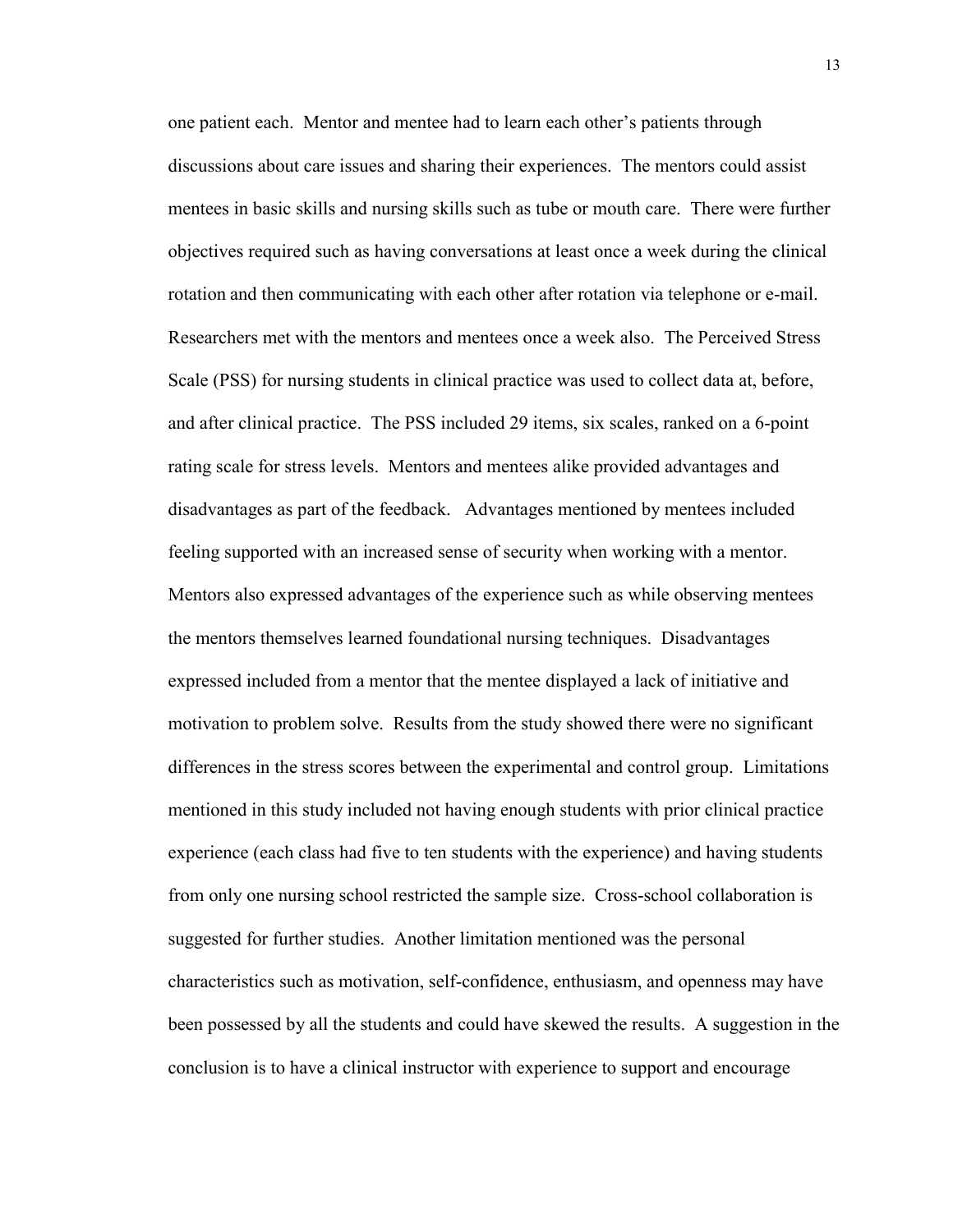mentor and mentee students. Review of this study showed use of peer mentoring by the same year level of students in an undergraduate degree nursing program and revealed no significant difference in anxiety between the control and experimental groups.

Zentz et al. (2014) evaluated the effectiveness of peer assisted learning (PAL) in the clinical health care setting and determined students' perceptions of fulfilling the roles of professional nurse and perceived effect related to anxiety. Over a two-year time frame, 342 students participated in a PAL model at a private university. Senior Bachelor of Science in Nursing (BSN) students were paired to assist sophomore BSN students during their fundamentals clinical experience. During this mixed-method study that was conducted during several semesters over a two-year period, all senior students registered in the capstone course and all sophomore students involved in the clinical portion of the fundamentals course were invited to participate. The mentoring experience included the senior mentors assisting for two sessions: one being in the virtual nursing learning center and one being in the clinical health care setting. The virtual nursing learning center session consisted of two senior mentors assisting a group of approximately 25 sophomore mentees. During the clinical health care setting, one to two senior mentors were assigned to each clinical group, which contained eight to 10 sophomore mentees. The senior mentoring objectives included for them to journal about their experience. They were also to help sophomore students with physical assessments, hygiene care, and procedures plus attend pre- and post-conferences. The survey conducted included items rated using a 5 point Likert-type scale, and items requiring an open-ended response. Quantitative data was analyzed using Statistical Package for Social Sciences (SPSS) software version 18 while experts in the field of nursing education reviewed qualitative data. Advantages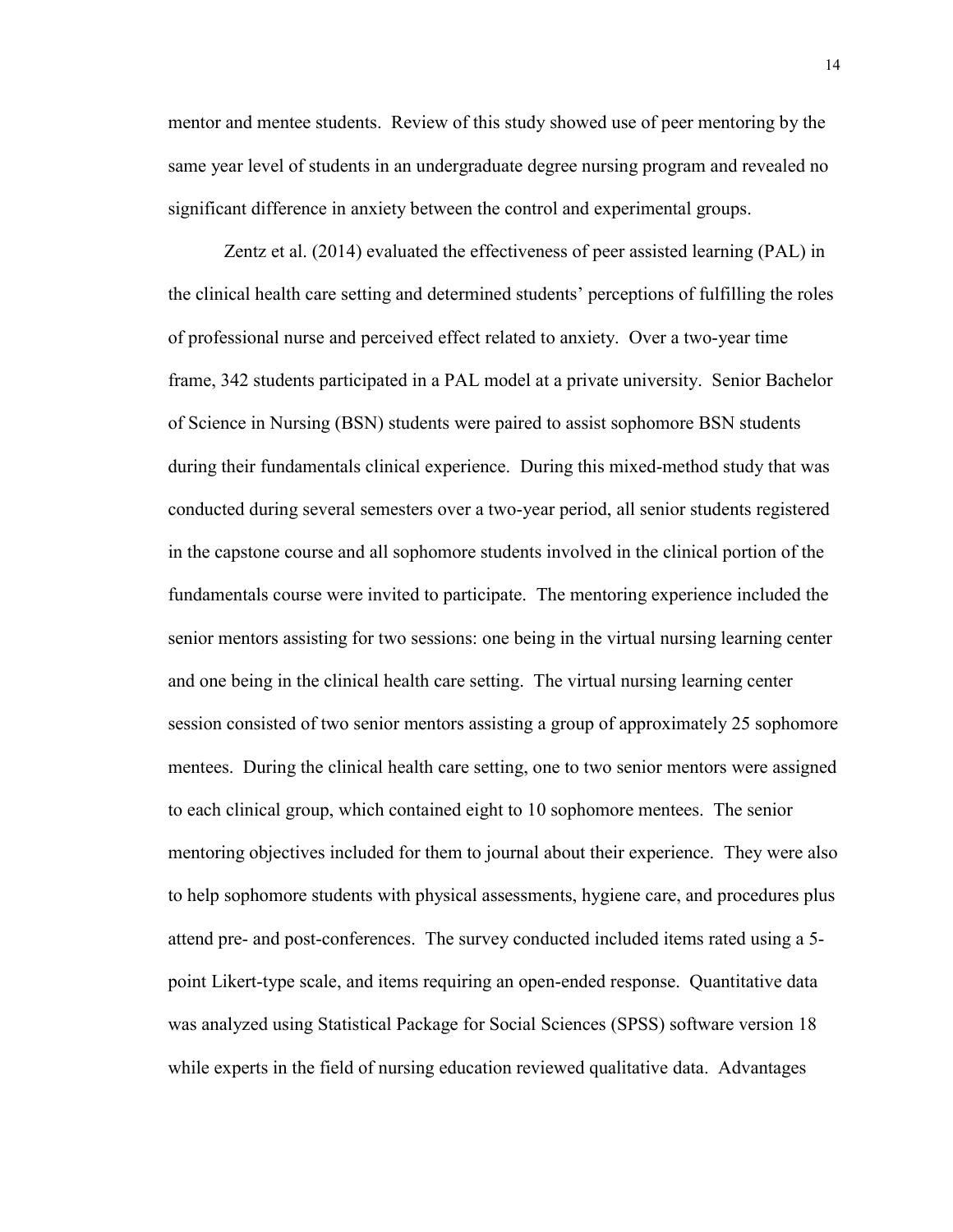provided by the majority of sophomore mentees were a reduction in anxiety (79.6%), increased self-confidence (78.1%), and increased learning (74.2%). Additional feedback from the sophomore mentees included their perceptions that senior mentors demonstrated the professional roles of caregiver (82%), teacher (79.1%) lifelong learner (68.4%), manager (56.8%), and research consumer (48.5%). Advantages provided by the senior mentors included the PAL experience allowed them to demonstrate their professional roles of teacher (94.8%), lifelong learner (86%), caregiver (85.3%), manager (69.1%), and research consumer (46.3%). Sophomore student mentees (80%) perceived that senior student mentors were given an opportunity to act as caregivers and teachers through the PAL experience. The student senior mentors (95%) perceived that during the PAL experience they were demonstrating teaching role, which reinforced their own knowledge. The study supported PAL as an operative teaching strategy for learning nursing skills and applying the roles of the professional nurse. Weakness of preparation of the students and faculty for the PAL program was pointed out through the sophomore and senior students' reflection comments. Recommendations from the researchers of this study included examination of diversity and learning styles on the PAL model. They also suggested examination of faculty perception of PAL as to whether the model achieved learning objectives and relieved faculty burden. Research was focused on peer mentoring in an undergraduate degree nursing program with a lack of attention on ADN programs.

Sims-Giddens et al. (2010) assessed the outcomes from a pilot project that included using student peer mentoring as one strategy to provide a network of support to students placed in community-based agencies to work with vulnerable populations.This was a 16-week student-to-student peer mentoring teaching project with nursing students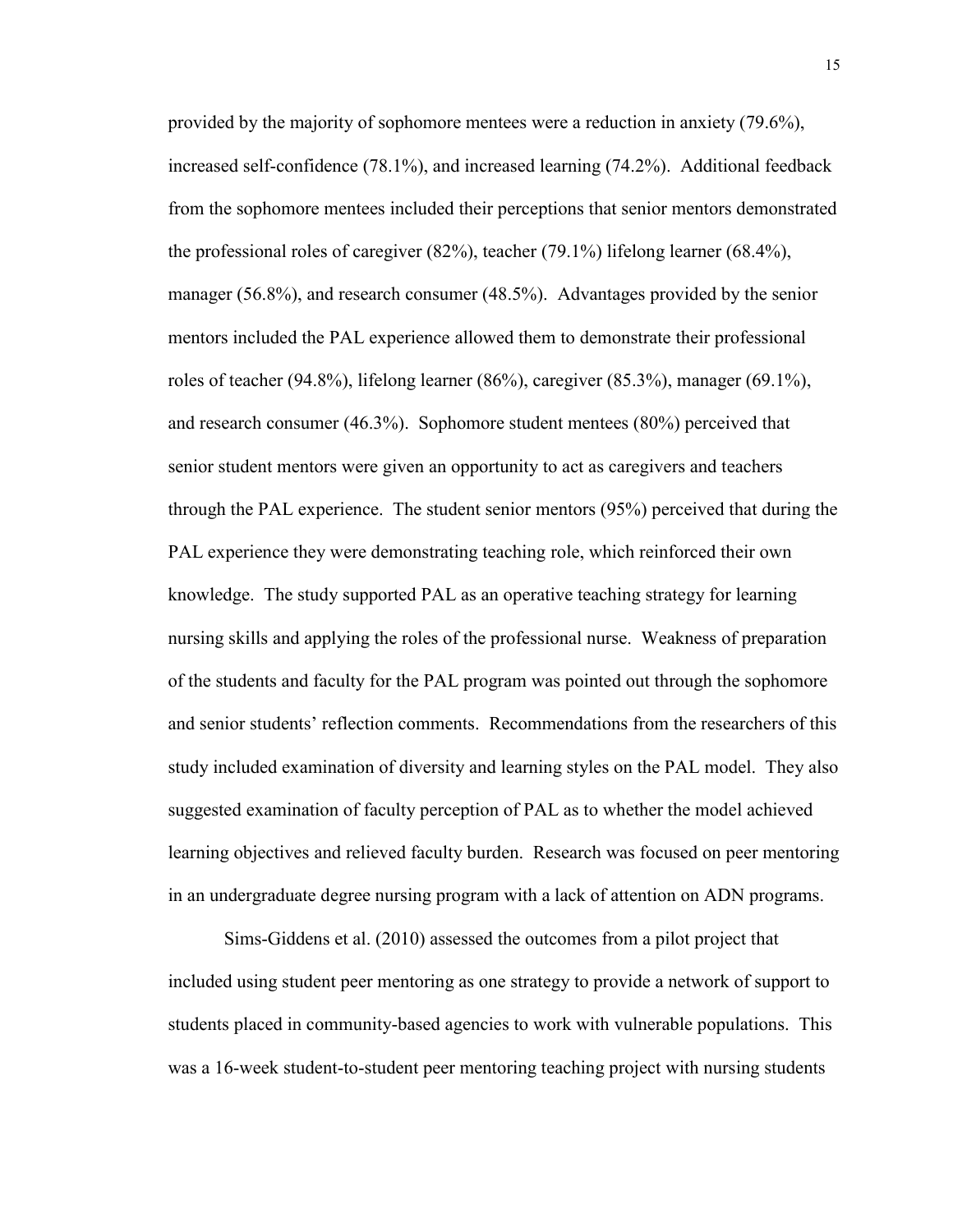from three different levels of education participating. The first level involved a Master of Science in Nursing (MSN) student that worked in collaboration with the second level of student, which included Registered Nurse-to-Bachelor of Science in Nursing (RN-to-BSN) students in a grant-funded community-based agency. This agency was staffed with social workers and counselors, but not RNs due to a lack of funds. The agency had a long-standing collaboration with the department of nursing to provide nursing needs for the agency, for example home visits to supply health education and assessments of the family members. There were no policies and procedures in place for the nurses providing these services in the agency, but nursing faculty were serving as clinical supervisors for those students. The graduate student in the MSN nurse educator program was hired by the university (via an internal grant) to serve as facilitator for the peer mentoring group and as liaison between the community-based clinical agency and the nursing faculty. The MSN student's objectives included to increase knowledge about mentoring and to gain insight into the mentoring method. There were two RN-to-BSN students completing their capstone leadership/management course involved in this project. These two RN-to-BSN students designed and implemented organizational policies and procedures for nursing care of clients served by the community agency. There were two additional RNto-BSN students completing their community health course involved in this project. These two RN-to-BSN students were tasked with performing community assessments for an at-risk population and their health care needs. They also made home visits that included implementing health care interventions, teaching, and making referrals to other health care providers when deemed appropriate. Advantages and disadvantages of this model were discussed based on feedback from student journals, reflective comments, and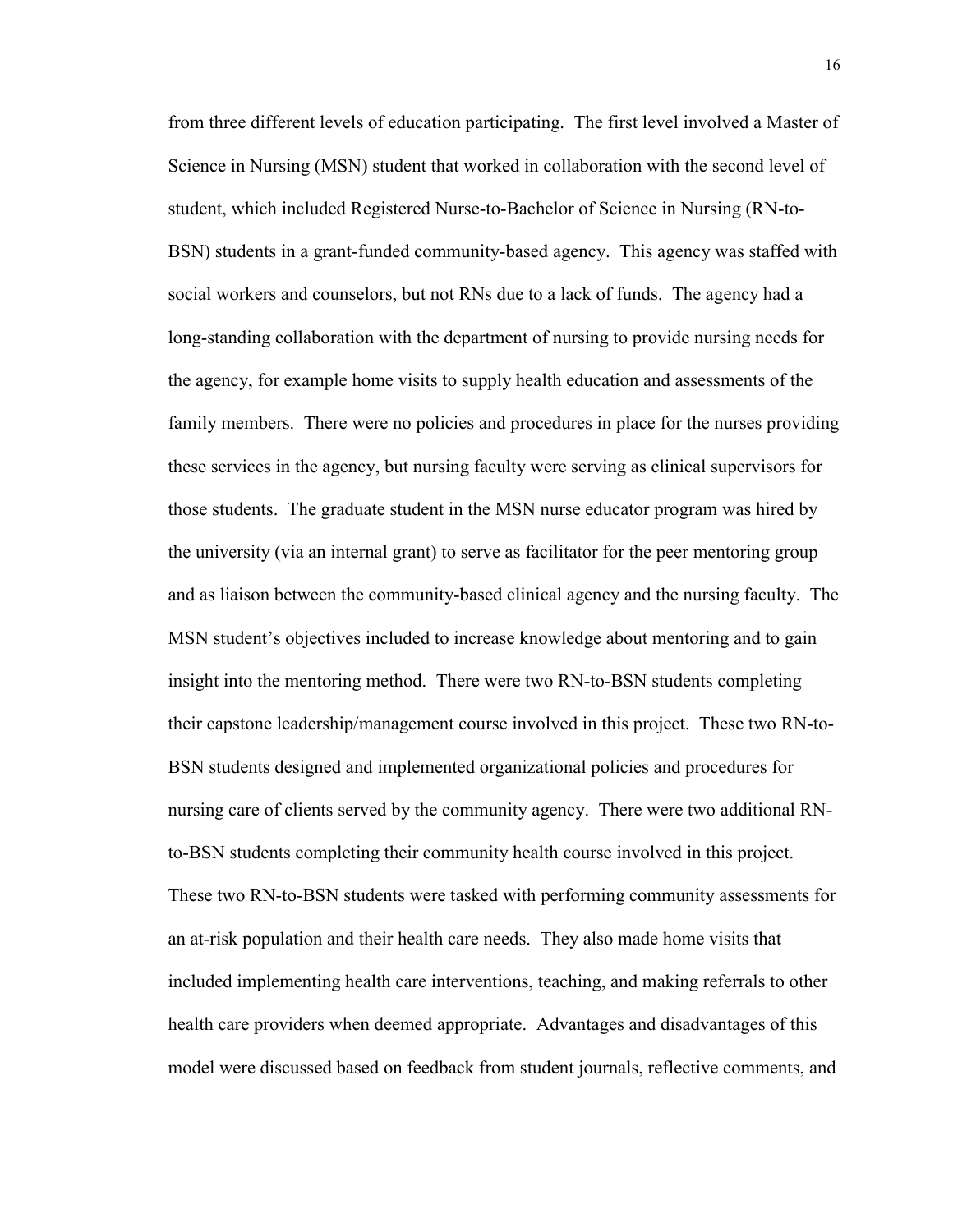pre- and post-test evaluations. Quantitative and qualitative methods were used to evaluate the project. A peer mentoring evaluation tool was developed by a researcher and administered as pre- and post-project experience. The evaluation tool contained 26 statements, with a Likert scale format, related to mentoring and mentoring experiences. In addition, the course instructors conducted qualitative interviews of the group post experience. The interview notes were recorded by the researchers and examined for similar themes. The graduate student provided feedback through a reflective journal with the major take-away being that mentoring was mutually supportive, mutually educational, and provided a nurturing relationship that included respect, role modeling, commitment, collegiality, and encouragement. The outcomes were positive for this peer mentoring project and led the faculty to expand the project to include an additional agency servicing the high-risk homeless population and lacking a nursing presence. They have expanded the level of students involved in the project to include fourth-year baccalaureate students in addition to the RN-to-BSN and master's students. Suggestions for future examinations were to evaluate the student-to-student peer-mentoring process with a study including the difference between self-selected and hand-selected assigned mentoring groups. A longitudinal study for examining the outcomes of peer-mentoring relationships on students' professional nursing careers was also suggested. They also suggested a refinement of tools for the effective measurement of mentoring outcomes. This study was focused on a variety of student degree levels, but did not include ADN level students.

Rapaport (2014) evaluated the outcomes from peer mentoring in a nursing program that consisted of licensed practical nursing (PN1) students and RN students at a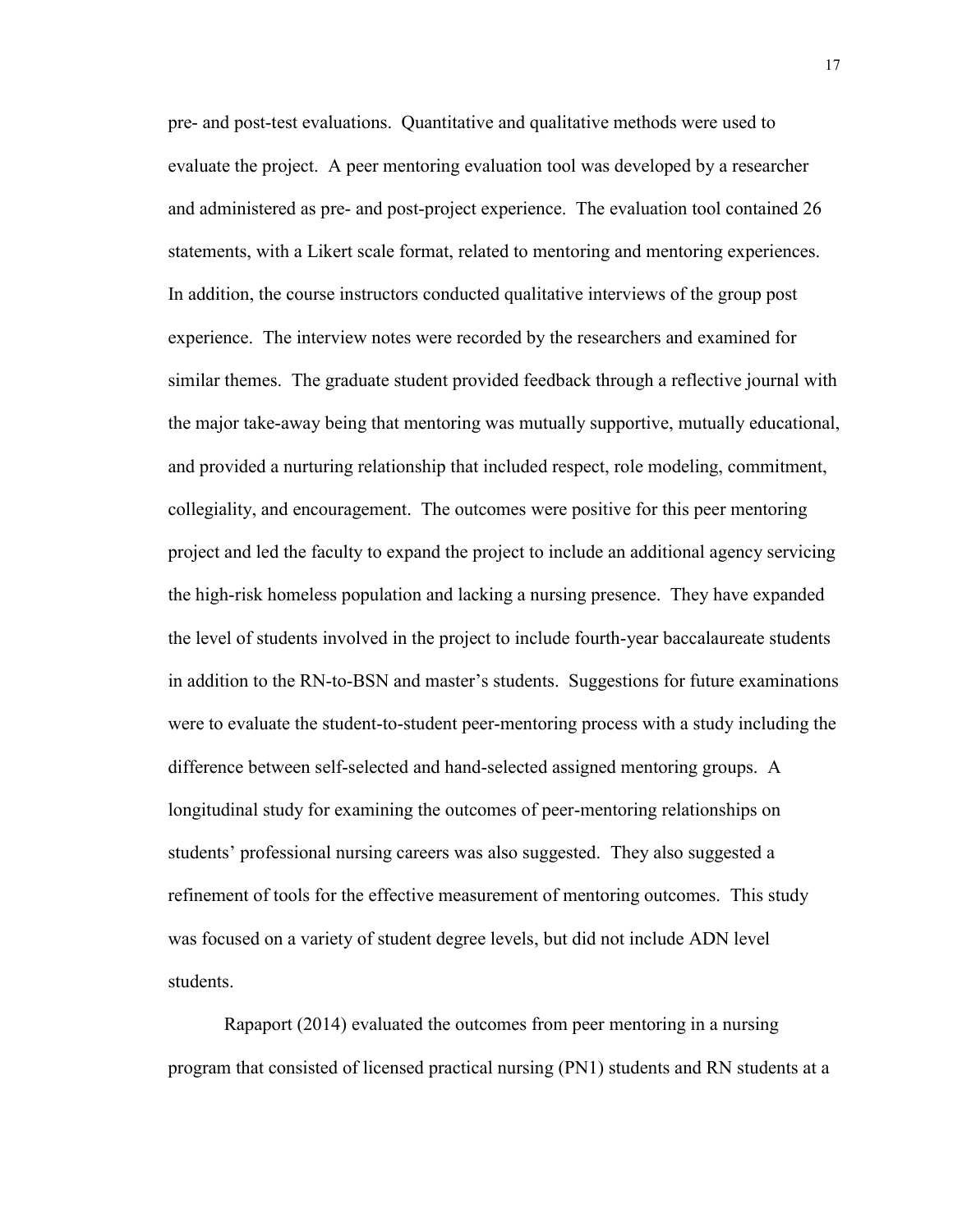community college. The faculty randomly paired first semester PN1 students with RN students. The pairs met for the first time at a social event hosted with the objective to allow time for interaction and becoming familiar with one another prior to clinical or lab experiences. The RN student mentors had objectives to meet for leadership skills classes such as having designated time with the mentee in fundamentals skills lab, gerontology clinical, and also one-on-one meetings periodically throughout the semester.

Confidential surveys were given to both the mentors and mentees to evaluate the peer mentoring experience. There were both advantages and disadvantages provided as feedback. An advantage mentioned by 70% (17 of 24) of the RN student mentors was the benefit from working with a novice student and over 80% (20 of 24) stated they would probably utilize their mentoring experiences in future career experiences. 'Time and scheduling' was the biggest issue listed as a disadvantage. Suggested modifications to the peer mentoring program included using social media tools to increase student engagement and interactions along with development of biweekly mentoring gatherings to support collaboration and open dialogue. This study's peer mentoring focused on randomly paired PN1 students with RN students, but did not research ADN peer mentoring.

Christiansen and Bell (2010) examined the outcomes of a peer learning initiative created to facilitate mutually supportive learning relationships between undergraduate student nurses in the practice setting. In this interpretive qualitative designed study conducted in the United Kingdom, focus group interviews were utilized to collect interactive and situated discourse from nursing students who had recently participated in peer learning partnerships (n=54) within the past six months. Data was collected over an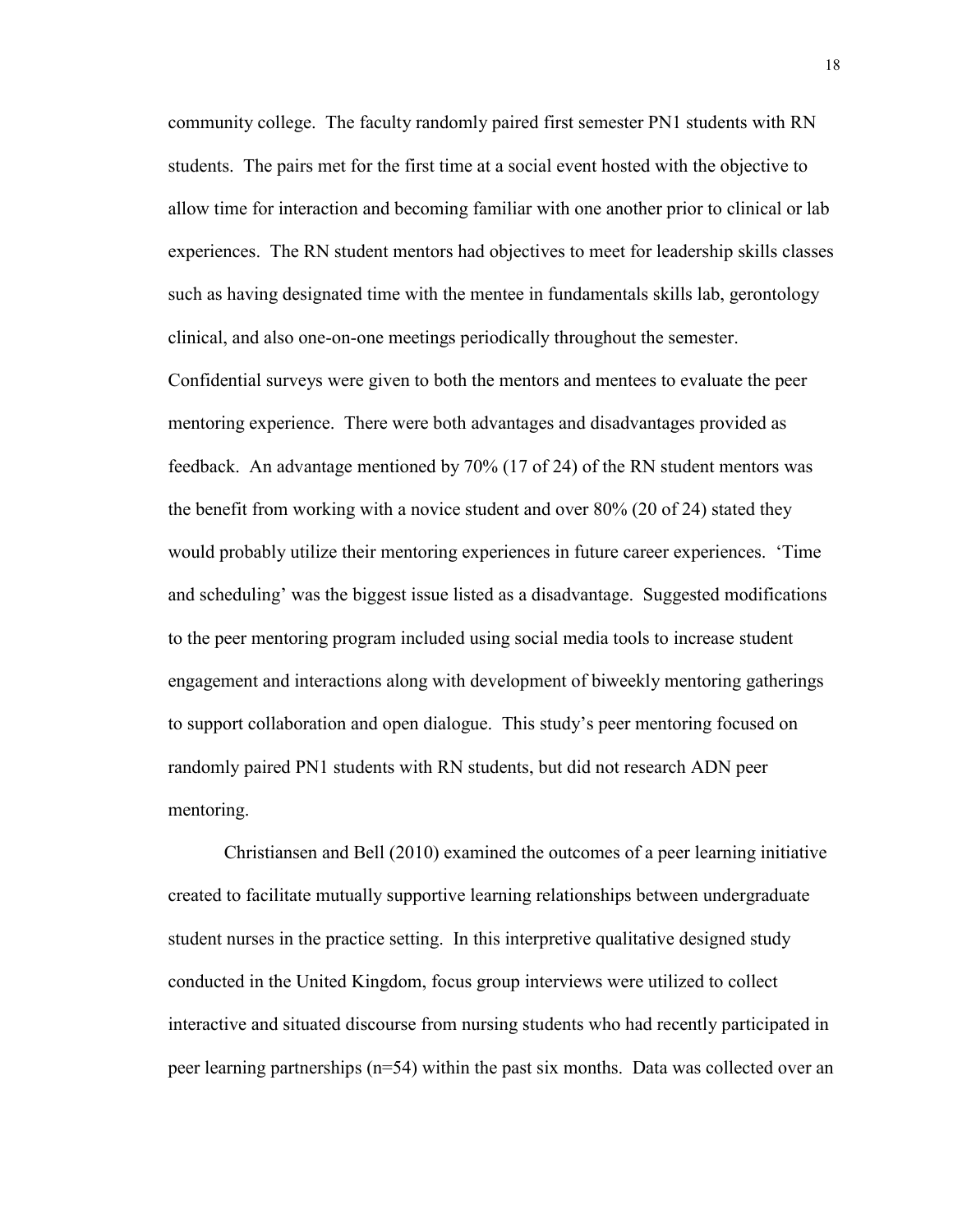18-month time frame. The participants were assigned to a focus group of between nine to 16 participants and were facilitated to focus on their experience of acting as a senior mentor or junior mentee. Findings suggested active support from peer senior student mentors reduced the feelings of social isolation for the novice junior student mentees involved with first time clinical rotation experiences. The results also indicated the experience with peer mentors assisted the mentees to cope more effectively with the challenges faced and reduced the factors that have an impact on attrition. This study pointed out some limitations as being the fact that the participants had self-selected for participation in the peer learning partnership initiative and were invested in the experience. Additional limitations of this study included a lack of seeking the perceptions of the mentors and mentees. This study focused on undergraduate degree nursing students that were self-selected for participation, but not ADN nursing students.

Joubert and de Villers (2015) conducted a qualitative descriptive design study using the nominal-group technique for data collection with a facilitator and 67 members interested in or involved with a specific section of the problem being examined. The mentoring program was conducted for a year, involved 12 undergraduate post-basic critical care mentors along with 55 third-year undergraduate nursing students in the critical care clinical setting. The final participants included in the research study were five (5 of 12) mentors and fourteen (14 of 55) mentees that were placed in separate nominal groups, but participants could choose an Afrikaans or English group. Participants were given time to contemplate and transcribe their responses as the facilitator asked the questions which included transcribing the participants' experience of the mentoring program along with how it could be improved. Using MindManager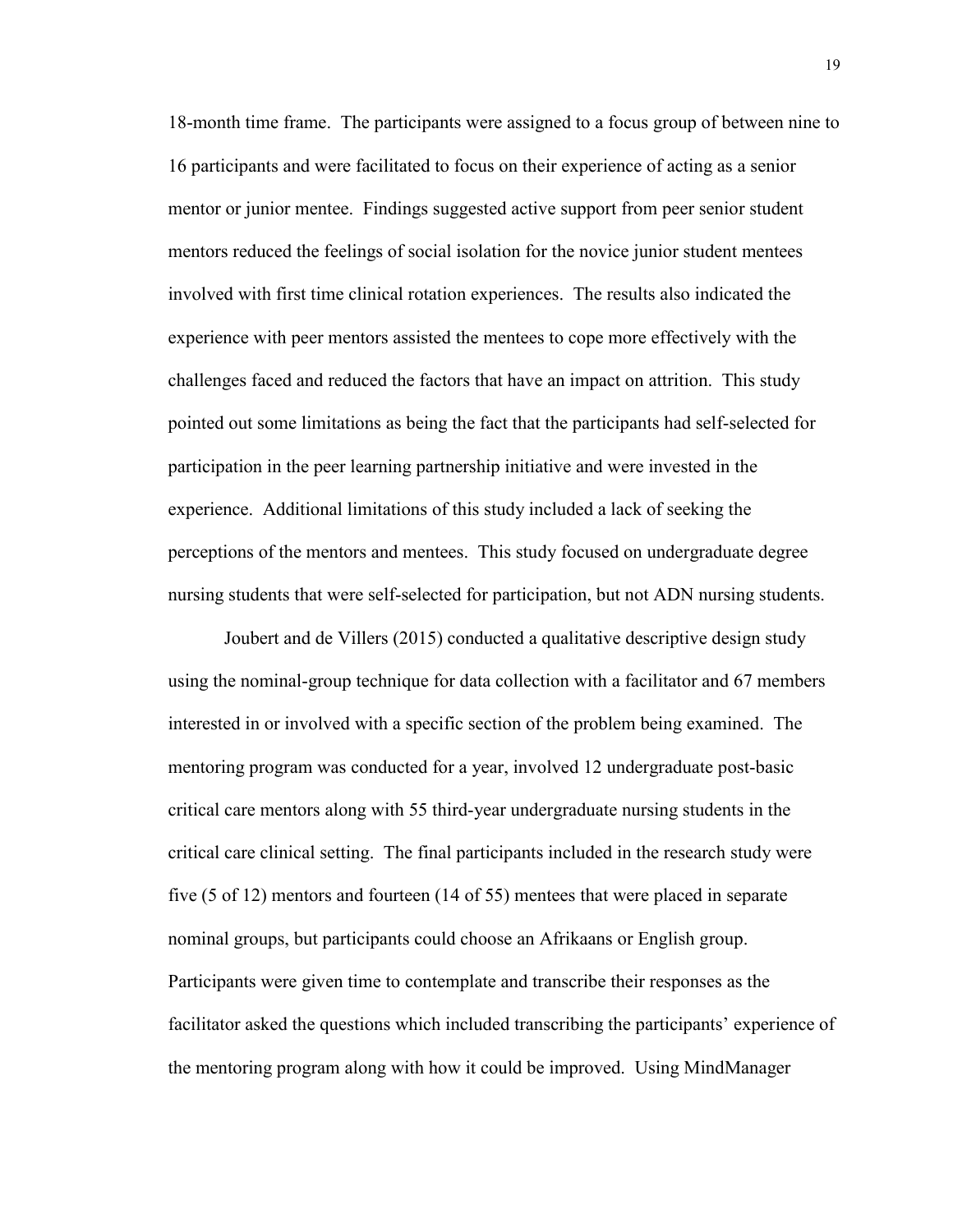Software from Mindjet, a consensus method to obtain feedback from the participants was obtained regarding the learning experiences. The five categories the mentors expressed as important were allocation, correlation and application of theory in practice, mentee attitude, learning experience, and reassurance and trust. The five categories the mentees expressed as important were availability, knowledge and competency, mentor attitude, mentor support, along with theory and practice integration. Findings included that mentors, mentees, critical care nursing staff, and managers should be prepared and oriented to the mentoring program. Other feedback gleaned included mentees requesting the ratio of mentors to mentees be changed to two mentors per mentee, yet mentors had suggested one mentor to three mentees per month per critical care unit. Mentees also requested a change for full-time mentoring for a week. In addition, both the groups of mentors and mentees provided feedback that they benefited from the mentoring program. Limitations were related to the number of topics and problems that could be included in the feedback session; the restricted opportunity for participants to contemplate the problems; and the absence of anonymity. Historically, research has focused on peer mentoring involving undergraduate or graduate degree nursing programs with either randomly selected or self-selected participants.

Another study focused on peer mentoring was Roberts et al. (2009) examination of the perceived results reported by nursing students after review of skills and practice in a simulation laboratory with peer mentors. Freshman nursing student mentees were mentored by senior nursing student mentors in four-hour "Skills-a-Thon" sessions conducted in the simulation laboratory at an ADN nursing program at a community college in southern California the first week of return from summer or winter breaks.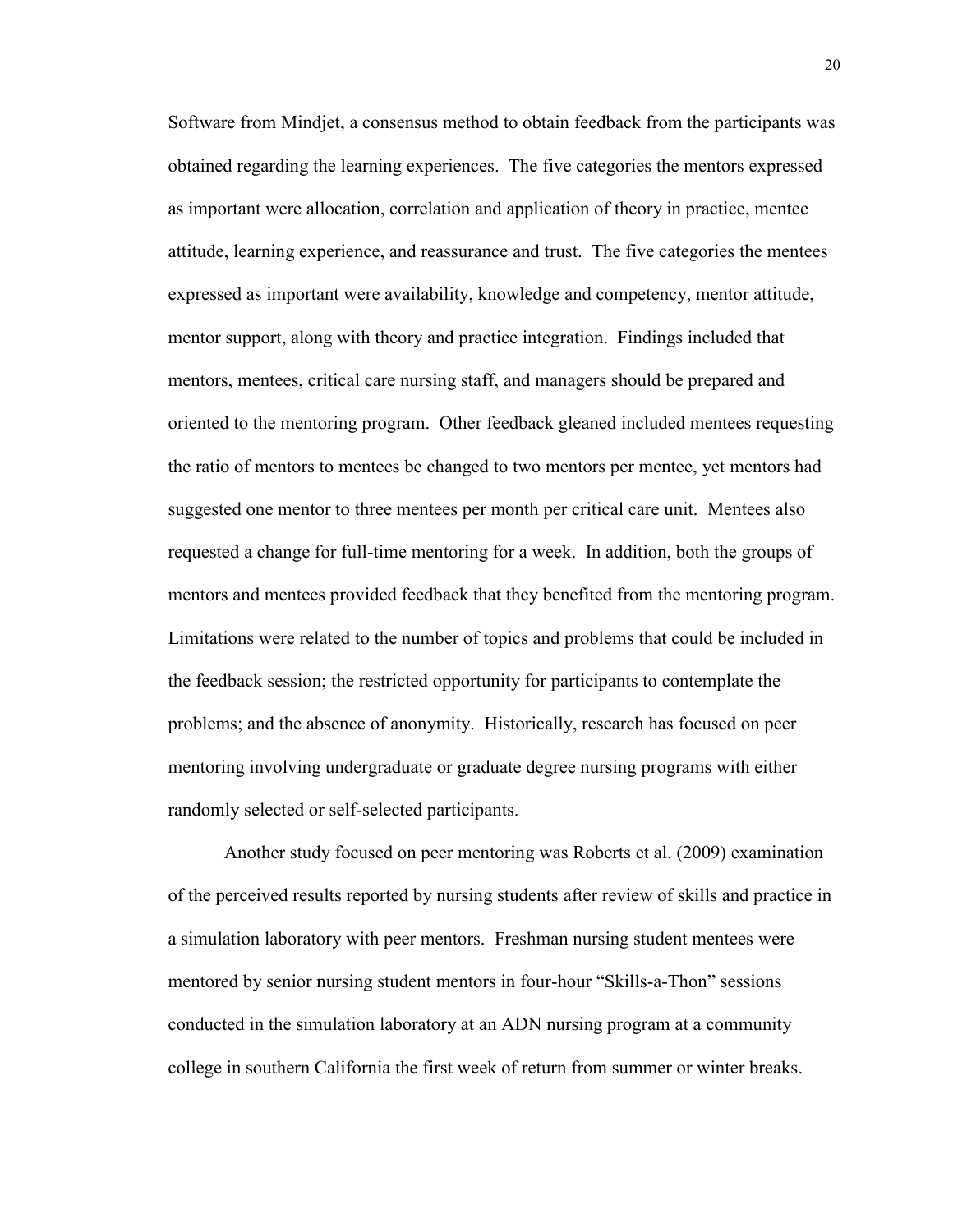The purpose was to facilitate skill-building reacquisition and to boost confidence in mentees while assessing and improving the skills of mentors over three sessions. The mentees had learned the skills in the first semester during the beginning four weeks of school and were able to apply this training to actual patients in a health care setting during the following 12 weeks. Prior to beginning the "Skills-a-Thon", seniors were instructed on mentoring and skill competencies with review from a course textbook that utilized evidence-based practice criteria. Skill examples included in the "Skills-a-Thon" were indwelling catheterization, nasogastric tube insertion and feedings, injectable medications, physical assessments, and sterile dressing changes. After the first two sessions of the "Skills-a-Thon", faculty designed the third simulation differently for inclusion of more difficult skills to recall. Mock health care setting stations were prepared with hospital beds, Manikins for patients, supplies, and physician order sheets. Since this was not a testing of skills format the mentees were accustomed to, they were allowed to refer to textbooks for procedure clarifications. Each station had one faculty member as a facilitator and one of ten senior mentors while allowing a maximum of 20 mentees to rotate through with allowance of 20 minutes per station. The skills mock sessions took an estimated three of the four allotted hours. Mentors assisted the mentees to work through the procedures and to use critical concepts while being checked off on the skills. The mentees and mentors completed an evaluation at the end of the mock skills session that included focus on available time, helpfulness of seniors, and conduciveness of the environment to learning. Positive feedback from participants included improved performance and increased confidence with the hands-on application provided in a non-threatening environment. Senior mentors' feedback for improvement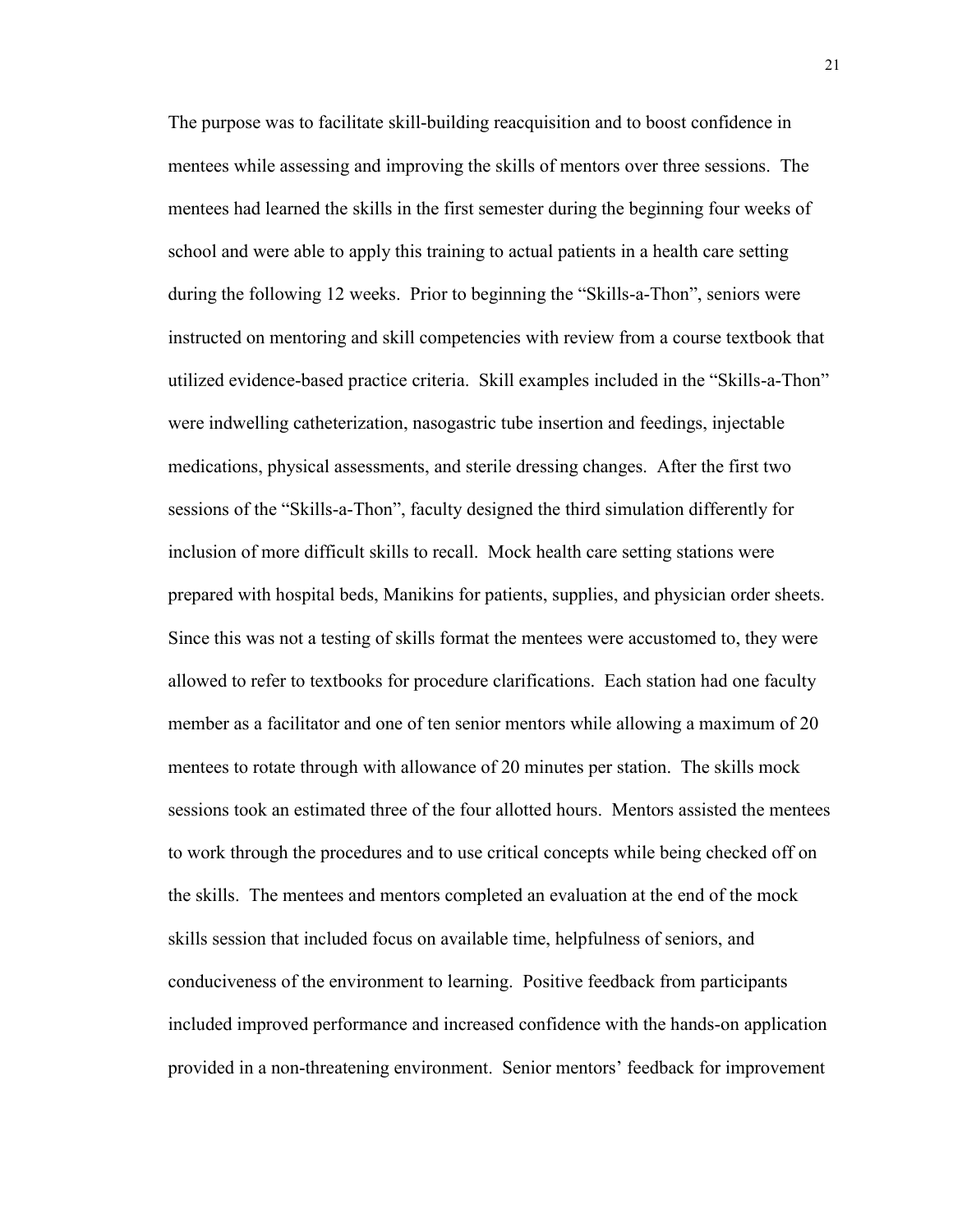included a more in-depth training prior to mentoring. Negative feedback included environmental issues, specifically the noise level and crowded space. Peer mentoring was shown as helpful in the simulation setting. Further investigation into the effects of peer mentoring in both the clinical health care setting and simulation setting would help nurse educators to determine direction of modifications needed to the curriculum.

Sprengel and Job (2004) conducted a study with the purpose of examining the perceived effects of peer mentoring on stress in an undergraduate degree nursing program. Thirty sophomore mentors were paired with 30 freshmen mentees in their first clinical course and all were oriented to their respective roles and responsibilities for working together in the clinical health care setting. Prior to the first clinical experience, the mentees were administered the Kleehammer, Hart, and Keck Clinical Experience Assessment which included 16 items, eight of which were related to anxiety. After the clinical experience, both mentors and mentees completed an evaluation that the researcher prepared. Positive feedback was gleaned from both groups. In particular, the mentees' positive feedback included feeling at ease and the mentors' feedback included having gained self-confidence.

Iwasiw et al. (2009) referred to peer teaching briefly as a contemporary teachinglearning strategy. The authors stated that group size should be small and that the cost was low for this teaching strategy. Instructor preparation time was medium with a learning curve of moderate for students. Learning curve referred to the rate that learning should occur to reach the desired outcome. Learner engagement was defined as the extent to which students are required to participate in the learning process for a particular teaching strategy. The learner engagement was considered active with a learning curve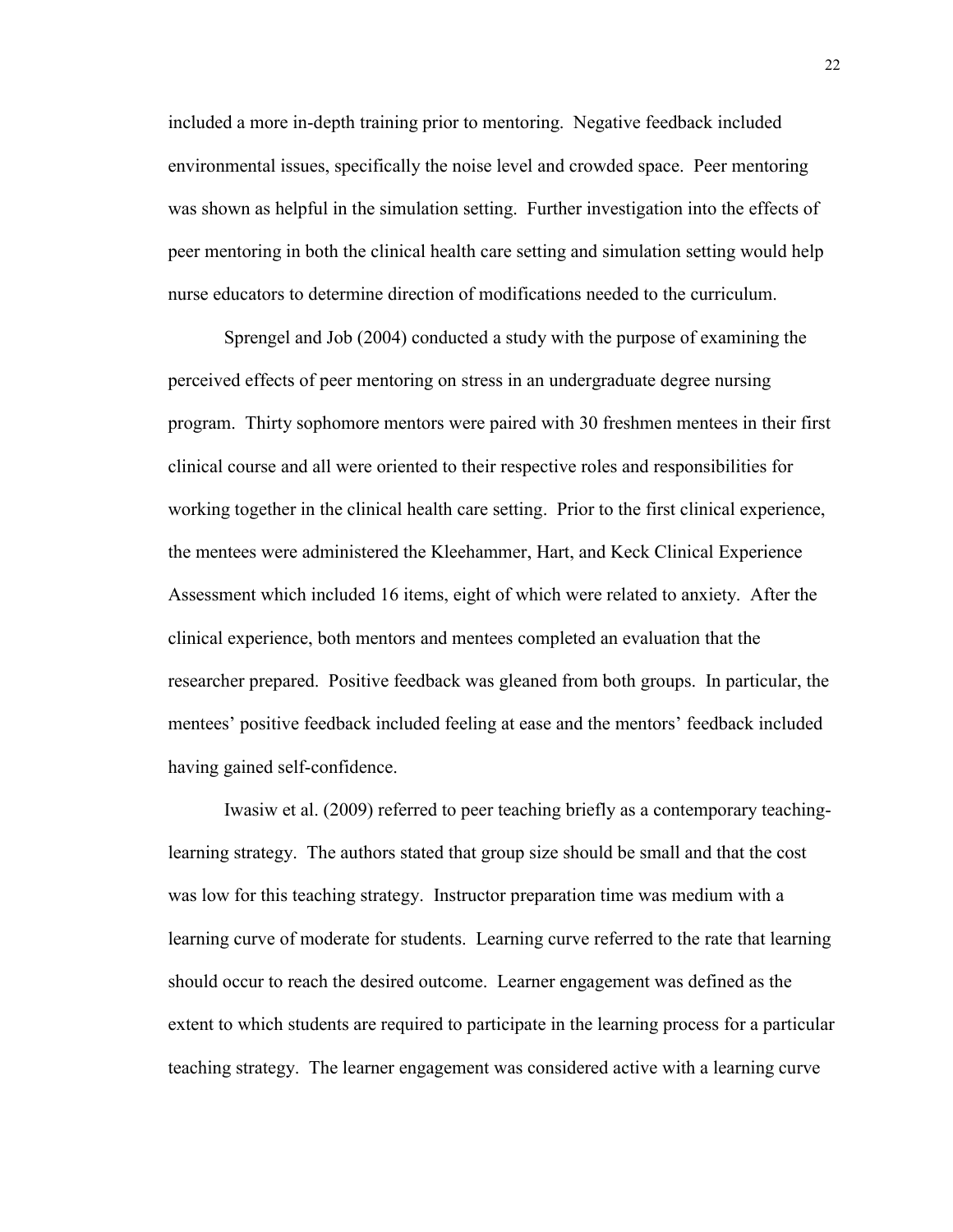of steep. A steep learning curve was described as possibly needing a different teaching strategy to be considered under certain circumstances. The intent of peer teaching was described to help students develop understanding. Peer teaching has been just one strategy for helping students during their education.

#### **Student Charge Nurse**

Isaacson and Stacy (2004) conducted a study examining management curriculum with junior and senior undergraduate nursing students involved in a medical/surgical clinical rotation. The seniors' curriculum included a 90-hour management-focused clinical course. The senior nursing students performed expanded charge nurse duties and responsibilities while during the same clinical experience the junior baccalaureate students functioned as the medical/surgical floor staff. The senior nursing students were overseeing the junior nursing students with a ratio of one to four. Clinical instructors functioned in a supervisory role with faculty-to-student ratio being one to 10. The senior nursing students' duties included creating an orientation plan and patient assignments for the junior nursing students. The seniors would create the client assignments by following instructions to keep the junior students' individual specific clinical needs and abilities in mind, reviewing client charts, having discussions with the nursing staff and the instructor, and including multiple medication, procedures and co-morbidities. The juniors were instructed to pose any questions regarding client assignments directly to the senior nursing students. During the medical/surgical clinical rotations, Benner's concepts of novice to advanced beginner were utilized. The junior nursing students were novice as they were exposed to nurse management theory and practice when the seniors mentored them. Once these same juniors become seniors, and thus advanced beginners, they could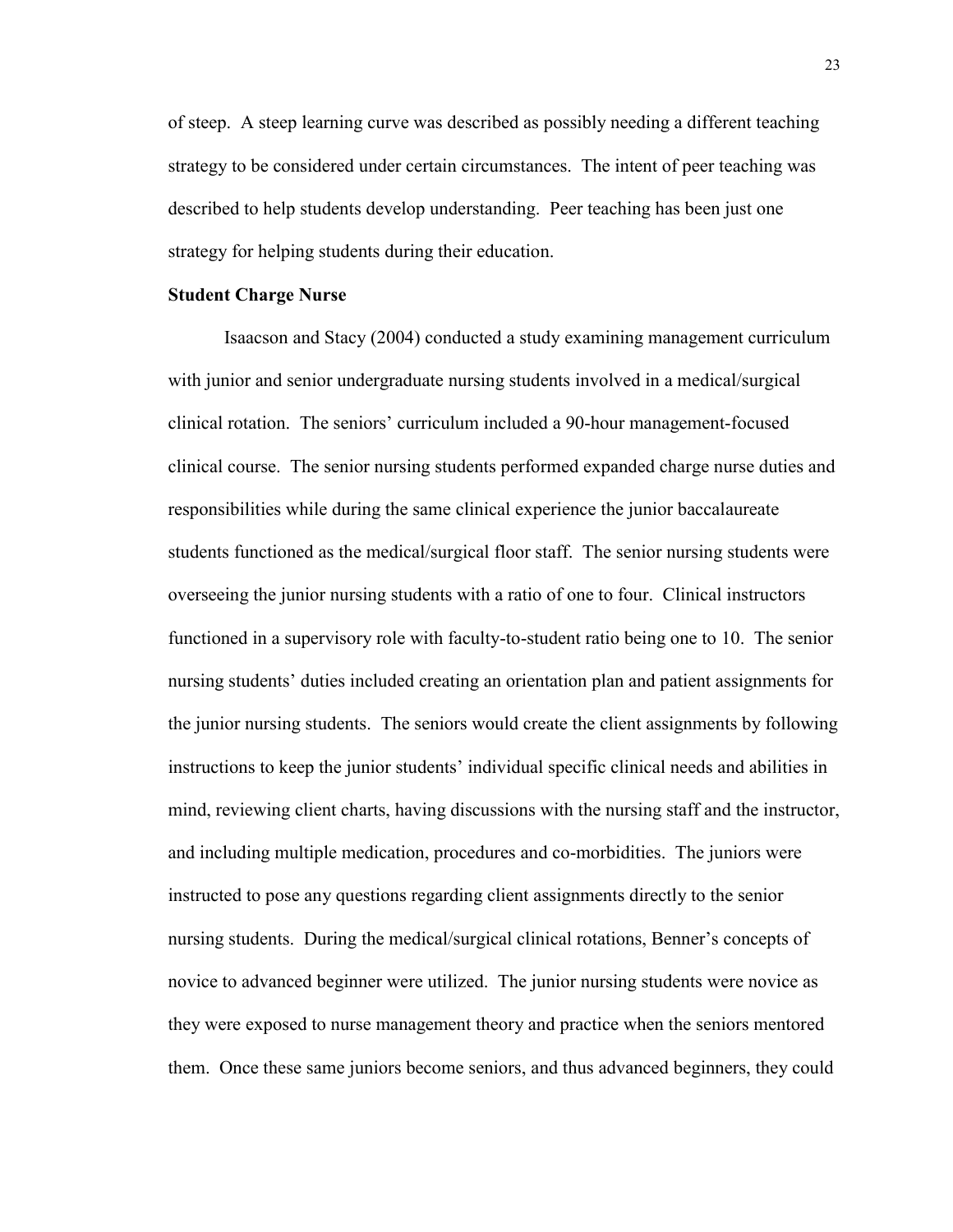apply management theory as they themselves performed the senior expanded charge nurse role. The seniors were required to participate in an extensive project that the hospital's department of continuous quality improvement could utilize. Another part of the curriculum included the seniors being assessed on their ability to evaluate the junior nursing students' clinical performance. Requirements included weekly write-ups related to the management process, the clinical experience with case studies on particular clients, observations about nursing staff and students during clinical with problem-solving critique along with constructive feedback, and evidence-based research and management journals to support management concepts. As part of the curriculum, the seniors were responsible for determining nursing staff education needs and creating in-service education. They presented this education to the nursing staff with junior nursing students in the audience, too. The seniors also were required to present evidence-based clinical research to the juniors. A benefit to this curriculum noted by the faculty was that students learned various leadership styles. Those students who became most proficient in the role of manager learned that assessing situations, learning staffs' individual abilities and their own leadership skills were instrumental in their leadership success. Other benefits to this clinical experience included junior/senior collaboration prepared the junior students to communicate with the instructor without feeling as intimidated. Seniors expressed benefits such as more confidence, increased self-esteem, improved time management, and reciprocal relationship development with medical/surgical staff along with clinical instructors. Instructors voiced being able to provide more time to assist juniors with educational dispensation, and stated non-benefits were basically nonexistent. Due to the requirement of supervising two levels of students, there was a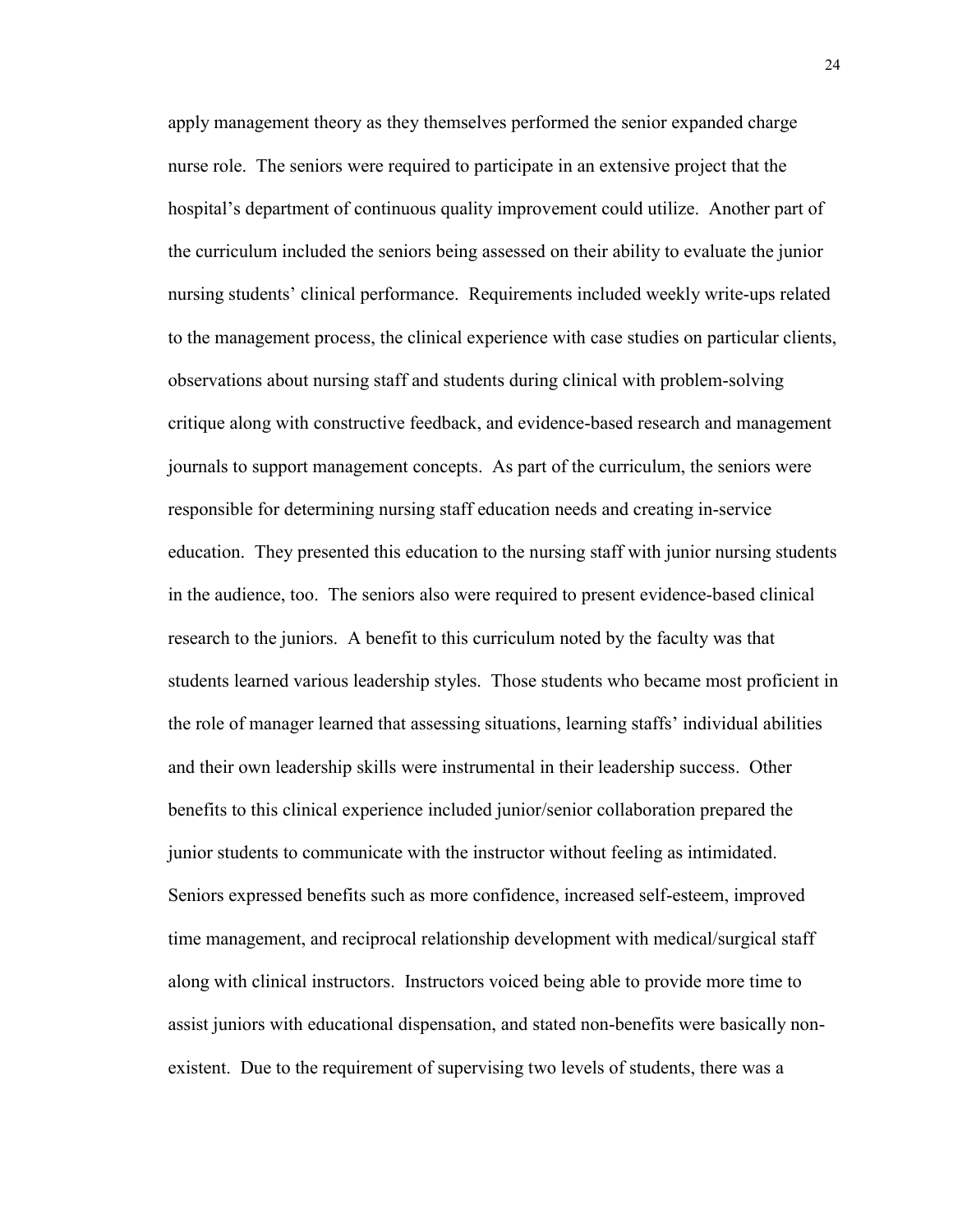suggestion to not place new faculty in this clinical role. This study revealed the use of another teaching strategy that focused on undergraduate degree nursing programs.

Gore, Johnson and Wang (2015) conducted a comparison study of senior level BSN nursing students' perceptions of learned nursing leadership in a simulation setting versus traditional acute-care inpatient clinical setting. A descriptive, correlational study was conducted using a convenience sample of nursing students in leadership classes over three semesters. The participants included fifth clinical semester BSN students at a southeastern university who were in a leadership instructional and clinical course. All nursing students enrolled in the course were required to participate in both the leadership simulation setting and traditional clinical experiences held in a medical/surgical health care setting. The order in which the students participated in either setting was randomly selected. All the students that consented to participate in the study completed Leighton's (2015) Clinical Learning Environments Comparison Survey (CLECS) that examined students' perceived learning effectiveness at the end of each clinical course and the completion of curriculum for each group for simulation as clinical time. The CLECS is a 29-item self-report survey that utilized a Likert scale of 1-4 and a not applicable choice. Data analysis was completed using SPSS version 22.0 to determine students' perceptions of how well their learning needs were met in both settings. There was no statistically significant difference between demographics of gender and age amongst the groups of participants. The findings of this study were linked to the objectives for delegation, prioritization, time management, and conflict resolution. There was not a significant statistical difference in the overall scores between settings. However, there was a perceived statistical preference in teaching-learning strategy for simulation. Both settings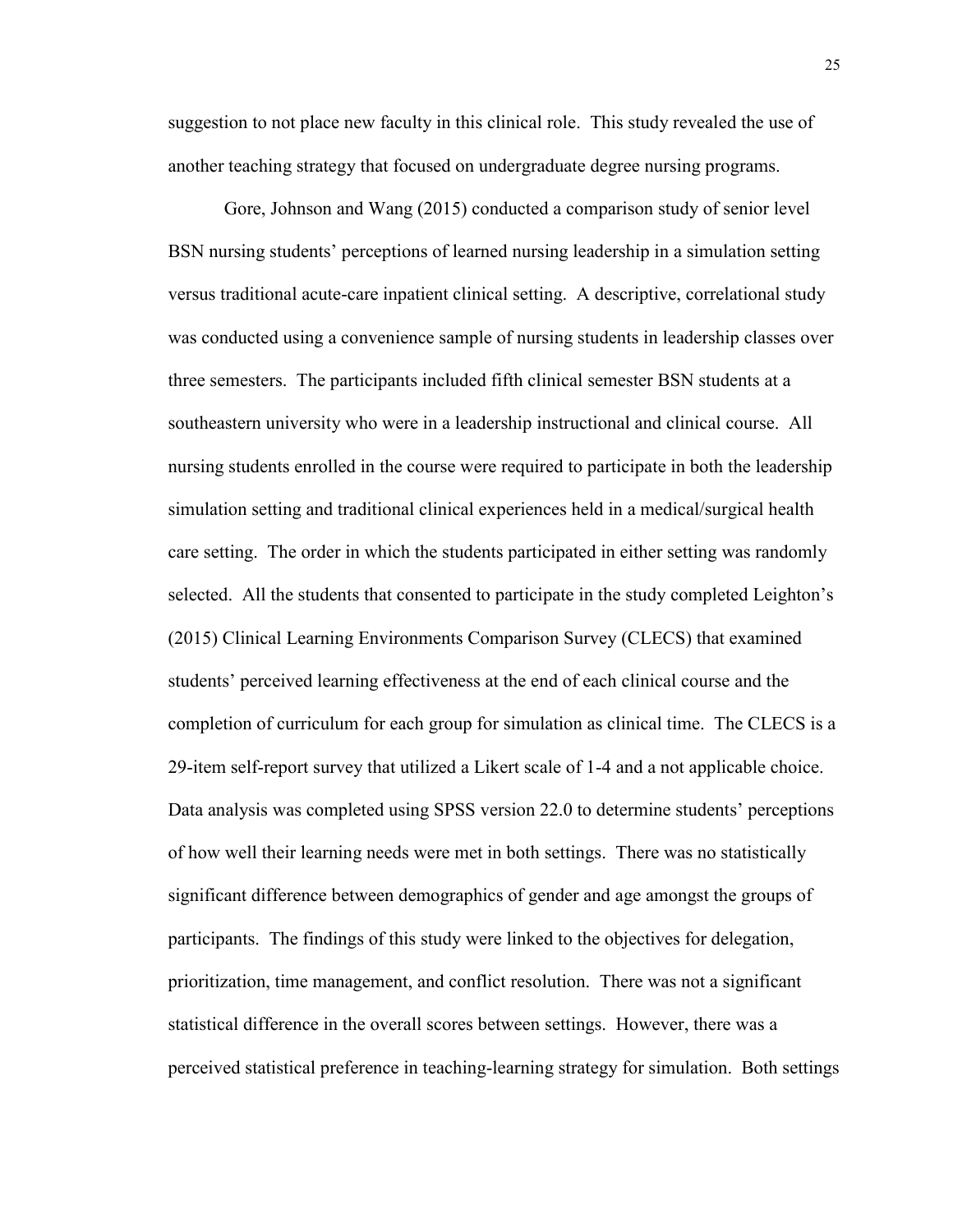were noted as being necessary for students to participate to have the students' learning needs met. Limitations recognized for this study included a need for multiple sites with more diversity and a larger sample size. Potential for bias amongst participants' responses could have been related to the order in which the students participated in the simulation setting and clinical setting. Furthermore, research was suggested to objectively measure both clinical settings. Participants were seniors from an undergraduate degree nursing program and randomly selected to groups. Research on utilization of simulation and clinical settings focusing on perceived learning about time management and prioritization in ADN programs was not part of this study.

Kling (2010) examined the results of a senior-sophomore student curriculum that included a clinical component with dual strategies as part of the leadership and management course in a BSN program. Three hours of classroom and six hours of clinical per week were required. The project experience involved 20% of the senior students' clinical hours, with participants completing the remaining clinical hours with a preceptor nurse manager in a health care setting. The project experience involved senior students in the role of charge nurse and nurse educator, directing client care for hospitalized clients and overseeing sophomore nursing students. The senior student nurses worked for two clinical days as peer mentors and leaders assisting sophomore student nurses with time management, prioritization, skill technique, task completion, and necessary documentation. Additional roles the senior student nurses performed were making client assignments for the sophomore student nurses; leading pre-and postbriefing; and guiding, instructing, correcting, and assessing sophomore students' client care. Thirty-four of the 36 senior nursing students completed the three broad question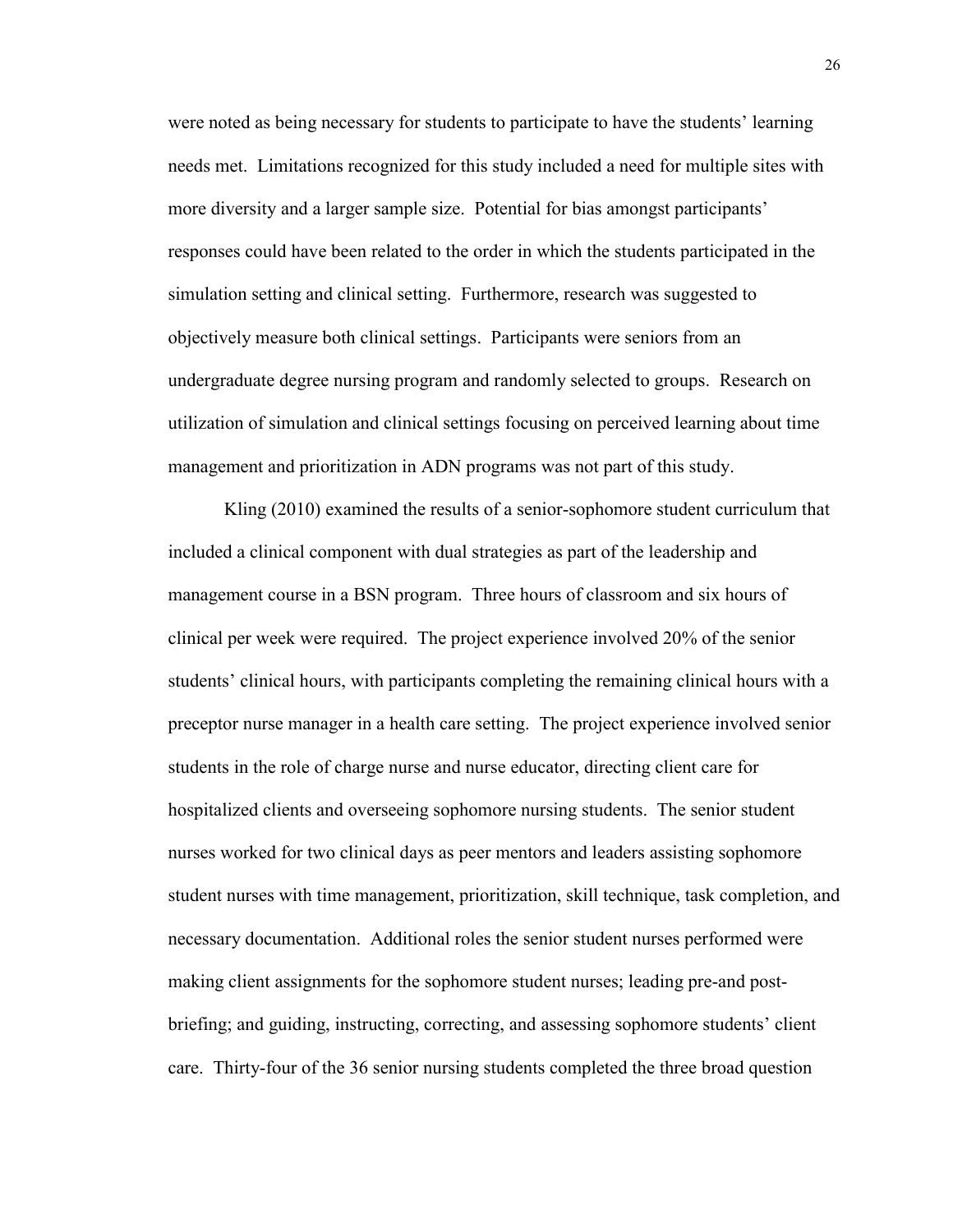category evaluation surveys that included each category having four Likert-type scale statements. The three broad question categories included students' perception of the project in general; project meeting course objectives such as delegation, problem solving, and time management; and the encouragement to demonstrate the role of nurse educator. Of the senior student nurses that participated in the survey  $(n = 34)$ , a few questions were not completed. By the end of the clinical project, 91.2% of respondents ( $n = 34$ ) reported the overall perception as *somewhat positive* or *extremely positive,* with 8.8% reported as being *unsure* about their feelings regarding the clinical experience. Regarding the question about whether the clinical project met course objectives, respondents perceived this to be true *at least a little bit*, with 50% rating this as *very much so*. Respondents perceived the experience improved their problem-solving ability *at least a little bit*, with 64.7% rating it as *very much so*. Respondents perceived their critical thinking skills improved *at least a little bit* (93.8%), with 71.9% rating *very much so*. After the clinical experience, respondents stated having *at least some* (85.2%) interest in the role of nurse educator, with 35.2% having *extreme interest*. The researcher stated the clinical leadership project exceeded expectations. Historically, research on the perception of utilization of leadership and management theory is not focused on results from ADN programs.

#### **Systematic Review**

Secomb (2008) conducted a systematic review for providing the framework of peer mentoring and learning in the clinical setting in an undergraduate nursing program along with providing advantages and disadvantages to such an educational strategy. A review search of health science and educational databases with the inclusion of the terms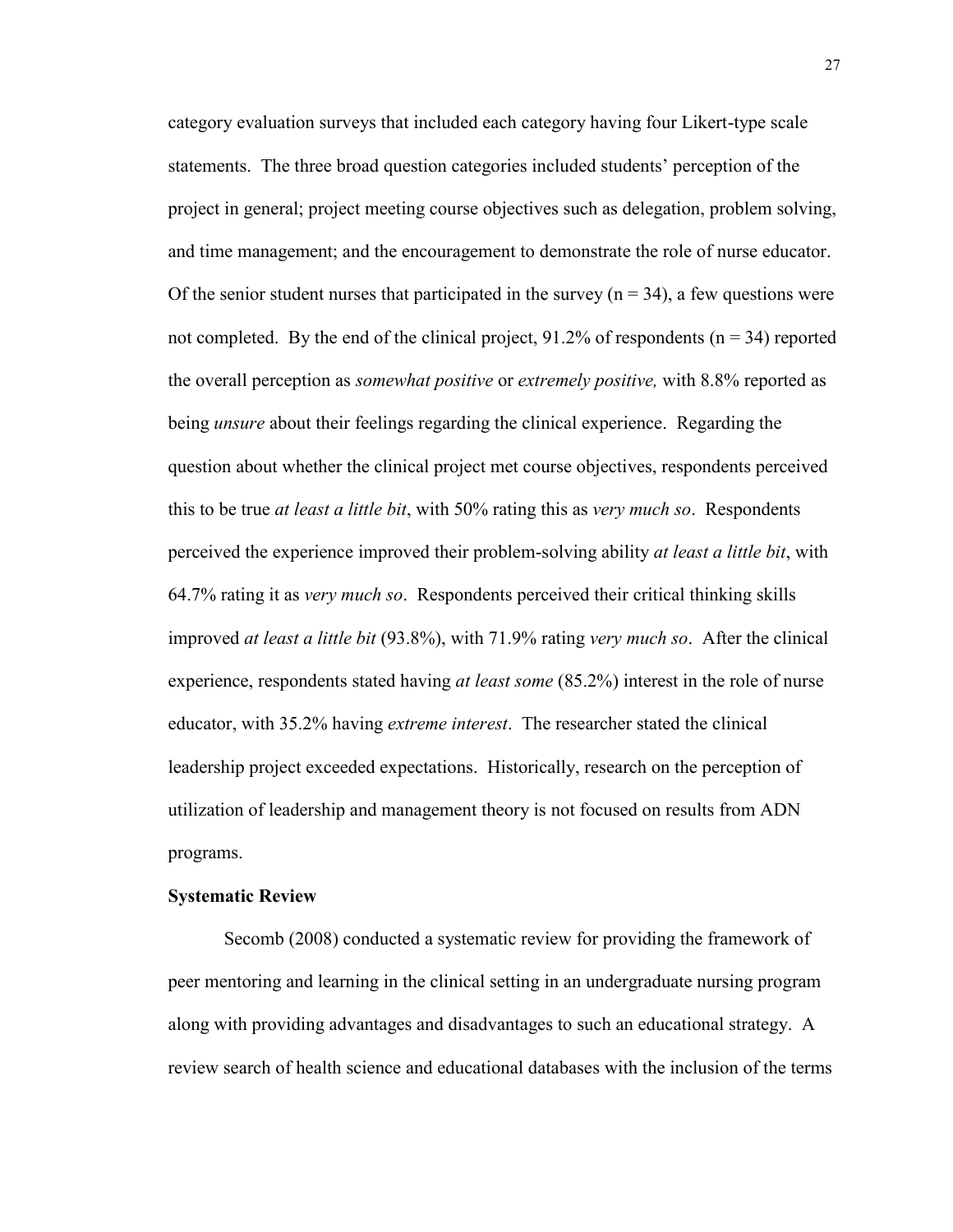'peer', 'clinical education', and 'undergraduate' was conducted. Publication dates after 1980 (2005 inclusive), English language and research papers were the set limitations. Twelve articles met the inclusion criteria which were from five countries and four allied health disciplines with research revealing mostly positive feedback about peer teaching and learning (Aston & Molassiotis, 2003; Bos, 1998; Cortazzi, Jin, Wall & Brunel, 2001; Currens & Bithell, 2003; DeClute & Ladyshewsky, 1993; Erikson, 1987; Faure, Unger & Burger, 2002; Iwasiw & Goldenber, 1993; Ladyshewsky, 1995; Martin & Edwards, 1998; Schwab & Robinson, 1991; Yates, Cunningham, Moyle, & Wollin, 1997). Advantages reported included an increase of student's confidence in the clinical setting and improvement in learning psychomotor skills and cognitive skills. A disadvantage reported included poor student learning if personalities or learning styles clashed between mentee and mentor. An additional disadvantage reported was mentees not having individualized time with the clinical instructor. The articles hosted various forms of methodology that included quantitative studies, but the majority used descriptive and qualitative methods. Limitations discussed in many of the articles included sample and design issues.

Stone, Cooper, and Cant (2013) conducted a systematic literature review also related to peer learning in undergraduate nursing programs. Healthcare databases were strategically searched for peer-reviewed articles, with research that involved peer learning and students in BSN courses (in both clinical and theoretical settings) with the defining terms of, a variation of, or a combination of 'student nurse', 'undergraduate nurse', 'peer learning', 'peer tutoring', 'peer mentoring', 'education', and 'opinion leaders'. Set limitations included English language and the dates of 2000-2010.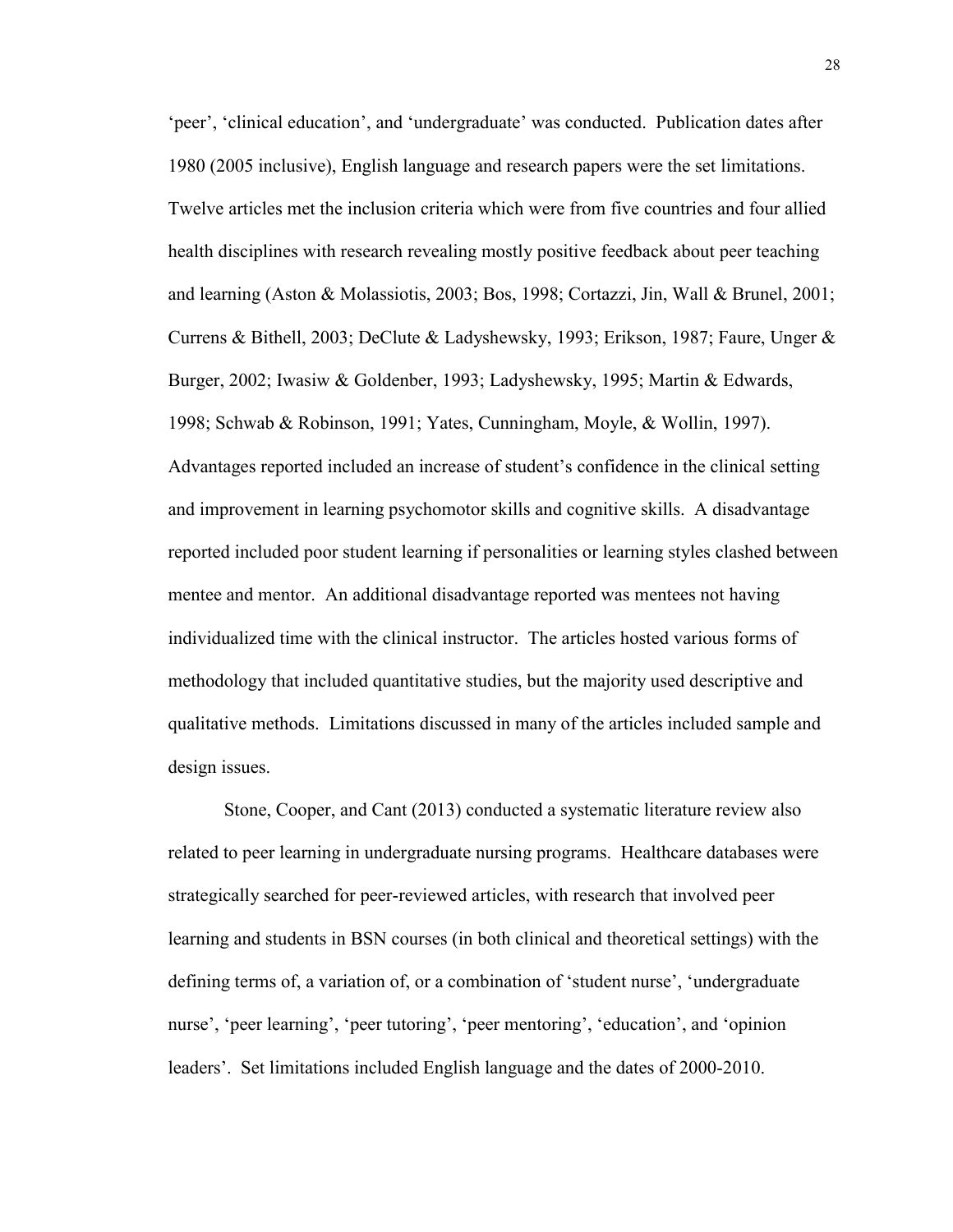Eighteen studies with various research methodologies were included (Broscious & Saunders, 2001; Christiansen & Bell, 2010; Christiansen & Jensen, 2008; Cooke and Moyle, 2002; Daley, Menke, Kirkpatrick & Sheets, 2008; Feingold, Cobb, Givens, Arnold, Joslin & Keller, 2008; Goldsmith, Stewart, & Ferguson, 2006; Higgins, 2004; Hughes, 2004; Hughes, Romick, Sandor et al., 2003; Horne, Woodhead Morgan, Smithies, Megson & Lyte, 2007; Lin, Lu, Chung & Yang, 2010; Loke & Chow, 2007; Morris & Turnbull, 2004; Ozturk, Muslu & Dicle, 2008; Rideout, England-Oxford, Brown et al., 2002; Roberts, 2008; Siu, Spence Laschinger & Vingilis, 2005; Tiwari, Lai, So & Yuen, 2006). The number of term variations affected reliability of the study for peer learning and the various study methodologies. The articles included for review had studied first to final year undergraduate nursing students with the majority of participants being of the female gender and ranged from having 15 participants over a three-year study to 365 participants over two-years. Methodologies ranged from eight being qualitative, six quantitative, and four mixed methods. A comparison group was used by eight of the studies. Sixteen of the 18 studies resulted in positive findings for peer learning that included objectives being meet; encouragement of critical thinking and problem solving along with autonomous study; increased communication skills; improvement of cognitive and motor skills; and mutually beneficial interactions. There was a difference noted for the interacting benefits for the mentors, which included an increase in experience of leadership, reinforcement of prior knowledge, and recognition of capabilities to be able to mentor or teach. Conclusion from the systematic review included that supervision from faculty was stressed as an absolute for academic and clinical learning. Recommendations for future research included larger sample sizes, and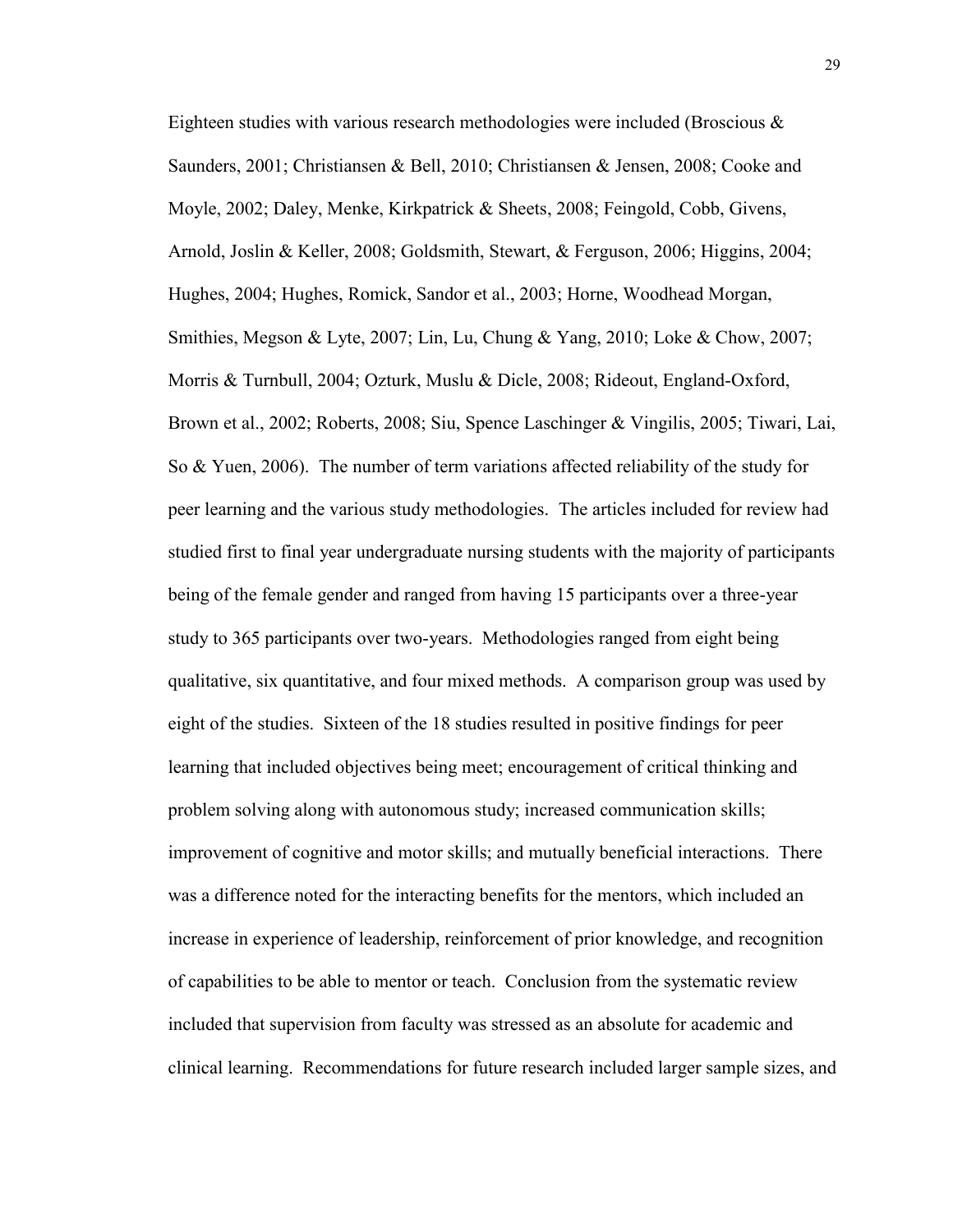more versatile curricula, courses, and settings to allow for an increase in the validity. Through review of prior research, investigators can determine what changes are needed to peer learning to advance students' experiences and education.

# **Strengths and Limitations of Literature**

# **Strengths**

The literature review presented strengths of the peer mentoring strategy that included a reduction in mentee's anxiety and an increase in confidence (Zentz et al., 2014; Roberts et al., 2009; Secomb, 2008), a reduction of feeling social isolation expressed by the mentees (Christiansen & Bell, 2010), and mentors had confidence strengthened and facilitation of transition into the role of professional nurse including developing the role of manager (Zentz et al., 2014). Both mentors and mentees expressed mutual support and increased education (Li et al., 2011; Sims-Giddens, et al., 2010). Nurturing of relationships was noted as a result of peer mentoring (Sims-Giddens, et al., 2010). The literature review presented strengths of the student charge nurse strategy that included perception of more confidence, increased self-esteem, improved time management, and reciprocal relationship development with medical/surgical staff along with instructors, and exposure to various leadership styles.

# **Limitations**

The literature review presented limitations related to a lack of hand-selection and pairing of students for the peer mentoring experience (Li et al., 2011; Rapaport, 2014; Christiansen & Bell, 2010), an examination of diversity and learning styles on PAL along with faculty perception of PAL as to whether the model achieved learning objectives and relieving faculty burden (Zentz et al., 2014), evaluation of student-to-student peer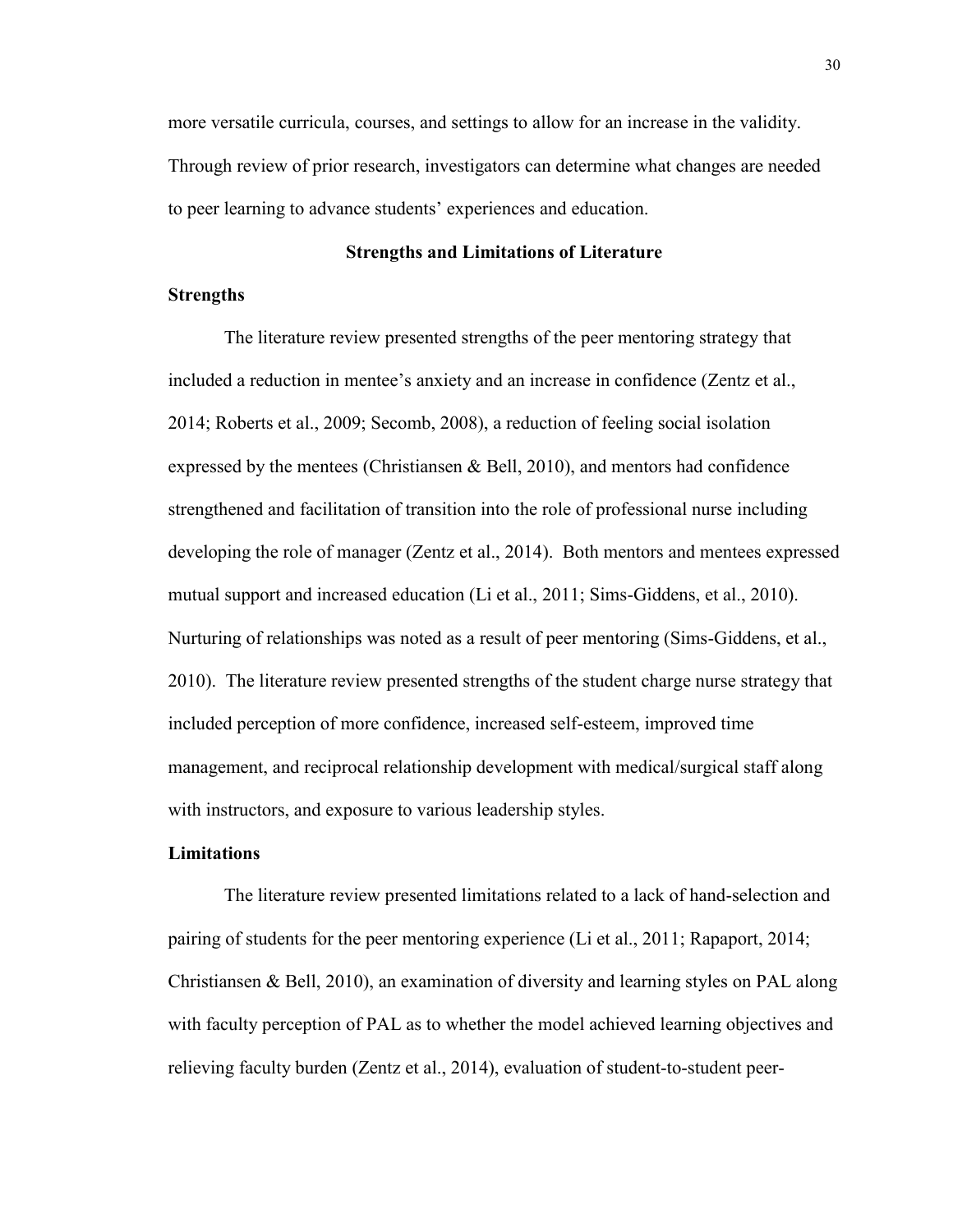mentoring process with inclusion of the difference between self-selection and handselected assigned mentoring groups (Sims-Giddens et al., 2010), and a lack of seeking the participants' perceptions related to the peer mentoring experience (Christiansen & Bell, 2010). Other limitations included not having enough students with clinical practice experience (Li et al., 2011) and lack of study on the outcomes of ADN programs implementing peer-mentoring strategies (Li et al., 2011; Zentz et al., 2014; Sims-Giddens et al., 2010; Rapaport, 2014; Christiansen & Bell, 2010). The limitations the literature review presented of the student charge nurse strategy included the need for multiple sites for health care settings along with a more diverse and larger sample size. Gore et al. (2015) suggested further research was needed for objective measurement in both simulation and clinical settings.

#### **Summary**

Peer mentoring and student charge nurse experience strategies have been presented in the literature review. Seven articles have presented studies conducted on peer mentoring experiences and two articles on student charge nurse experiences with summarization of strengths and weaknesses. One article presented a study for both strategies; two articles were systematic reviews, and two were written textbook reviews. Further research ideas were suggested such as hand-selection and pairing of participants in peer mentoring, examining diversity and learning styles on PAL, examining sample size and design issues, examining faculty perception of PAL in regards to achievement of objectives, assessment of faculty perception of PAL in relieving faculty burden and examination of participants' perceptions of peer mentoring experience. Further research into peer mentoring and student charge nurse experiences could assist nurse educators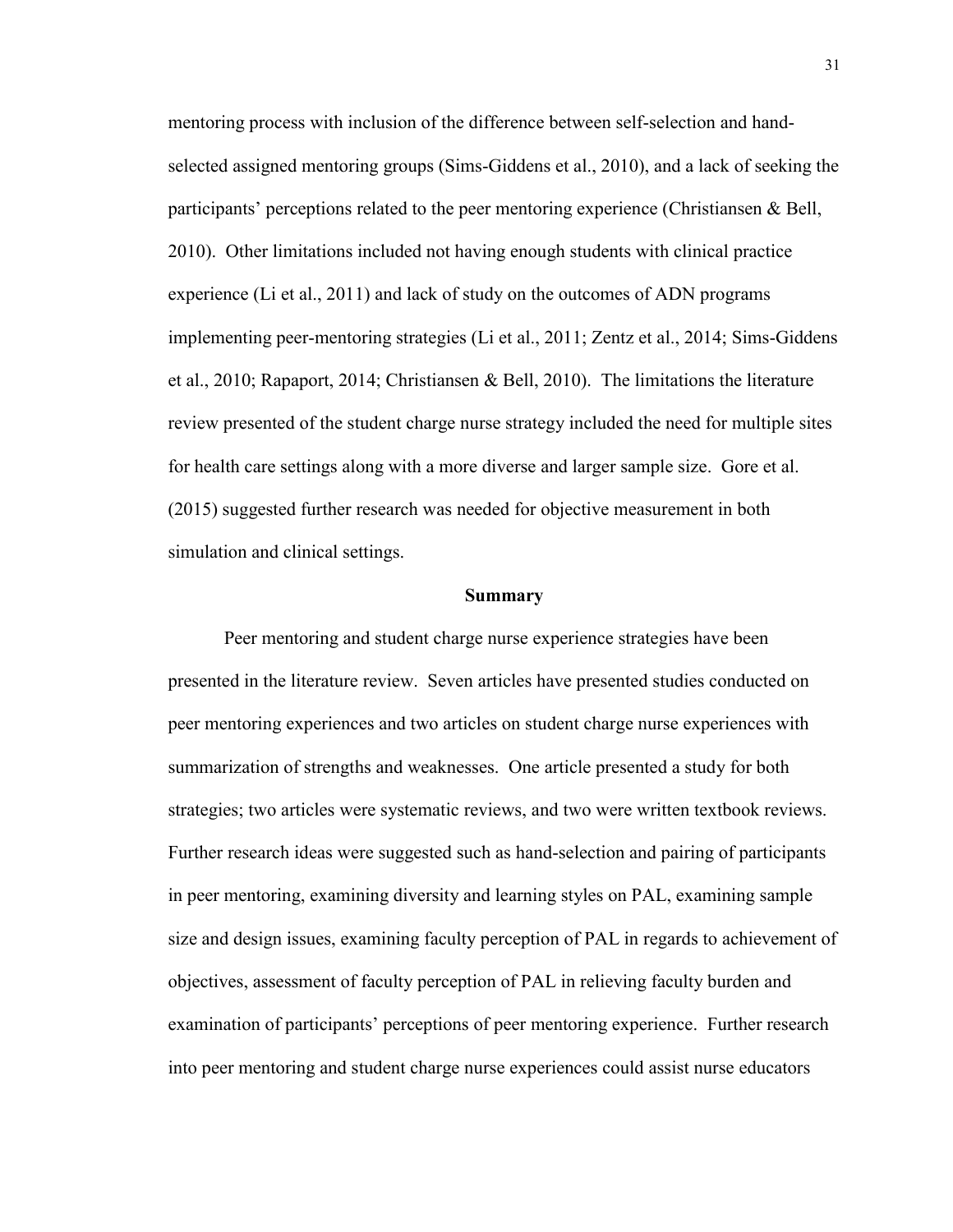particularly in ADN programs to produce more advantageous outcomes.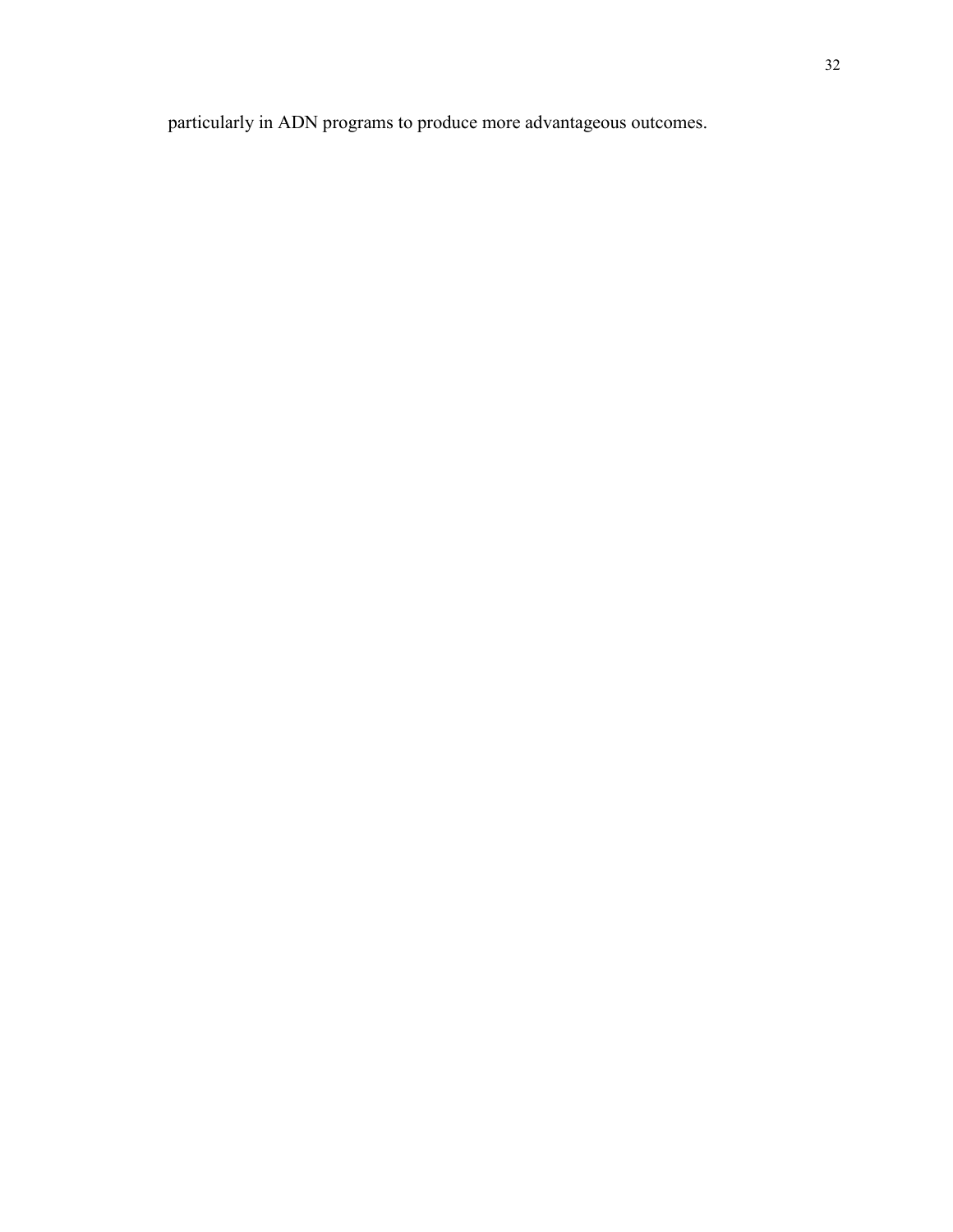## **CHAPTER III**

# **Methodology**

Nursing students have expressed that both the academic and clinical aspects of the nursing program are mentally strenuous and anxiety producing. Literature has shown peer-assisted learning (PAL) to be perceived as beneficial to mentors and mentees alike. Literature has also shown student charge nurse experiences to be a beneficial strategy for clinical education. The purpose of this study is to examine the post-clinical experience perceptions of participants in an ADN program following a peer mentoring leadership experience (PMLE) compared to the participants' perceptions following a student charge nurse experience (SCNE).

## **Study Design**

The study was a mixed-method design and compared second-year PMLE  $(n = 3)$ and first-year PMLE ( $n = 4$ ) perceptions to second-year SCNE ( $n = 10$ ) and first-year SCNE  $(n = 24)$  perceptions of respective clinical experiences. The quantitative data was analyzed with a descriptive analysis. Copies of the course objectives and instructions related to the PMLE and the SCNE were obtained.

#### **Setting and Sample**

A PMLE, funded by a grant, was piloted at a southeastern United States community college's ADN program. The participants for the PMLE were hand-selected by four nursing instructors and approved by the Dean of Nursing, Natural, and Health Sciences. The nursing instructors chose to pair second-year nursing students (n=5) that were registered in a health system concepts course with first-year nursing students (n=5) that were registered in a health illness concepts course. The second-year students were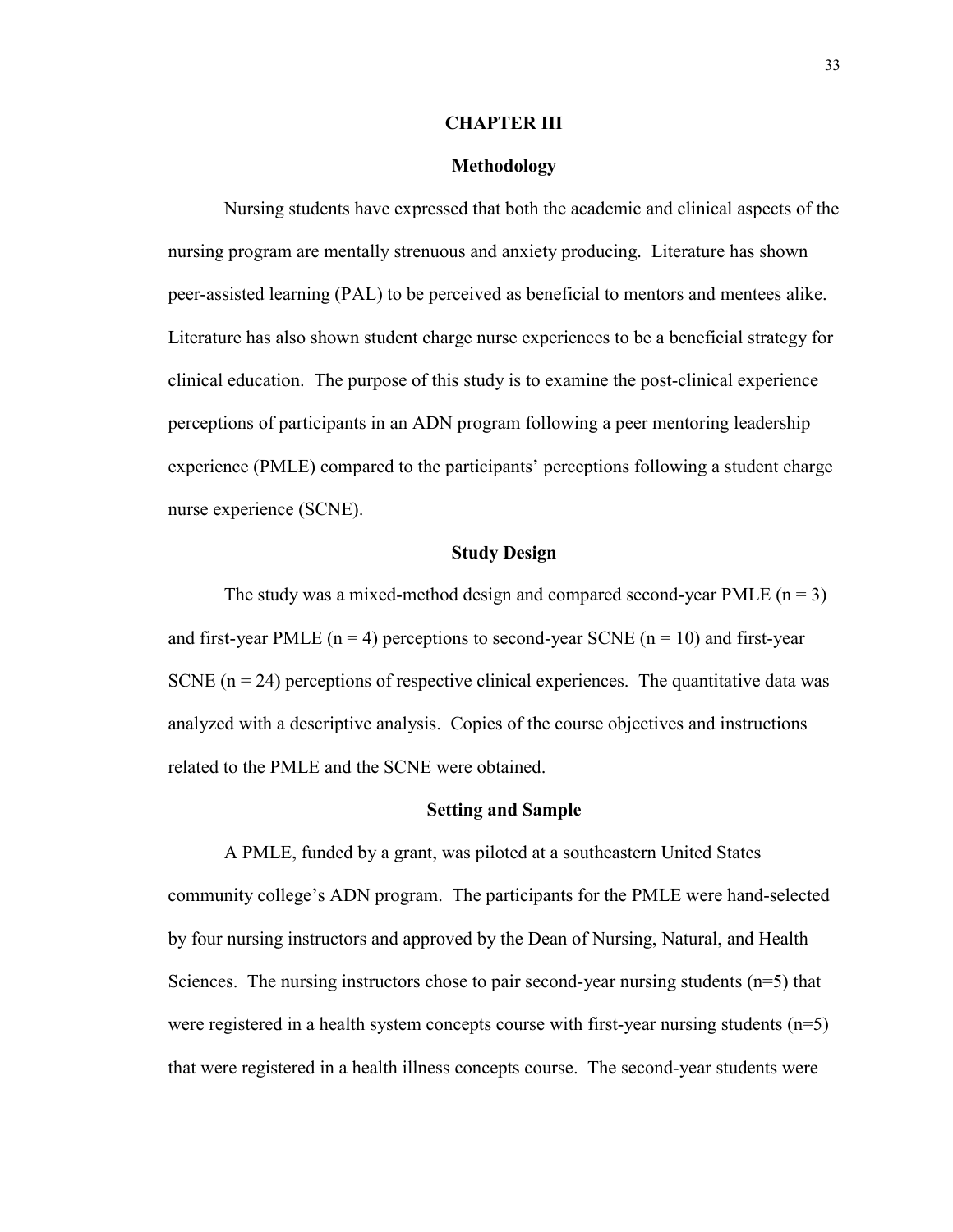chosen based on personalities and whether the second-year students had leadership skills. The five pairs were also chosen based on specific, individual rationales. The specific rationale for one of the pair chosen was because both were English as second language students. The second pair was specifically chosen based on gender; a male paired with a male. The third pair was specifically chosen based on one of the students having a strong clinical basis, but not as strong with academics and the one paired with this student was strong academically, but weaker clinically. The fourth pair was chosen based on the second-year student having an outgoing manner during client interactions and the firstyear student having a reserved manner during client interactions. The fifth pair was chosen based on the second-year student's academic and personal situation being comparable to the first-year student's academic and personal situation. This fifth pair both had additional classes they took congruently outside of the ADN program and they both started the nursing program the fall of the same year they graduated high school. The peer mentoring leadership experience was carried out during medical/surgical clinical rotations. All ten of the students completed six medical/surgical clinical experiences for the PMLE. Three of the experiences were on a health care medical/surgical unit and three were spent in the simulation laboratory at the community college. The ADN program's purpose for the clinical rotations was to provide a mutually beneficial mentoring experience. The PMLE objectives were to provide students with an understanding of the course concepts, assessment, documentation, communication, delegation, collaboration, prioritization, and time management. These 10 participants were the ones invited to participate in the survey for the outcomes of the PMLE.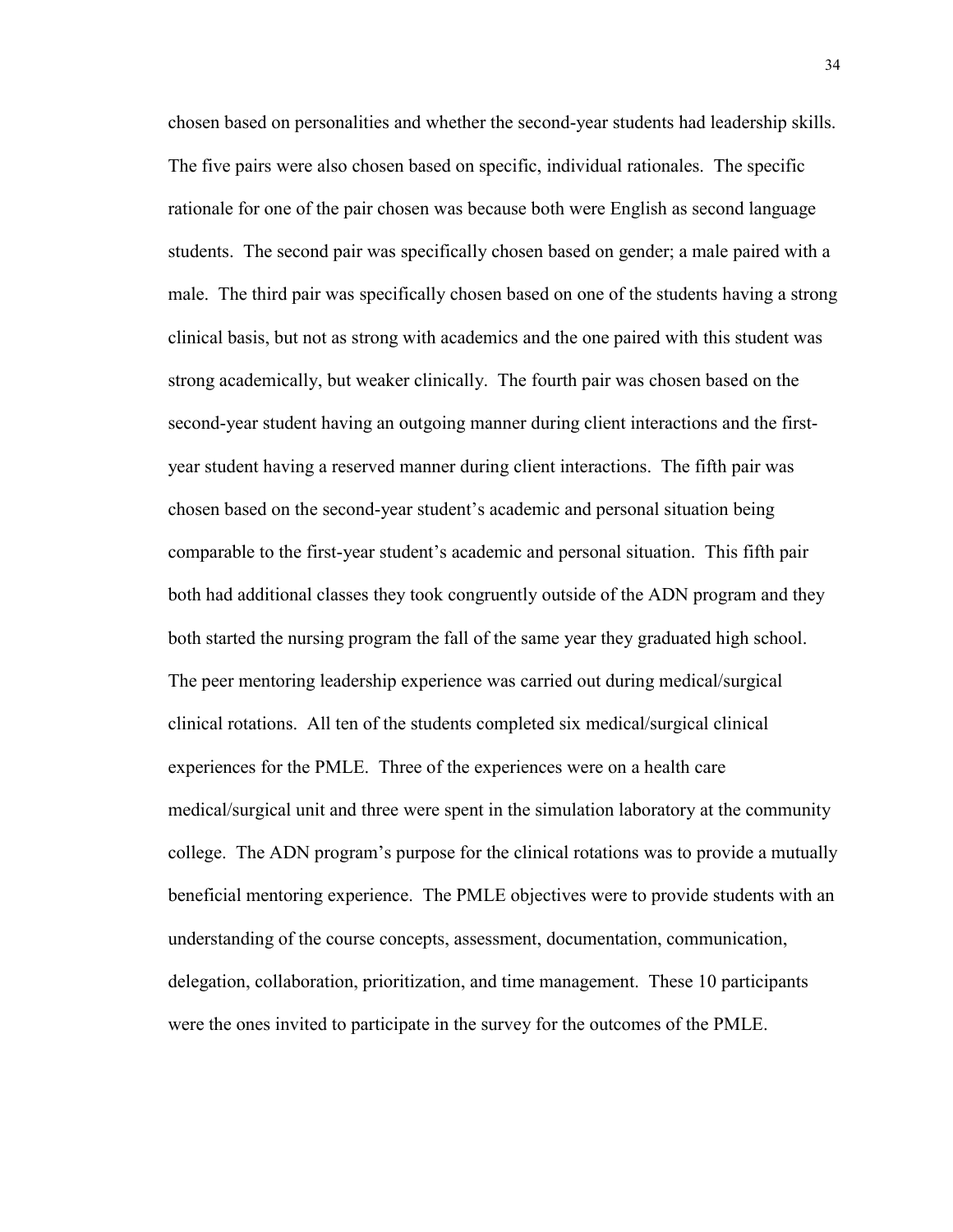The comparison group for the *Outcomes of Peer Mentoring Study* was comprised of the non-PMLE remaining students in the nursing program. The comparison group invitees consisted of the remaining second-year nursing students  $(n=25)$  registered in the health system concepts course who participated in a charge nurse experience in which they spent one-on-one time for eight hours with an on-duty designated health care unit charge nurse during medical/surgical clinical rotations. These second-year student participants spent five hours in a student charge nurse role meeting course management and leadership objectives while overseeing first-year students' patient care with clinical faculty as resources. Another portion of the comparison group to be invited to participate in the survey were the ones the second-year students oversaw during their charge nurse role, the first-year students not involved in the PMLE (n=37).

#### **Demographics**

A total of 72 students were recruited for this study, which were five second-year students and five first-year students in the PMLE along with 25 second-year students and 37 first-year students in the SCNE. The mean age of second-year students in the PMLE was 26.4 years and of the first-year students was 26.8 years. The mean age of the firstand second-year students in the PMLE was 26.6 years. The mean age of the second-year students in the SCNLE was 30.16 years and of the first-year students was 34.89 years. The mean age of the first- and second-year students in the SCNE was 32.53. Students in the PMLE included eight females and two males. All 62 students in the SCNE were females. The race of the students in the PMLE included Hispanic ( $n = 2$ ), Russian ( $n = 1$ ) 1), and white  $(n = 7)$ . The race of the students in the SCNE included African-American  $(n = 4)$  and white  $(n = 58)$ .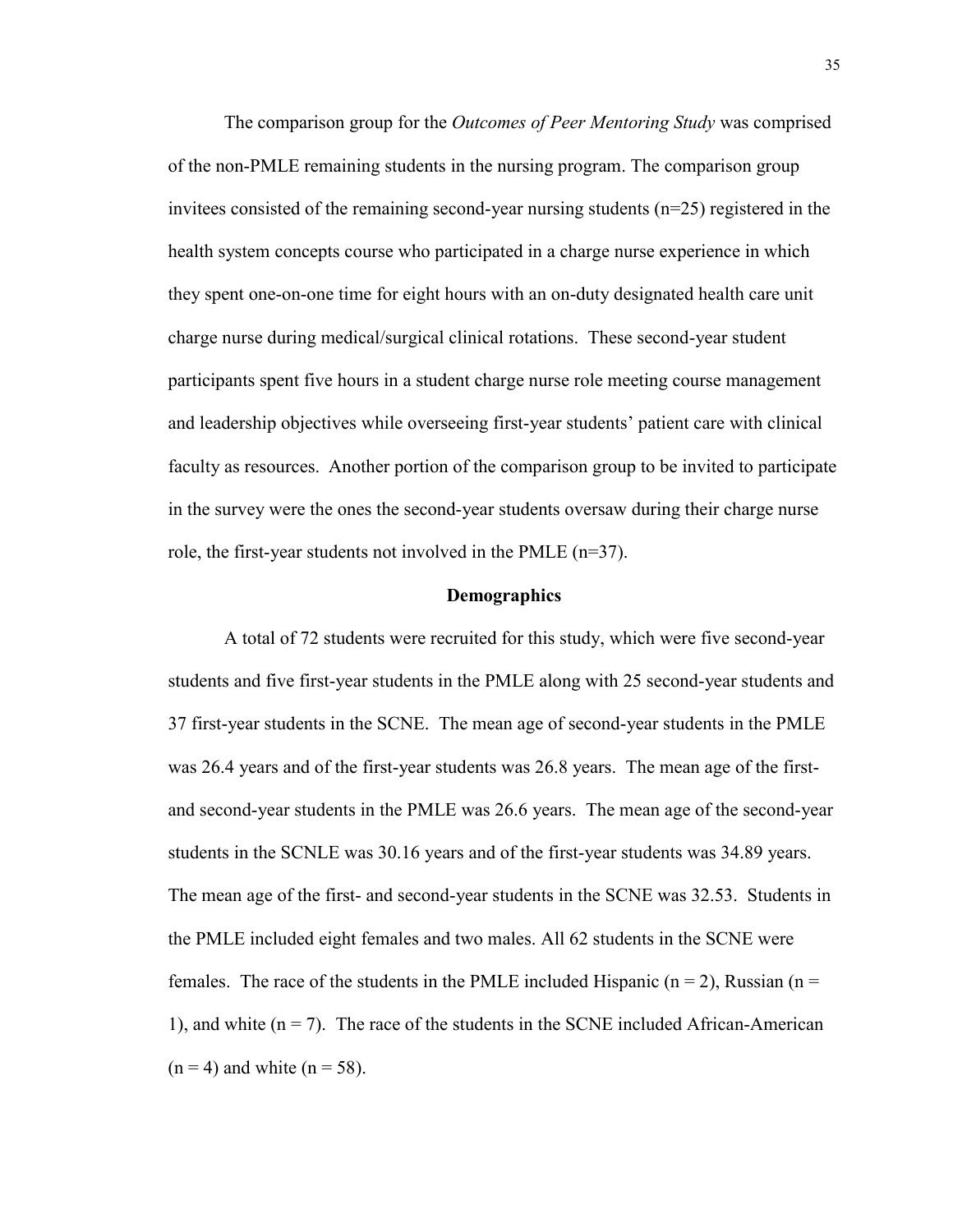## **Design for Data Collection**

Data collection was conducted by preparing envelopes with a copy of the informed consent for participants, the appropriate confidential survey tool based on participants' clinical experience, and a return pre-addressed stamped envelope. The data collection prepared envelope was mailed to the students with a statement included on the informed consent requesting the survey be returned within one week.

The appropriate confidential survey tool to deliver was based first on whether the participant was a mentor or a mentee, then second on whether the participant was involved in the PMLE or the SCNE. Zentz et al. (2014) granted permission to utilize and modify the original student mentor experience survey tool. Three nursing education content experts reviewed the tool for face validity. The five mentors involved in the PMLE received a modified confidential survey tool titled Peer Mentoring Experience Survey NUR 212: Health System Concepts, the informed consent, and a return preaddressed stamped envelope. The five mentees involved in the PMLE received a modified confidential survey tool titled Peer Mentoring Experience Survey NURS 112: Health Illness Concepts, the informed consent, and a return pre-addressed stamped envelope. Items addressed the experience from either the mentor or mentee perspective. The 25 second-year students involved in the SCNE received a modified confidential survey tool titled Student Charge Nurse Experience Survey NURS 212: Health System Concepts, the informed consent, and a return pre-addressed stamped envelope. The 37 first-year students involved in the charge nurse experience received a modified survey titled Student Charge Nurse Experience Survey NURS 112: Health Illness Concepts, the informed consent, and a return pre-addressed stamped envelope. Items addressed the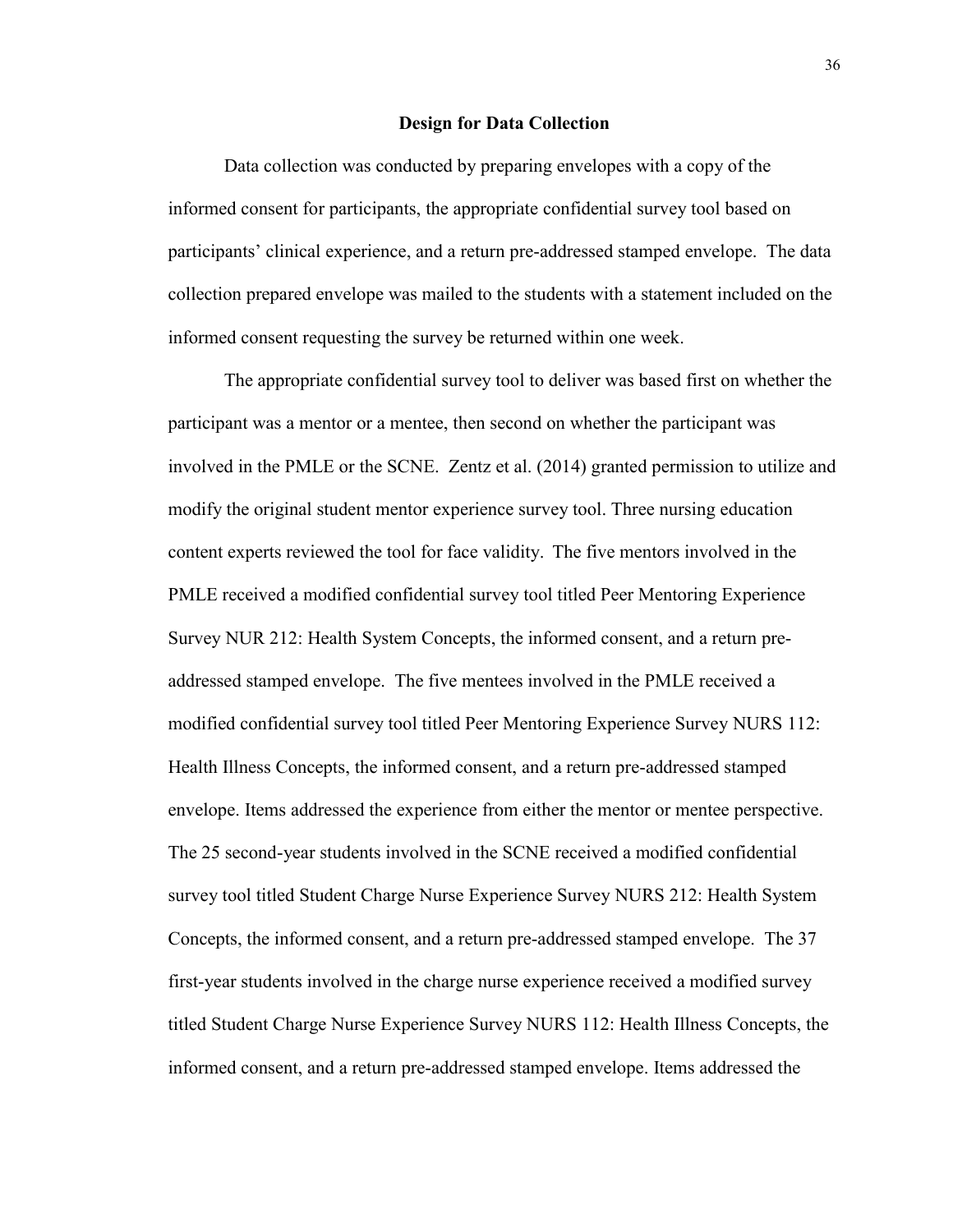experience from either the first or second year perspective.

## **Measurement Methods**

The data collection tools were confidential modified surveys. The modifications included having four survey tools adapted from the two original ones. Each survey tool contained a 5-point Likert-type scale with  $1=$  strongly disagree,  $2=$  disagree,  $3=$  neutral,  $4 =$  agree and  $5 =$  strongly agree as well as items requiring open-ended responses. There was one specific survey for each group of participants. The data was collected within months of the completion of all respective clinical experiences of the PMLE and SCNE.

## **Data Collection Procedure**

The researcher conducted the data collection for the *Outcomes of Peer Mentoring Study.* The data collection procedure included the researcher mailing via the United States postal service the envelopes containing the informed consent and the confidential survey tool based on clinical learning experience to the applicable participant of the PMLE or the SCNE. The informed consent included a request to return the survey tool within one week.

## **Protection of Human Subjects**

Ethical consideration included obtaining approval from the Dean of Nursing, Natural, and Health Sciences from the designated college and Institutional Review Board approval. The participants of this study were provided an informed consent form. The participants were protected throughout the implementation of the study. Included on the informed consent was information that explained their participation in the study was voluntary and they were under no obligation to participate. The completion and return of the survey implied the participant's consent to participate. The participants were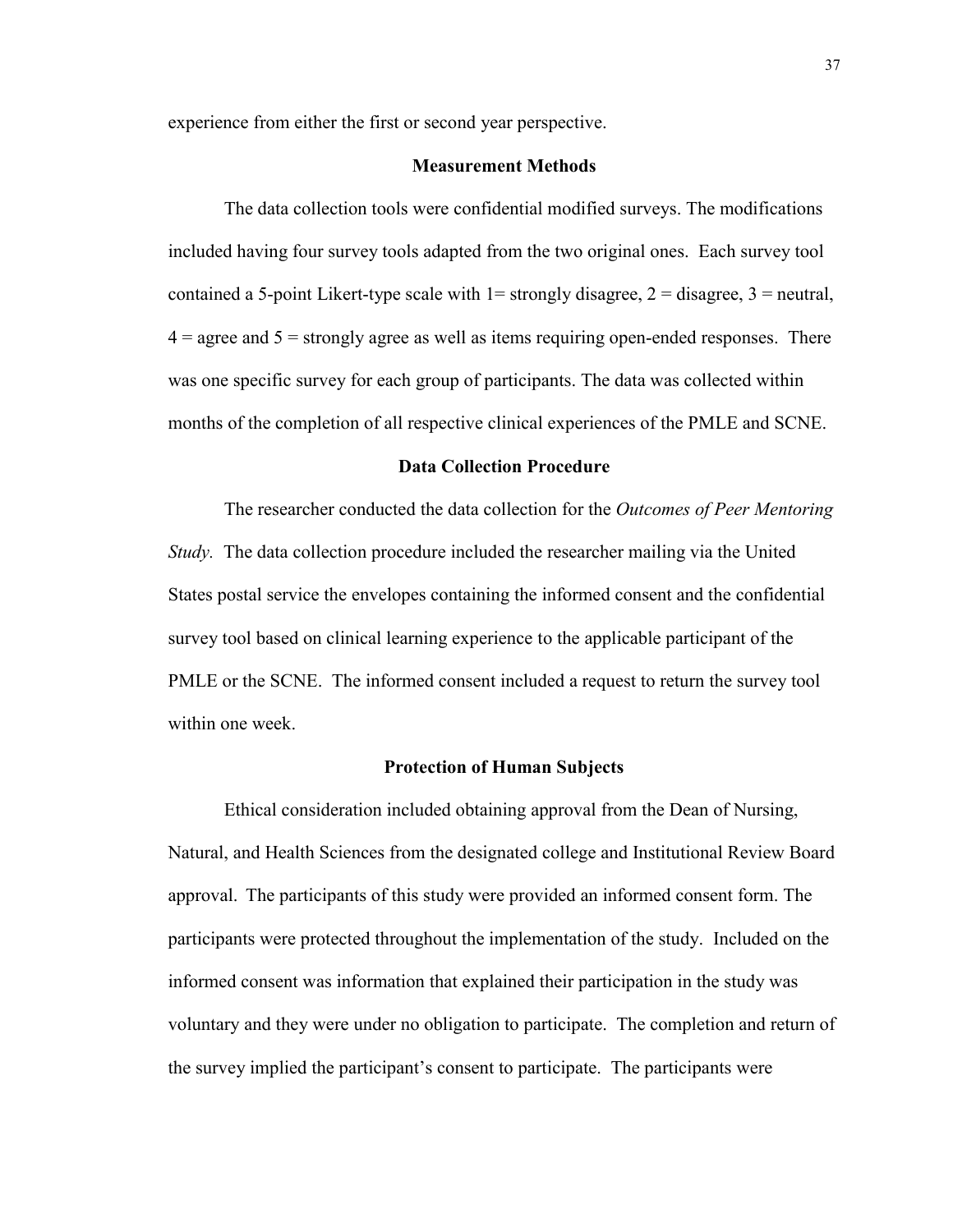informed they had the right to withdraw at any time from the study and the decision would not affect their current or future relationship with the community college. Explanation on the informed consent also included information stating the study data would not include the participant's name and their identity would not be revealed while the study was being conducted or when the study results were reported or published. The demographics of age, gender and race were obtained from the community college and were reported as aggregate data, with no individual information shared. All study data was stored in a locked area with data entered into a password-protected computer. At the completion of the study, all surveys were turned into Gardner-Webb University where they are stored in a locked area for three years and then destroyed.

#### **Data Analysis**

### **Quantitative Data**

Quantitative data was entered into International Business Machines (IBM)® SPSS software version 24 for descriptive analysis to obtain mean scores as well as the individual item scores.

#### **Qualitative Data**

The researcher reviewed qualitative data from the open-ended responses and identified common themes.

#### **Second-year Students' PMLE Open-ended Responses**

Second-year students that responded to the PMLE open-ended response portion of the survey completed the following statements:

The most positive part of being a second-year student peer mentor was…

The most difficult part of being a second-year student peer mentor was…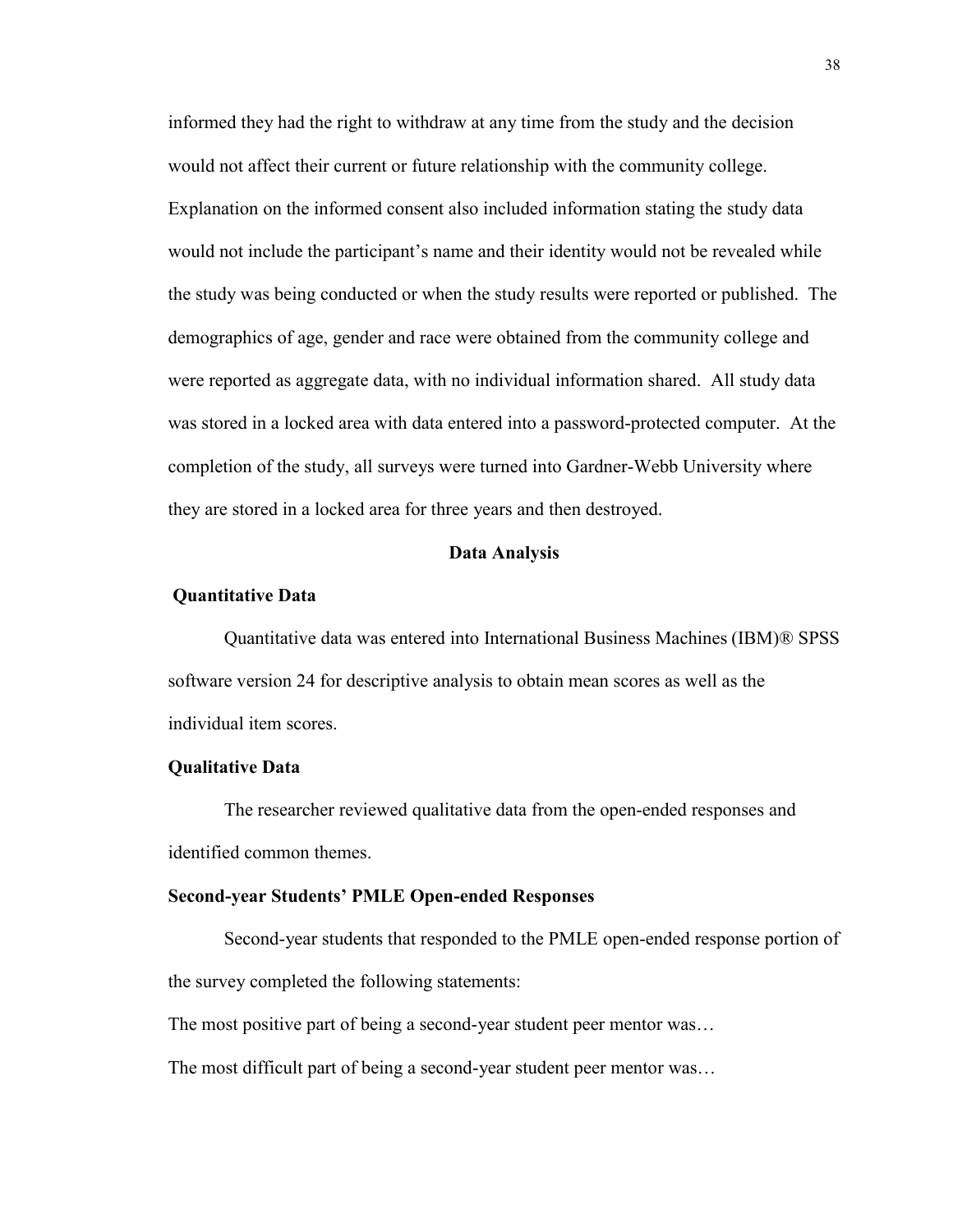Suggestions for future student peer mentoring experiences…

# **First-year Students' PMLE Open-ended Responses**

First-year students that responded to the PMLE open-ended response portion of the survey completed the following statements:

The most helpful part of interacting with the second-year student peer mentor was…

The least helpful part of interacting with the second-year student peer mentor was…

Suggestions for future student peer mentoring experiences…

# **Second-year Students' SCNE Open-ended Responses**

Second-year students that responded to the SCNE open-ended response portion of the survey completed the following statements:

The most positive part of being a second-year student charge nurse was…

The most difficult part of being a second-year student charge nurse was…

Suggestions for future student charge nurse experiences…

### **First-year Students' SCNE Open-ended Responses**

First-year students that responded to the SCNE open-ended response portion of the survey completed the following statements:

The most positive part of interacting with a second-year student charge nurse was…

The most difficult part of interacting with a second-year student charge nurse was…

Suggestions for future student charge nurse experiences…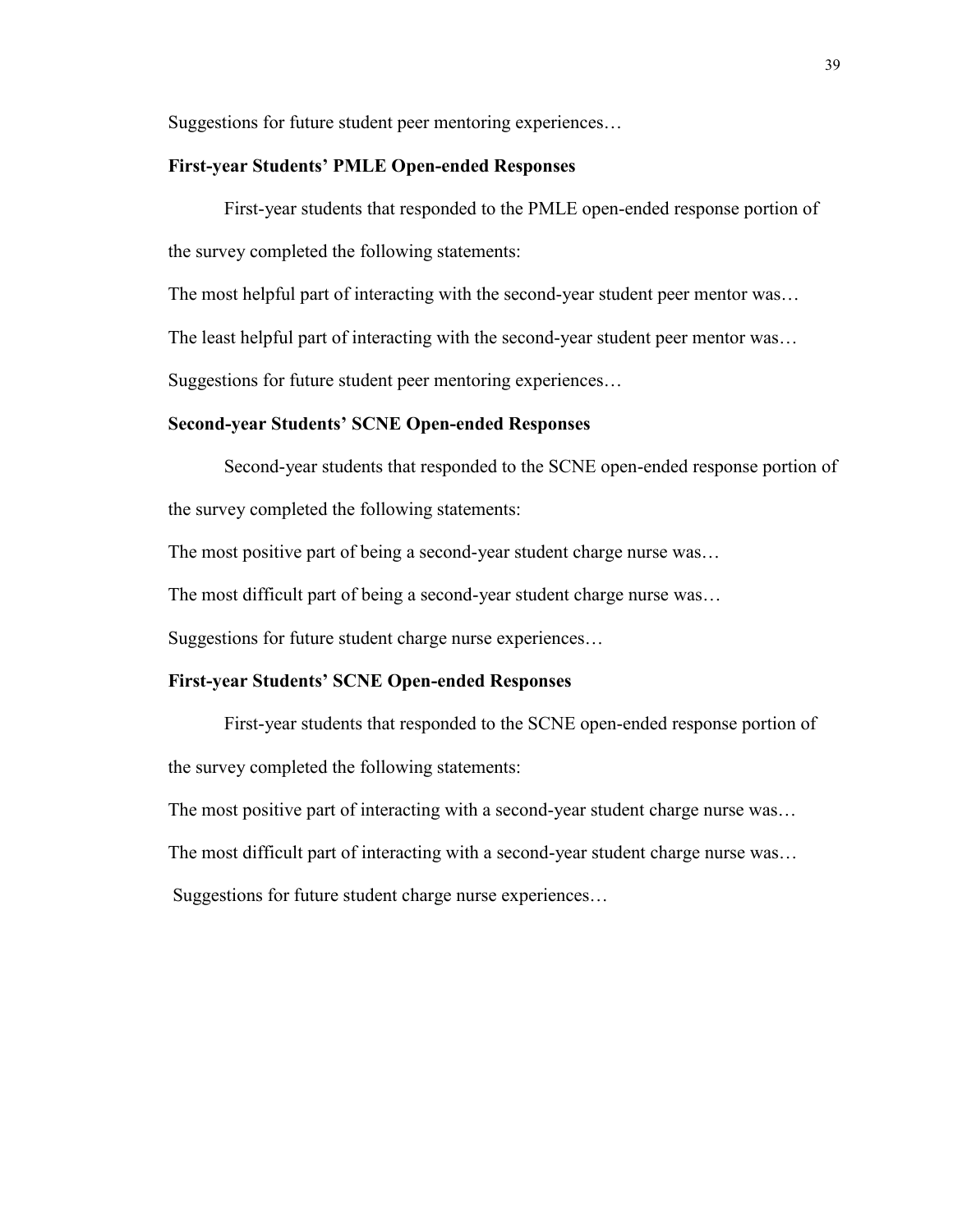## **CHAPTER IV**

## **Results**

The stressful and demanding aspects of nursing programs have been expressed by nursing students to include not only the classroom, but also the clinical experiences. Finding strategies to decrease threatening aspects of learning to allow for a perceived improvement in the learning process has been described in the literature to include peer mentoring. The purpose of the *Outcomes of Peer Mentoring Study* was to examine the perceptions of second- and first-year nursing students in an ADN program in regards to the peer mentoring leadership experience (PMLE) in comparison to those participants involved in the student charge nurse experience (SCNE).

# **Sample Characteristics**

A total of 72 surveys were distributed with a total of 41 participants completing the questionnaires for a return rate of 57% with a total of 31 unexplained non-responses for a non-participation rate of 43%. Table 1 presents survey distribution and return data. The participants that returned questionnaires included second-year PMLE participants (n  $= 3$  out of 5, 60%); first-year PMLE participants (n = 4 out of 5, 80%); second-year SCNE participants ( $n = 10$  out of 25, 40%); and first-year SCNE participants ( $n = 24$  out of 37, 65%).

#### Table 1

*Survey Distribution and Return Data*

| $#$ Surveys | $#$ Respondents | $%$ Rate | $# Non-$<br>respondents | $%$ Rate |
|-------------|-----------------|----------|-------------------------|----------|
| 72          | 4 I             | 57%      | 31                      | 43%      |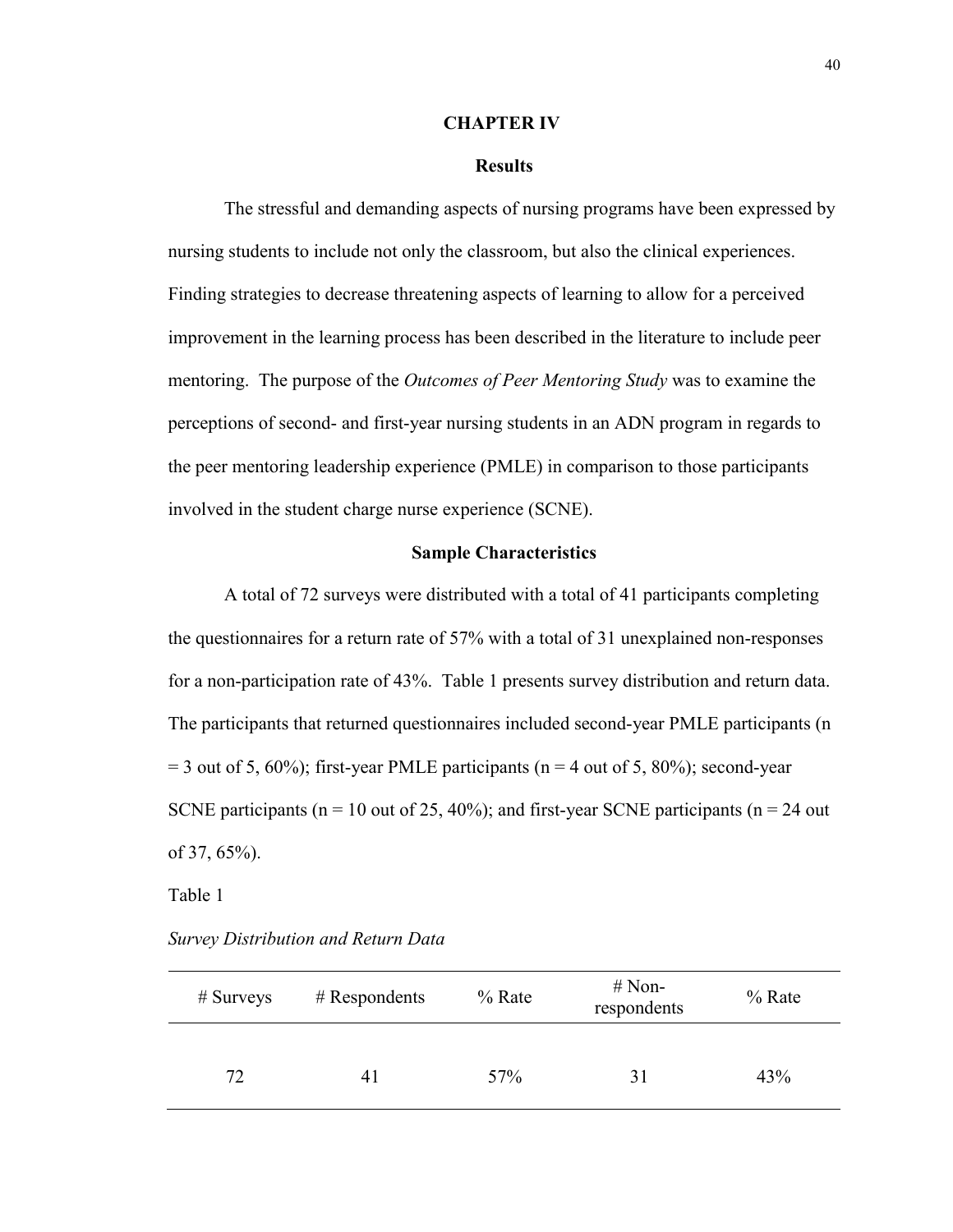Table 2 presents participation numbers per student year level and clinical experience.

Table 2

*Participation Numbers per Student Year Level and Clinical Experience*

| Year Level & Type<br>of Experience | $#$ Invited | $#$ Respondents | $%$ Rate |
|------------------------------------|-------------|-----------------|----------|
| Second-year PMLE                   | $n = 5$     | 3               | 60%      |
| First-year PMLE                    | $n = 5$     | 4               | 80%      |
| Second-year SCNE                   | $n = 25$    | 10              | 40%      |
| First-year SCNE                    | $n = 37$    | 24              | 65%      |

# **Major Findings**

Quantitative data analysis revealed the second-year respondents in the PMLE *strongly agreed* it was an effective way to demonstrate the roles of client advocate (93%, *M* = 4.67, *SD* = .577), educator (93%, *M* = 4.67, *SD* = .577), caregiver (100%, *M* = 5.0,  $SD = .000$ , prioritization of client care (100%,  $M = 5.0$ ,  $SD = .000$ ), and communicator  $(86.6\%, M = 4.33, SD = .577)$ . In addition, 100% ( $M = 5.0, SD = .000$ ) of respondents *strongly agreed* that the PMLE experience increased their confidence in the clinical setting and 100% also *strongly agreed* that it was an effective way to demonstrate time management (*M* = 5.0, *SD* = .000). Furthermore, 100% of respondents *strongly agreed* it was an effective way to demonstrate the professional role of leader (*M* = 5.0, *SD* .000). In regards to the experience being an effective way to demonstrate the professional role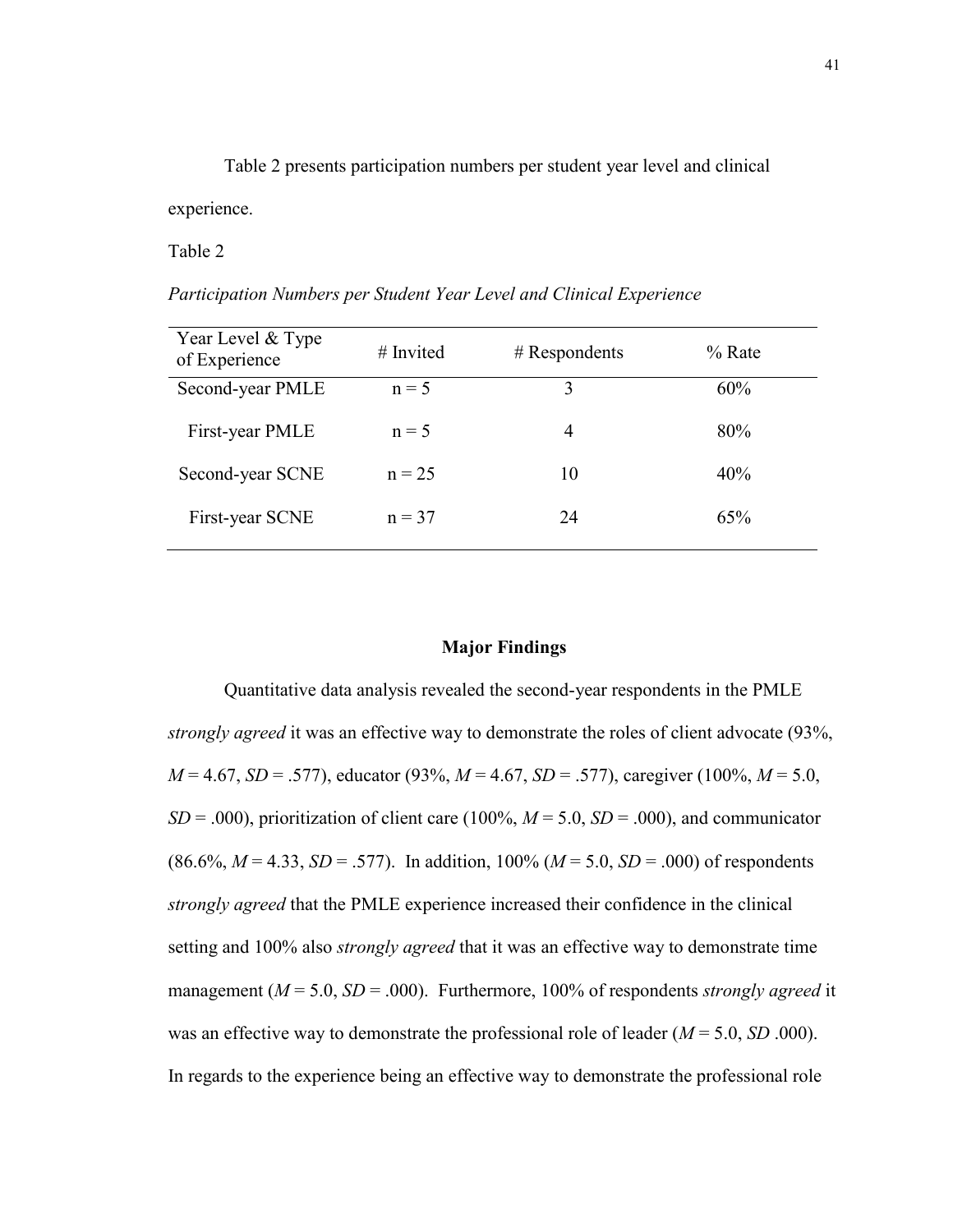of multi-disciplinary team relationship builder, 86.6% (*M* = 4.33, *SD* = .577) *strongly agreed*. Overall mean scale score was 4.74. Descriptive statistics for this group are reported in Table 3.

Table 3

| Second-year PMLE Individual Item Mean Scores and Overall Mean Score |  |  |  |  |  |  |  |  |  |
|---------------------------------------------------------------------|--|--|--|--|--|--|--|--|--|
|---------------------------------------------------------------------|--|--|--|--|--|--|--|--|--|

| <b>Descriptive Statistics</b>                                                           |                |                |         |      |           |  |  |
|-----------------------------------------------------------------------------------------|----------------|----------------|---------|------|-----------|--|--|
|                                                                                         | N              | Minimum        | Maximum | Mean | Std.      |  |  |
|                                                                                         |                |                |         |      | Deviation |  |  |
| Demonstrate Role of<br><b>Client Advocate</b>                                           | $\overline{3}$ | $\overline{4}$ | 5       | 4.67 | .577      |  |  |
| Demonstrate Role of<br>Educator                                                         | 3              | $\overline{4}$ | 5       | 4.67 | .577      |  |  |
| Demonstrate Role of<br>Caregiver                                                        | 3              | 5              | 5       | 5.00 | .000      |  |  |
| Demonstrate Role of<br>Prioritization of Client<br>Care                                 | 3              | $\overline{4}$ | 5       | 4.67 | .577      |  |  |
| Demonstrate Role of<br>Communicator                                                     | 3              | $\overline{4}$ | 5       | 4.33 | .577      |  |  |
| <b>Increased Confidence</b>                                                             | 3              | 5              | 5       | 5.00 | .000      |  |  |
| Demonstrate Time<br>Management                                                          | 3              | 5              | 5       | 5.00 | .000      |  |  |
| Demonstrate Role of<br>Leader                                                           | 3              | 5              | 5       | 5.00 | .000      |  |  |
| Demonstrate Role of<br>Multi-Disciplinary<br><b>Team Relationship</b><br><b>Builder</b> | 3              | $\overline{4}$ | 5       | 4.33 | .577      |  |  |
| <b>Overall Mean Scale</b><br>Score                                                      |                |                |         | 4.74 |           |  |  |
| Valid N (list wise)                                                                     | 3              |                |         |      |           |  |  |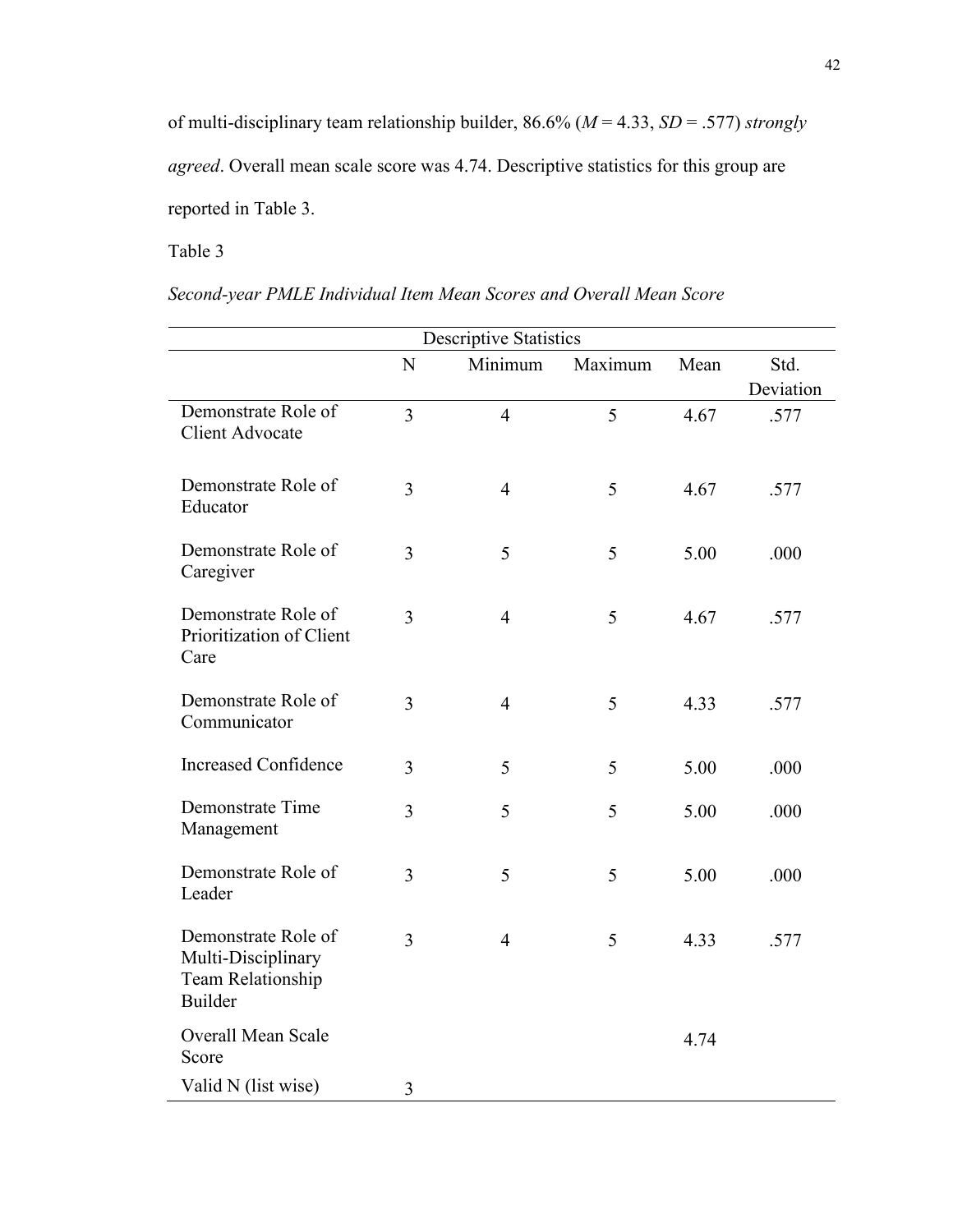Quantitative data analysis revealed the first-year participants in the PMLE *strongly agreed* the experience was an effective way to demonstrate the roles of client advocate (90%, *M* = 4.50, *SD* = .577), educator (95%, *M* = 4.75, *SD* = .500), caregiver (90%, *M* = 4.50, *SD* = .577), prioritization of client care (85%, *M* = 4.25, *SD* = .957), and communicator (90%,  $M = 4.50$ ,  $SD = .577$ ). In addition, first-year participants *strongly agreed* with the statement of *interacting with the second-year peer mentor increased my self-confidence in the clinical setting* (85%, *M* = 4.25, *SD* = .957) and *increased my learning to time manage* (80%,  $M = 4.00$ ,  $SD = 1.155$ ). Furthermore, first-year participants in the PMLE *strongly agreed* with *the second-year peer mentor demonstrated the professional role of leader* (90%,  $M = 4.50$ ,  $SD = 1.00$ ) and multidisciplinary team relationship builder (85%, *M* = 4.25, *SD* = .957). Overall mean scale score was 4.39. Descriptive statistics for this group are reported in Table 4.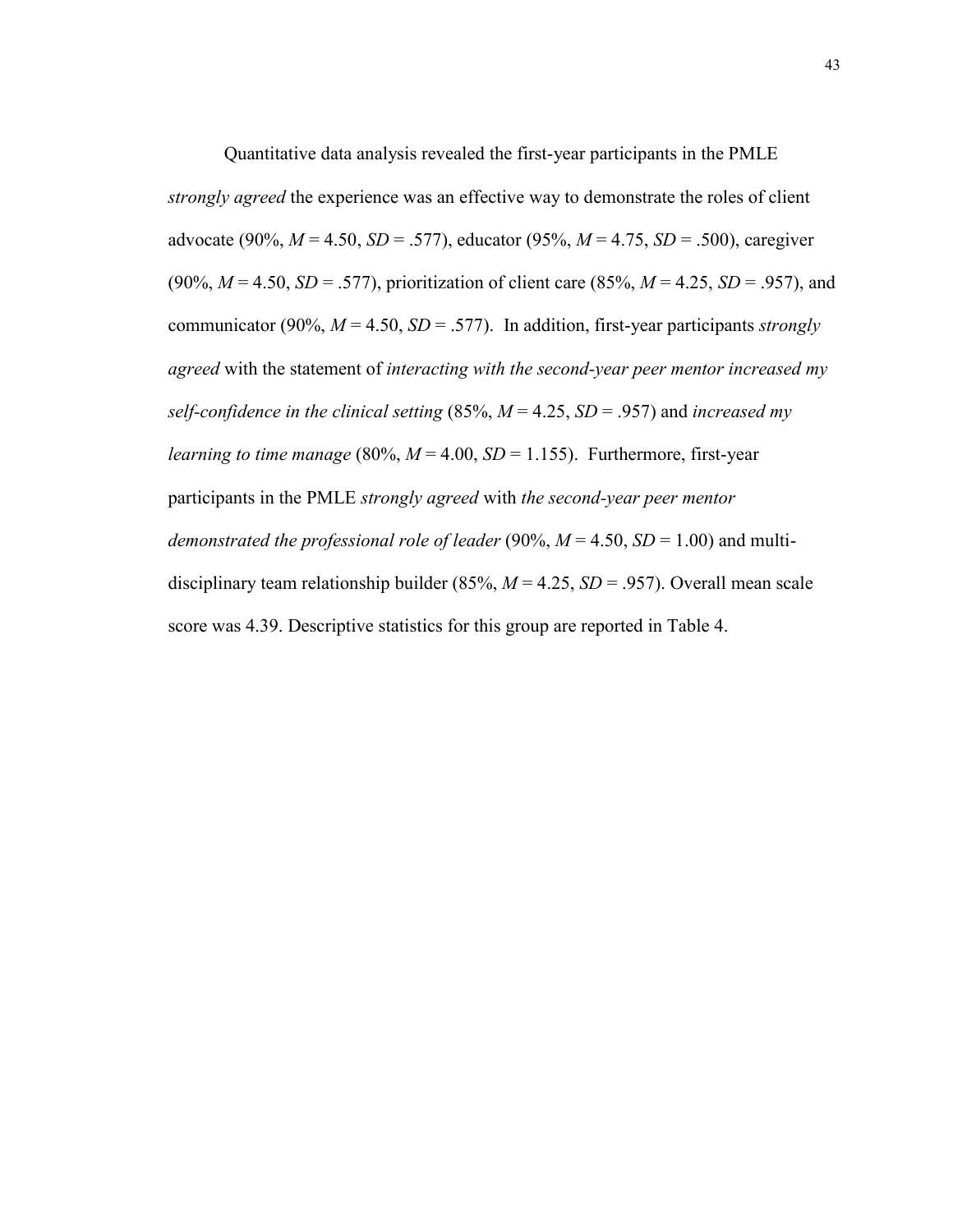# Table 4

| <b>Descriptive Statistics</b>                                                                     |                |                |         |      |                   |  |  |
|---------------------------------------------------------------------------------------------------|----------------|----------------|---------|------|-------------------|--|--|
|                                                                                                   | N              | Minimum        | Maximum | Mean | Std.<br>Deviation |  |  |
| Increased Learning to<br>be Client Advocate                                                       | $\overline{4}$ | $\overline{4}$ | 5       | 4.50 | .577              |  |  |
| Increased Learning to<br>be Educator                                                              | $\overline{4}$ | $\overline{4}$ | 5       | 4.75 | .500              |  |  |
| Increased Learning to<br>be Caregiver                                                             | $\overline{4}$ | $\overline{4}$ | 5       | 4.50 | .577              |  |  |
| Increased Learning to<br>Prioritize Client Care                                                   | $\overline{4}$ | 3              | 5       | 4.25 | .957              |  |  |
| <b>Demonstrated Role</b><br>of Communicator                                                       | $\overline{4}$ | $\overline{4}$ | 5       | 4.50 | .577              |  |  |
| <b>Increased Confidence</b><br>in Clinical Setting                                                | $\overline{4}$ | 3              | 5       | 4.25 | .957              |  |  |
| Increased Learning to<br>Time Manage                                                              | $\overline{4}$ | 3              | 5       | 4.00 | 1.155             |  |  |
| Demonstrated<br>Professional Role of<br>Leader                                                    | $\overline{4}$ | 3              | 5       | 4.50 | 1.000             |  |  |
| Demonstrated<br>Professional Role of<br>Multi-Disciplinary<br>Team Relationship<br><b>Builder</b> | $\overline{4}$ | 3              | 5       | 4.25 | .957              |  |  |
| <b>Overall Mean Scale</b><br>Score                                                                |                |                |         | 4.39 |                   |  |  |
| Valid N (list wise)                                                                               | 4              |                |         |      |                   |  |  |

# *First-year PMLE Individual Item Mean Scores and Overall Mean Score*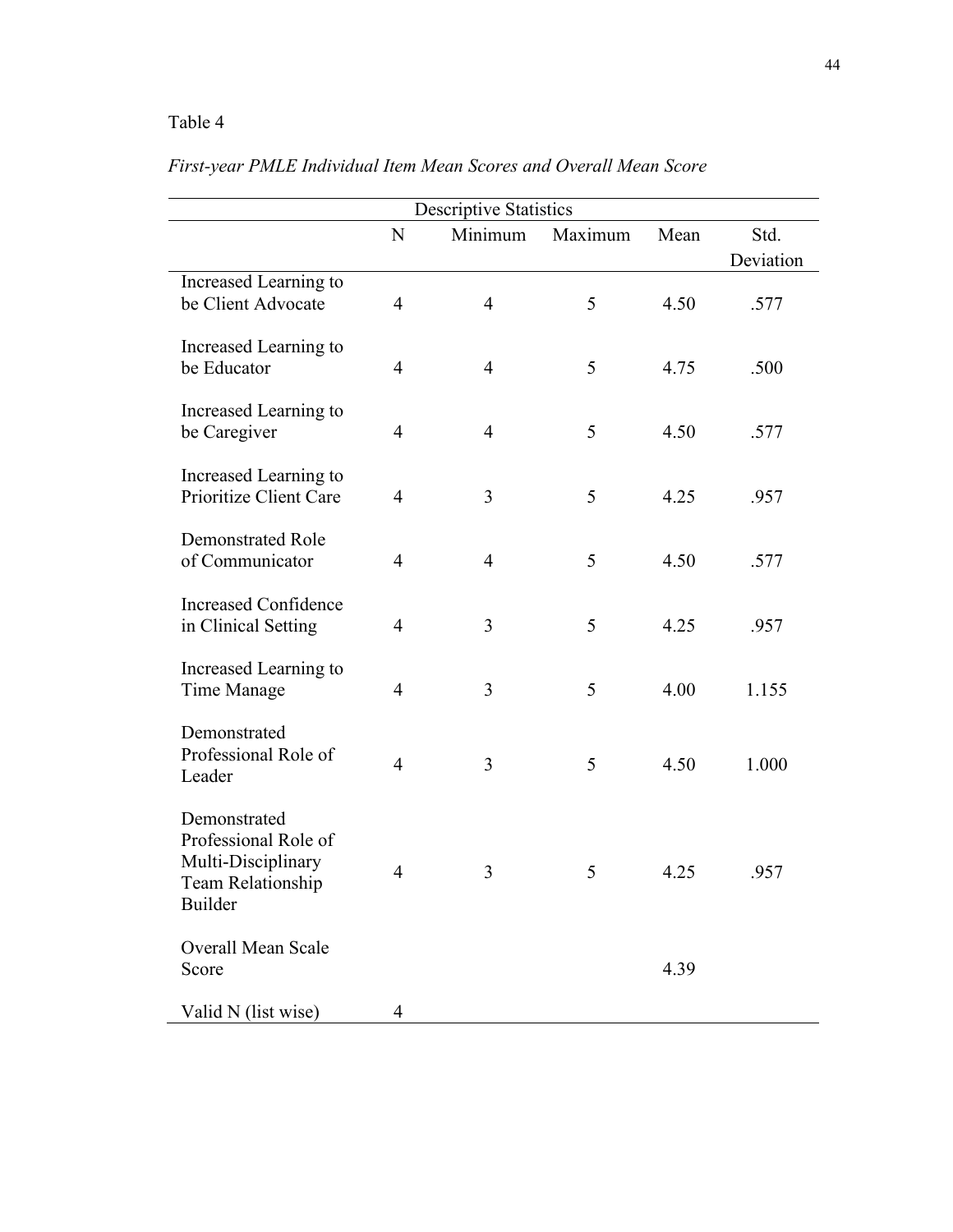Quantitative data analysis of both the first- and second-year PMLE aggregate mean scores further assisted in providing answers to the research questions. The combined respondents (n = 7) *strongly agreed* with the individual item questions as follows: client advocate (91.4%, *M* = 4.57, *SD* = .535), educator (94.2%, *M* = 4.71, *SD* = .488), caregiver (94.2%,  $M = 4.71$ ,  $SD = .488$ ), prioritize client care (88.6%,  $M = 4.43$ ,  $SD =$ .787), communicator (88.6%, *M* = 4.43, *SD* = .535). The combined students *strongly agreed* that self-confidence was increased in the clinical setting  $(91.4\%, M = 4.57, SD =$ .787) and time management improved  $(88.6\%, M = 4.43, SD = .976)$ . Furthermore, 94.2% *strongly agreed* it was an effective way to demonstrate the professional role of leader (*M* = 4.71, *SD* = .756) and 85.5% *strongly agreed* it was an effective way to demonstrate the role of multi-disciplinary team relationship builder  $(M = 4.29, SD =$ .756). Overall mean scale score was 4.54. Descriptive statistics for the aggregate PMLE group are reported in Table 5.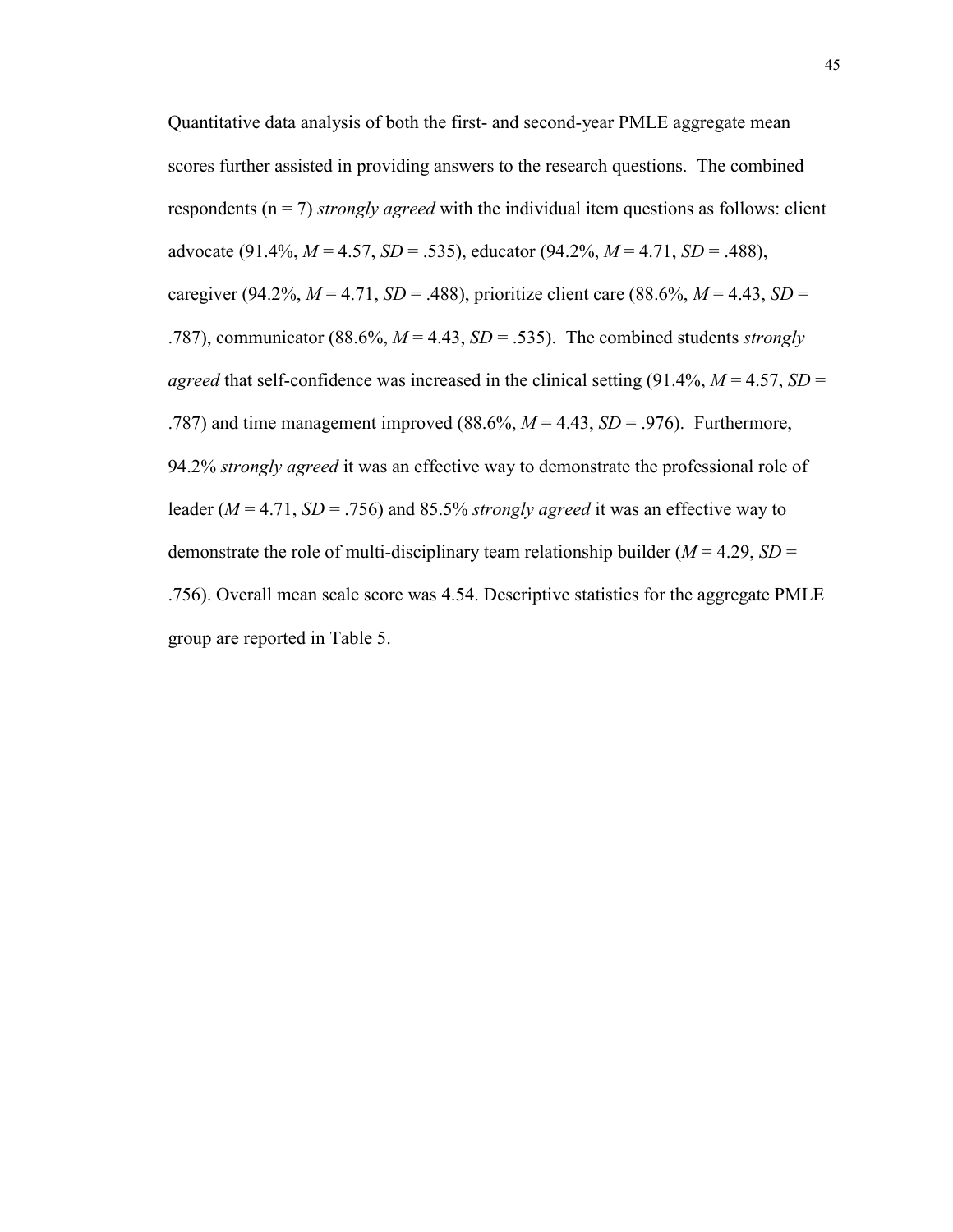# Table 5

| <b>Descriptive Statistics</b>                                                   |   |                |         |      |           |  |
|---------------------------------------------------------------------------------|---|----------------|---------|------|-----------|--|
|                                                                                 | N | Minimum        | Maximum | Mean | Std.      |  |
|                                                                                 |   |                |         |      | Deviation |  |
| <b>Client Advocate</b>                                                          | 7 | $\overline{4}$ | 5       | 4.57 | .535      |  |
| Educator                                                                        | 7 | $\overline{4}$ | 5       | 4.71 | .488      |  |
| Caregiver                                                                       | 7 | 4              | 5       | 4.71 | .488      |  |
| Prioritize Client Care                                                          | 7 | 3              | 5       | 4.43 | .787      |  |
| Communicator                                                                    | 7 | 4              | 5       | 4.43 | .535      |  |
| Self-Confidence                                                                 | 7 | 3              | 5       | 4.57 | .787      |  |
| Time Manage                                                                     | 7 | 3              | 5       | 4.43 | .976      |  |
| Leader                                                                          | 7 | 3              | 5       | 4.71 | .756      |  |
| Multi-Disciplinary<br>Team Relationship<br><b>Builder</b><br>Overall Mean Scale | 7 | 3              | 5       | 4.29 | .756      |  |
| Score                                                                           |   |                |         | 4.54 |           |  |
| Valid N (list wise)                                                             | 7 |                |         |      |           |  |

*First- and Second-year PMLE Aggregate Mean Scores and Overall Mean Score*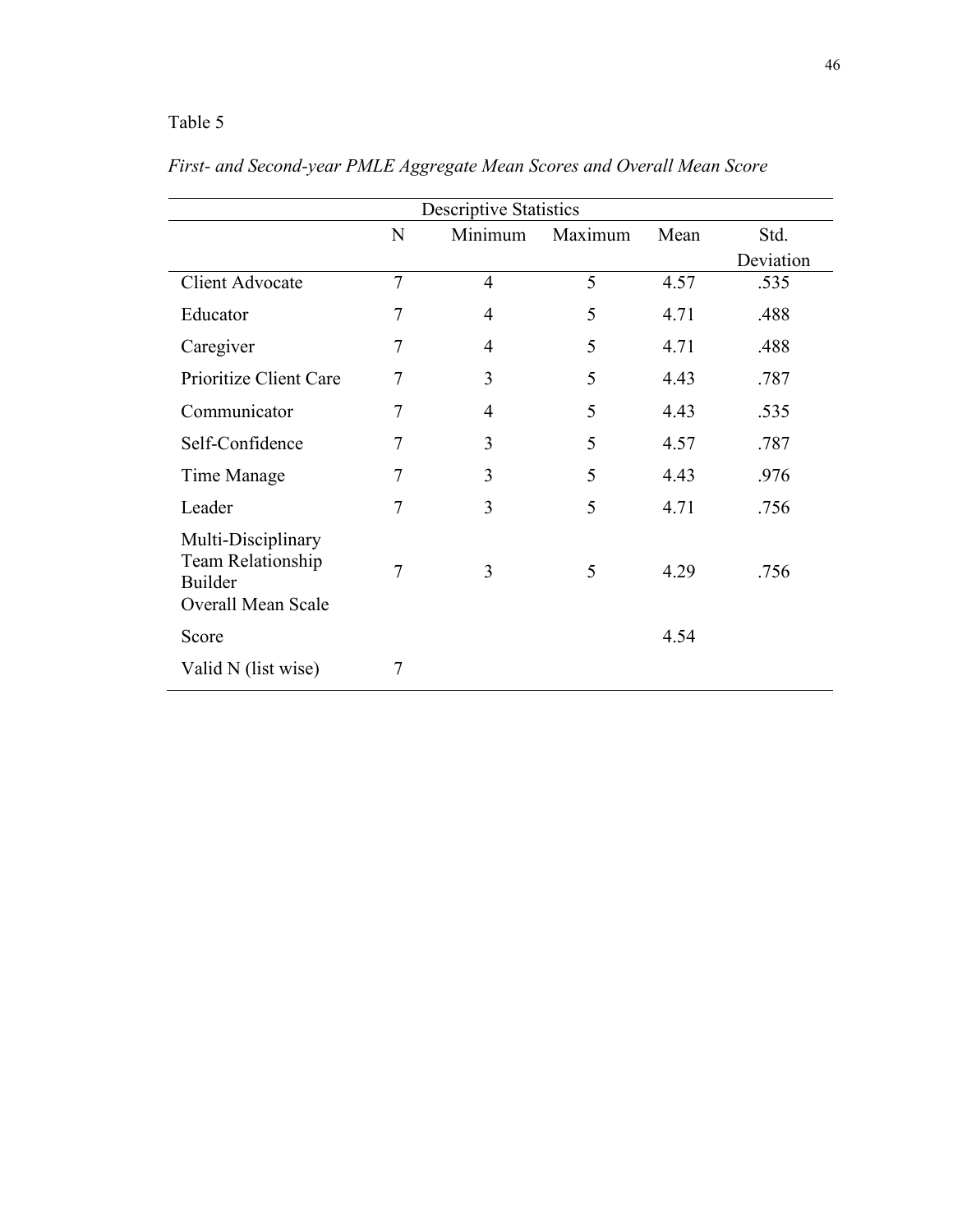Quantitative data analysis revealed the second-year participants in the SCNE *strongly agreed* that the experience was an effective way to demonstrate the roles of client advocate (68%,  $M = 3.40$ ,  $SD = .843$ ), educator (84%,  $M = 4.20$ ,  $SD = .789$ ), caregiver (74%,  $M = 3.70$ ,  $SD = .483$ ), prioritization of client care (84%,  $M = 4.20$ ,  $SD =$ .919), and communicator (90%,  $M = 4.50$ ,  $SD = .527$ ). In addition, the second-year participants *strongly agreed* that acting as a second-year student charge nurse increased the respondents' self-confidence in the clinical setting  $(82\%, M = 4.10, SD = .876)$  and was an effective way to demonstrate time management (78%,  $M=3.90$ ,  $SD=.876$ ). Furthermore, 82% of the second-year student charge nurse participants *strongly agreed* the experience was an effective way to demonstrate the professional roles of leader  $(M =$ 4.10, *SD* = 1.197) and 74% *strongly agreed* it was an effective way to demonstrate the role of multi-disciplinary team relationship builder  $(M = 3.70, SD = 1.160)$ . Overall mean scale score was 3.98. Descriptive statistics for this group are reported in Table 6.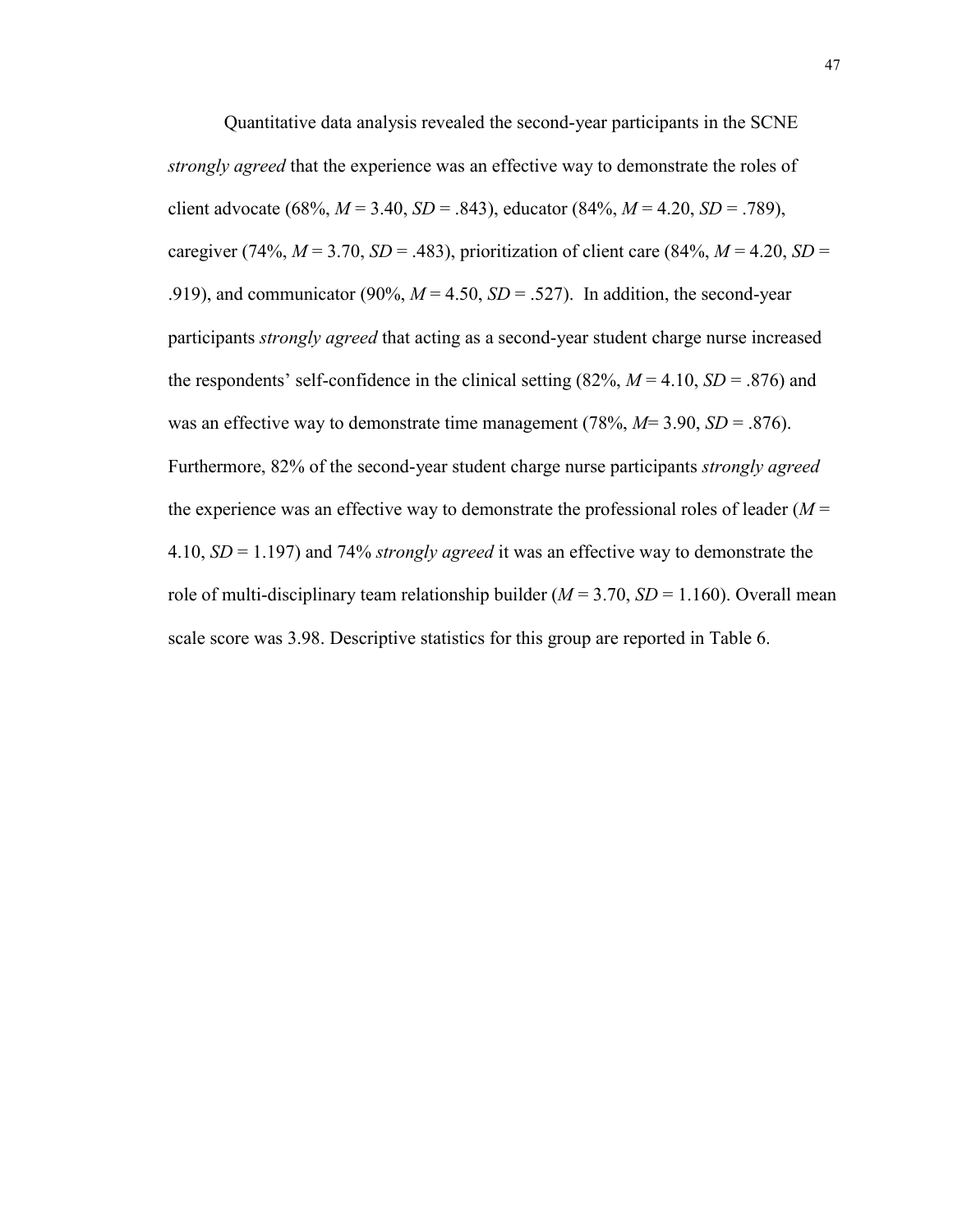# Table 6

|                                                                           | Descriptive Statistics |                |                |      |           |  |  |  |
|---------------------------------------------------------------------------|------------------------|----------------|----------------|------|-----------|--|--|--|
|                                                                           | N                      | Minimum        | Maximum        | Mean | Std.      |  |  |  |
|                                                                           |                        |                |                |      | Deviation |  |  |  |
| Demonstrate Role of<br><b>Client Advocate</b>                             | 10                     | $\overline{2}$ | 5              | 3.40 | .843      |  |  |  |
| Demonstrate Role of<br>Educator                                           | 10                     | 3              | 5              | 4.20 | .789      |  |  |  |
| Demonstrate Role of<br>Caregiver                                          | 10                     | 3              | $\overline{4}$ | 3.70 | .483      |  |  |  |
| Demonstrate Role of<br>Prioritization of<br><b>Client Care</b>            | 10                     | 3              | 5              | 4.20 | .919      |  |  |  |
| Demonstrate Role of<br>Communicator                                       | 10                     | $\overline{4}$ | 5              | 4.50 | .527      |  |  |  |
| <b>Increased Confidence</b><br>in Clinical Setting                        | 10                     | 3              | 5              | 4.10 | .876      |  |  |  |
| Demonstrate Time<br>Management                                            | 10                     | $\overline{2}$ | 5              | 3.90 | .876      |  |  |  |
| Demonstrate<br>Professional Role of<br>Leader                             | 10                     | $\overline{2}$ | 5              | 4.10 | 1.197     |  |  |  |
| Demonstrate Role of<br>Multi-Disciplinary<br>Team Relationship<br>Builder | 10                     | $\overline{2}$ | 5              | 3.70 | 1.160     |  |  |  |
| Overall Mean Scale<br>Score                                               |                        |                |                | 3.98 |           |  |  |  |
| Valid N (list wise)                                                       | 10                     |                |                |      |           |  |  |  |

# *Second-year SCNE Individual Item Mean Scores and Overall Mean Score*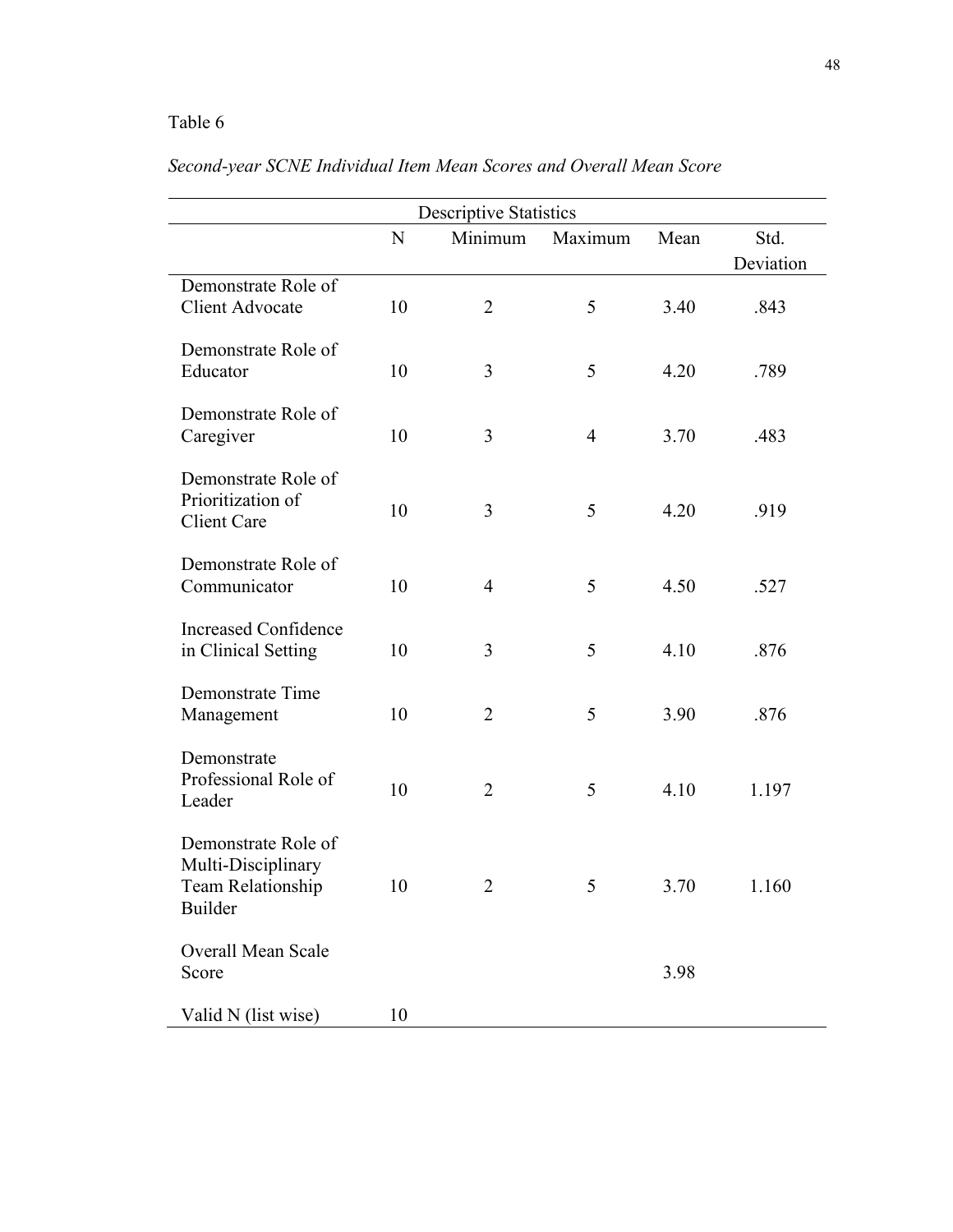Quantitative data analysis revealed the advantages the first-year participants in the SCNE *strongly agreed* that interacting with the second-year student charge nurse increased the respondents' learning to be a client advocate  $(74.2\%, M = 3.71, SD =$ 1.083), educator (71.6%, *M* = 3.58, *SD* = 1.060), caregiver (77.6%, *M* = 3.88, *SD* = .947), and to prioritize client care (82.6%, *M* = 4.13, *SD* = .947). Respondents *strongly agreed* that the second-year student charge nurse demonstrated the professional role of communicator (84.2%,  $M = 4.21$ ,  $SD = .779$ ). In addition, 76.6% of first-year participants *strongly agreed* that the SCNE increased the respondents' self-confidence in the clinical setting  $(M = 3.83, SD = 1.204)$  and 75.8% *strongly agreed* the experience increased the respondents' learning to time manage  $(M = 3.79, SD = .977)$ . Furthermore, respondents *strongly agreed* the second-year student charge nurse demonstrated the professional roles of leader (82.6%,  $M = 4.13$ ,  $SD = .900$ ) and multi-disciplinary team relationship builder (78.4%,  $M = 3.92$ ,  $SD = .830$ ). Overall mean scale score was 3.91. Descriptive statistics for this group are presented in Table 7.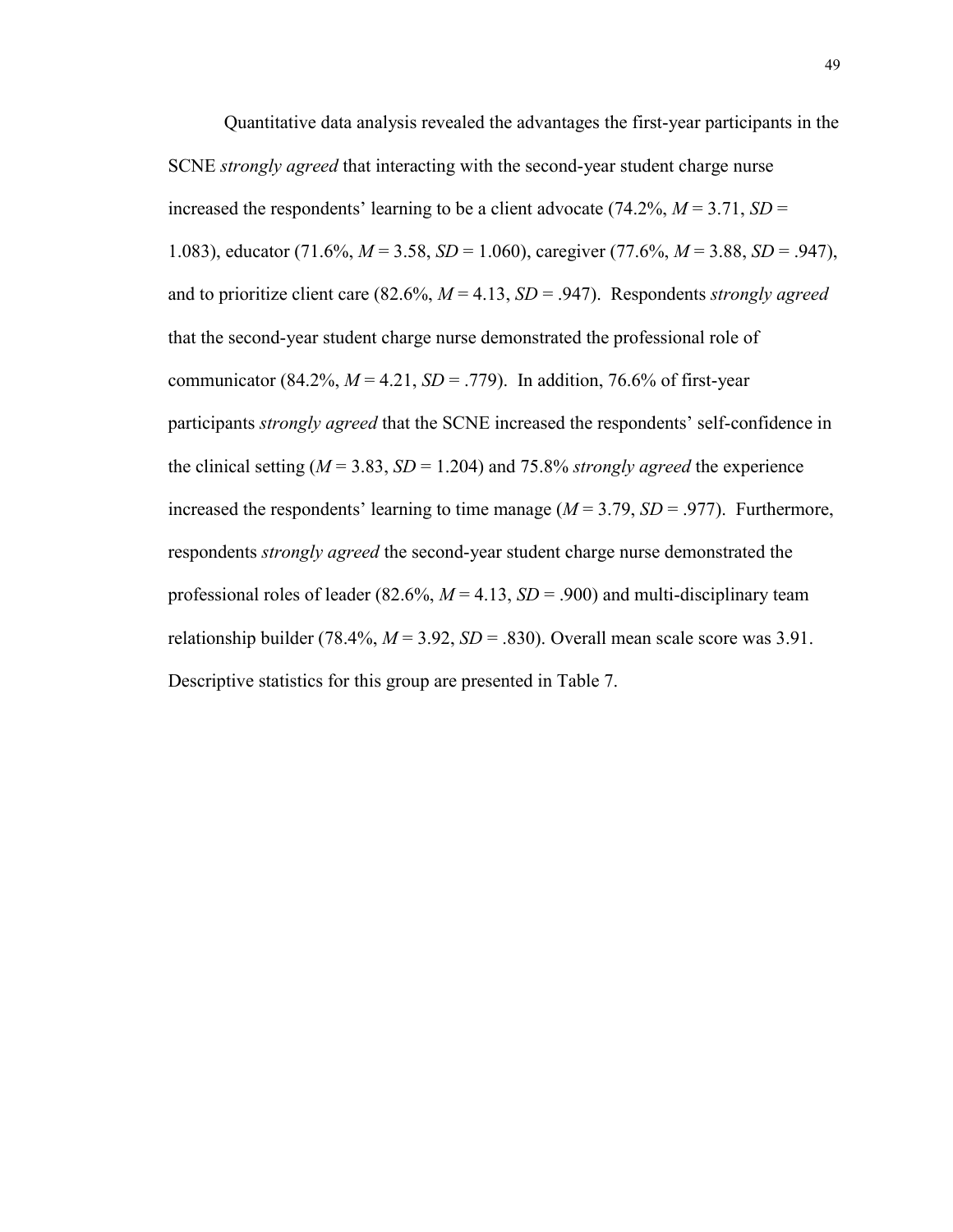# Table 7

| <b>Descriptive Statistics</b>                               |    |                |         |      |           |  |  |
|-------------------------------------------------------------|----|----------------|---------|------|-----------|--|--|
|                                                             | N  | Minimum        | Maximum | Mean | Std.      |  |  |
|                                                             |    |                |         |      | Deviation |  |  |
| Role of Client<br>Advocate                                  | 24 | $\mathbf{1}$   | 5       | 3.71 | 1.083     |  |  |
| Role of Educator                                            | 24 | $\overline{2}$ | 5       | 3.58 | 1.060     |  |  |
| Role of Caregiver                                           | 24 | $\overline{2}$ | 5       | 3.88 | .947      |  |  |
| Role of Prioritization<br>of Client Care                    | 24 | $\overline{2}$ | 5       | 4.13 | .947      |  |  |
| Role of<br>Communicator                                     | 24 | $\overline{2}$ | 5       | 4.21 | .779      |  |  |
| <b>Increased Confidence</b>                                 | 24 | $\overline{2}$ | 5       | 3.83 | 1.204     |  |  |
| Time Management                                             | 24 | $\overline{2}$ | 5       | 3.79 | .977      |  |  |
| Role of Leader                                              | 24 | $\overline{2}$ | 5       | 4.13 | .900      |  |  |
| Role of Multi-<br>Disciplinary Team<br>Relationship Builder | 24 | $\overline{2}$ | 5       | 3.92 | .830      |  |  |
| <b>Overall Mean Scale</b><br>Score                          |    |                |         | 3.91 |           |  |  |
| Valid N (list wise)                                         | 24 |                |         |      |           |  |  |

# First-year SCNE Individual Item Mean Scores and Overall Mean Score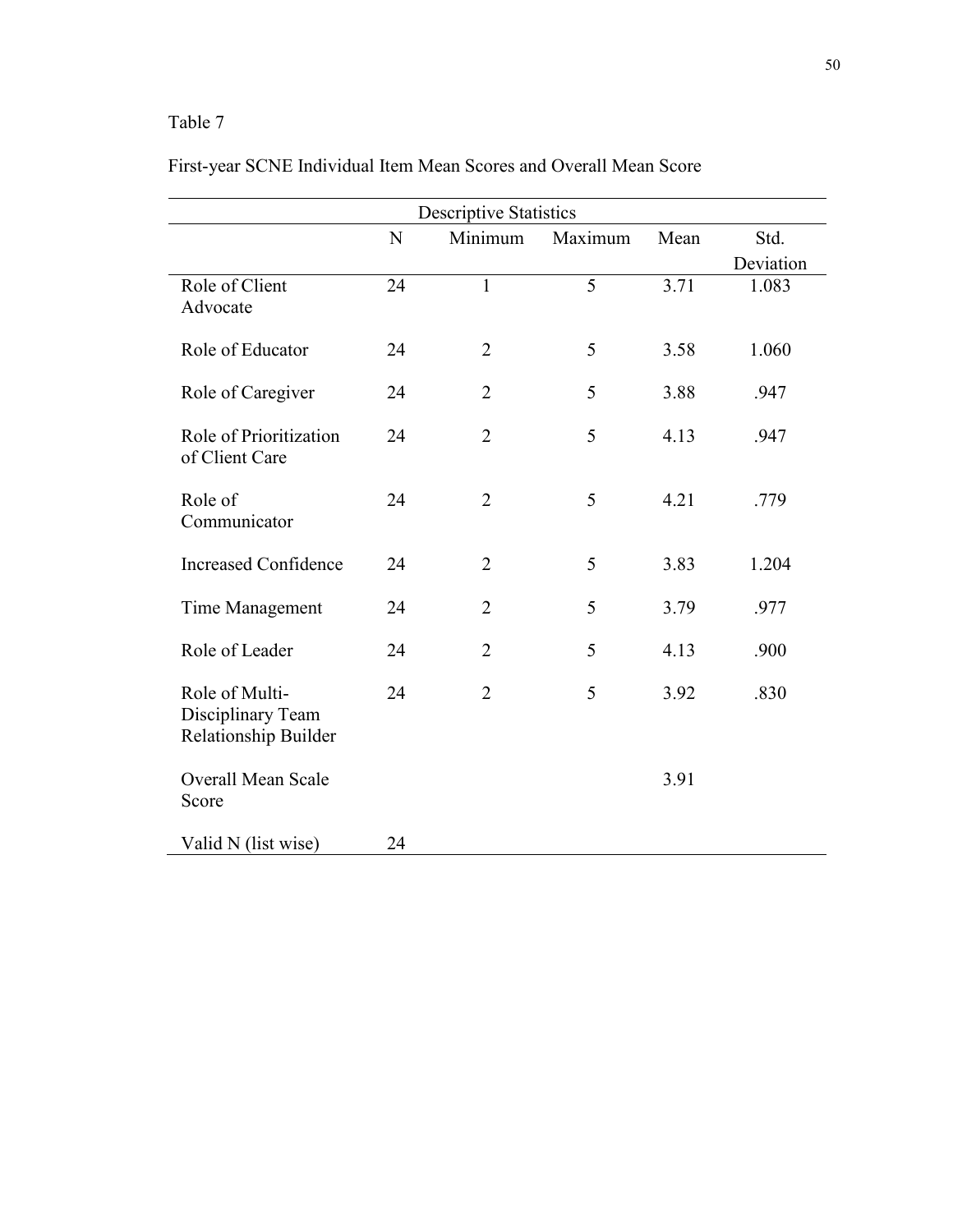Quantitative data analysis of both the first- and second-year SCNE aggregate mean scores further assisted in providing answers to the research questions. The combined respondents (n = 34) *strongly agreed* with the individual item questions as follows: client advocate (72.4%, *M* = 3.62, *SD* = 1.015), educator (75.2%, *M* = 3.76, *SD* = 1.017), caregiver (76.4%, *M* = 3.82, *SD* = .834), prioritize client care (83%, *M* = 4.15, *SD* = .925), and communicator (85.8%,  $M = 4.29$ ,  $SD = .719$ ). For the combined students, 78.2% *strongly agreed* the experience increased self-confidence (*M* = 3.91, *SD*  $= 1.111$ ) and 76.4% *strongly agreed* that time management improved ( $M = 3.82$ ,  $SD = 1.111$ ) .936). Furthermore, 82.4% of the students *strongly agreed* the experience was an effective way to demonstrate the role of leader (*M* = 4.12, *SD* = .977) and 77% *strongly agreed* it was an effective way to demonstrate the role of multi-disciplinary team relationship builder ( $M = 3.85$ ,  $SD = .925$ ). Overall mean scale score was 3.93. Descriptive statistics for the aggregate SCNE group are reported in Table 8.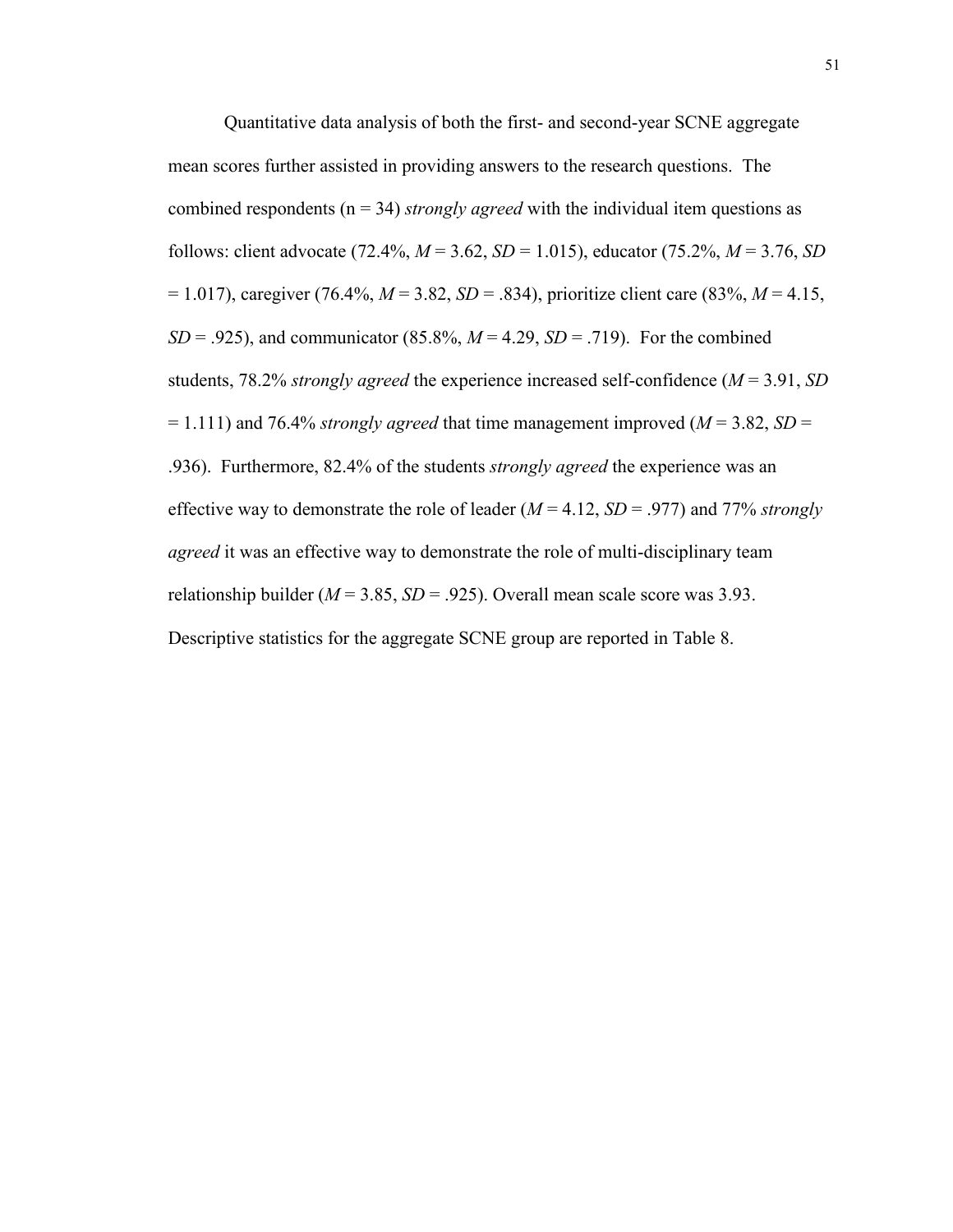# Table 8

| <b>Descriptive Statistics</b>                             |    |                |         |      |           |  |  |  |
|-----------------------------------------------------------|----|----------------|---------|------|-----------|--|--|--|
|                                                           | N  | Minimum        | Maximum | Mean | Std.      |  |  |  |
|                                                           |    |                |         |      | Deviation |  |  |  |
| <b>Client Advocate</b>                                    | 34 | $\mathbf{1}$   | 5       | 3.62 | 1.015     |  |  |  |
| Educator                                                  | 34 | $\overline{2}$ | 5       | 3.76 | 1.017     |  |  |  |
| Caregiver                                                 | 34 | $\overline{2}$ | 5       | 3.82 | .834      |  |  |  |
| Prioritization of<br><b>Client Care</b>                   | 34 | $\overline{2}$ | 5       | 4.15 | .925      |  |  |  |
| Communicator                                              | 34 | $\overline{2}$ | 5       | 4.29 | .719      |  |  |  |
| Confidence                                                | 34 | $\overline{2}$ | 5       | 3.91 | 1.111     |  |  |  |
| Time Management                                           | 34 | $\overline{2}$ | 5       | 3.82 | .936      |  |  |  |
| Leader                                                    | 34 | $\overline{2}$ | 5       | 4.12 | .977      |  |  |  |
| Multi-Disciplinary<br>Team Relationship<br><b>Builder</b> | 34 | $\overline{2}$ | 5       | 3.85 | .925      |  |  |  |
| Overall Mean Scale<br>Score                               |    |                |         | 3.93 |           |  |  |  |
| Valid N (list wise)                                       | 34 |                |         |      |           |  |  |  |

# *First- and second-year SCNE Aggregate Mean Scores and Overall Mean Score*

# **Second-year Students' PMLE Open-ended Responses**

Advantages, disadvantages, and suggestions are revealed through the qualitative data responses to assist in answering the research questions. The most predominant themes noted from the responses for each statement are described. Factual results and supporting respondent quotes are included.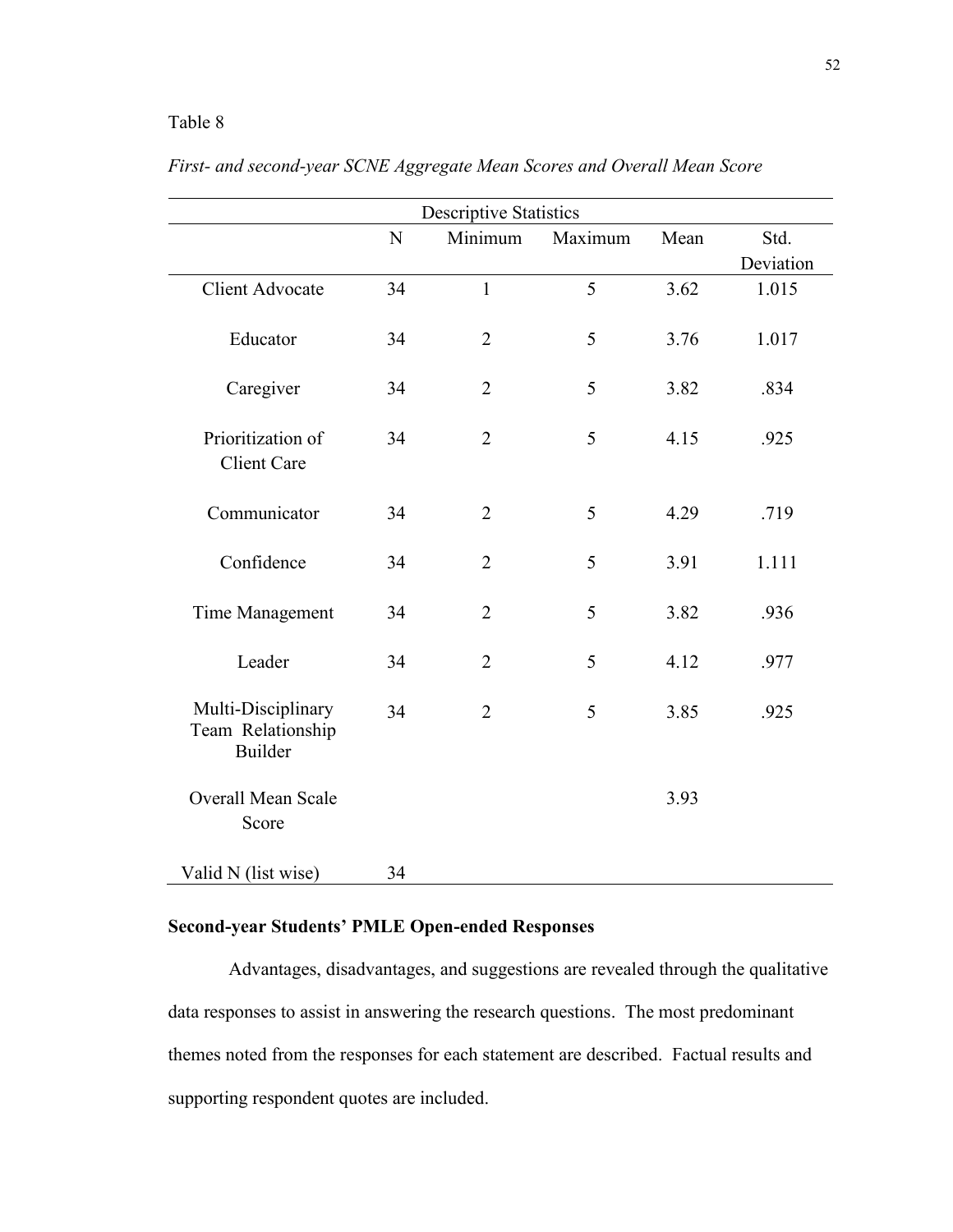*The most positive part of being a second-year student peer mentor.* Two major themes were prevalent during the analysis of responses; the first was being a role model and the second was assisting with education. One student stated, "Sharing my experience and knowledge with the first-year student was very rewarding. I feel that I gained as much if not more from the experience as the first-year student." Another student stated, "Educating them on how to improve skills/time management based on past experience."

*The most difficult part of being a second-year student peer mentor.* Three separate topics emerged from the responses for this statement. The first was having patience for the learning process to occur. The second was the mentor did not know role expectations. The last theme was meeting mentors' required written objectives for the clinical aspect of the course. The first mentor wrote, "It was hard to watch and let them (mentees) figure things out for themselves." The second mentor wrote, "Learning what was expected of me as the second-year student." The third student wrote, "Managing paperwork. Each week there was some kind of issue with getting the first-year student's paperwork back so I could review it."

*Suggestions for future student peer mentoring experiences.* Three major themes emerged during analysis of these responses. The first theme was related to changing the timeframe to a whole shift rather than just four hours. Another suggestion was to set expectations for the experience. The last suggestion was to have a mentor's check-off sheet. A student stated, "Make it a full day, so that the senior student can see the first year student's progress throughout the day." A second student shared, "I did not enjoy coming in at 11am because the students had already received report and done their head to toe assessments. Most of the students had already prioritized patient care and done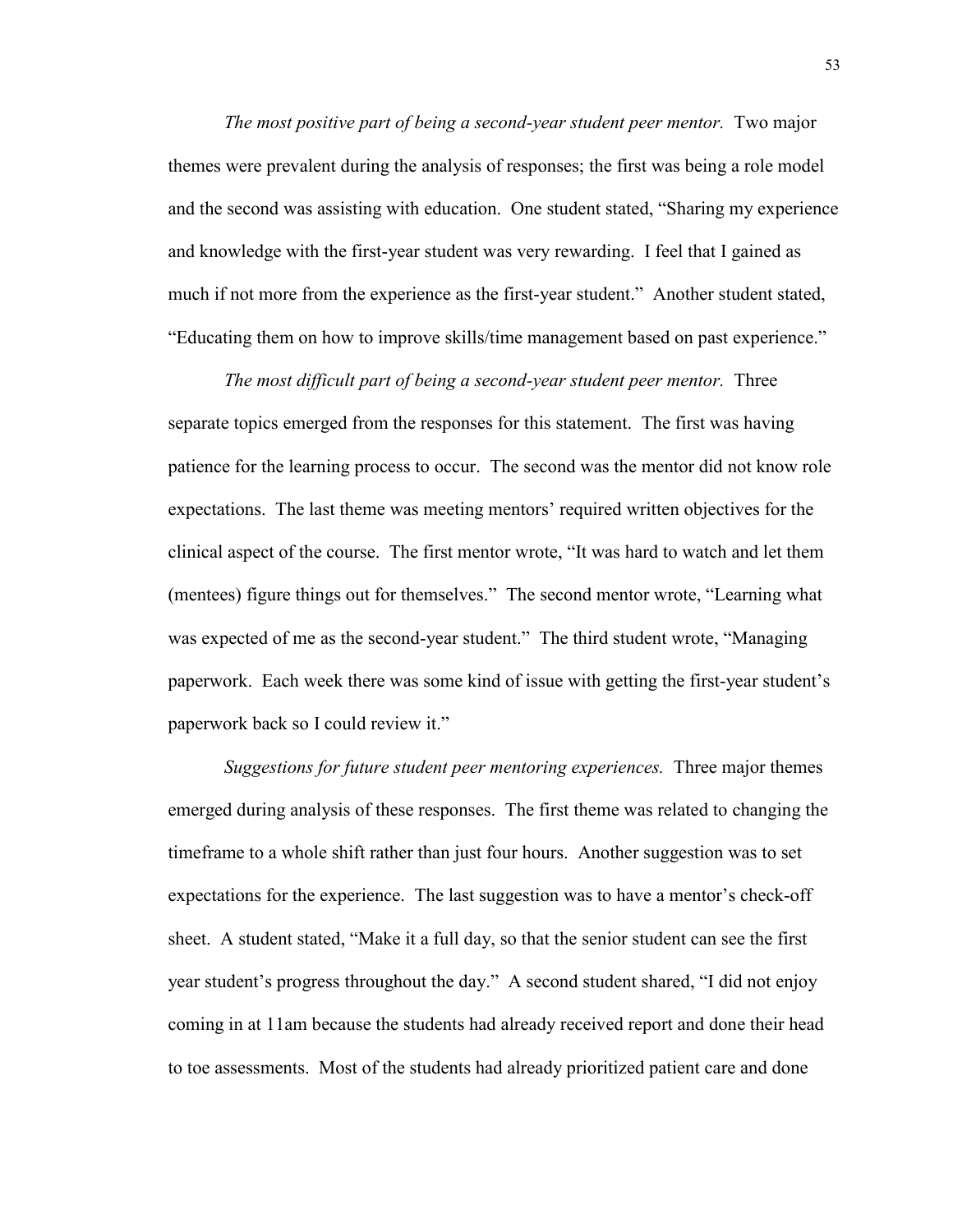medication administration." Another student shared, "Have a more detailed list of things for them to do". A respondent stated, "Explain the experience to everyone as a whole during orientation and again prior to the clinical experience so that everyone is on the same page." One respondent shared, "Make the best of the experience. For first-year students, the second year students are not trying to be bossy, etc.; they just reiterate parts that were difficult for them." Another student stated, "Instead of second-years having to review paperwork each week, maybe having a 'review/check-off' sheet or list that we could go over with them (first-year students) each week, that we could reinforce for improvement."

# **First-year Students' PMLE Open-ended Responses**

Advantages and disadvantages to this particular clinical strategy helped to answer more of the research questions along with additional suggestions. The comments noted from the responses for each statement follow. Supporting quotes from students are included also.

*The most helpful part of interacting with the second-year student peer mentor.*  Tips on organizing, prioritizing or time management; being able to ask second-year student questions; and the benefit of having a second person available to teach were prominent themes noted. A respondent stated, "I was most benefited by the student charge nurse with completing my care plans which was a struggle for me in the beginning." Another respondent shared, "She guided me with time management regarding obtaining blood sugar levels. She provided supporting rationale. She explained and supported prioritization of client care and encouraged behavior for client advocacy. She remained professional and evoked respect in her role." Another student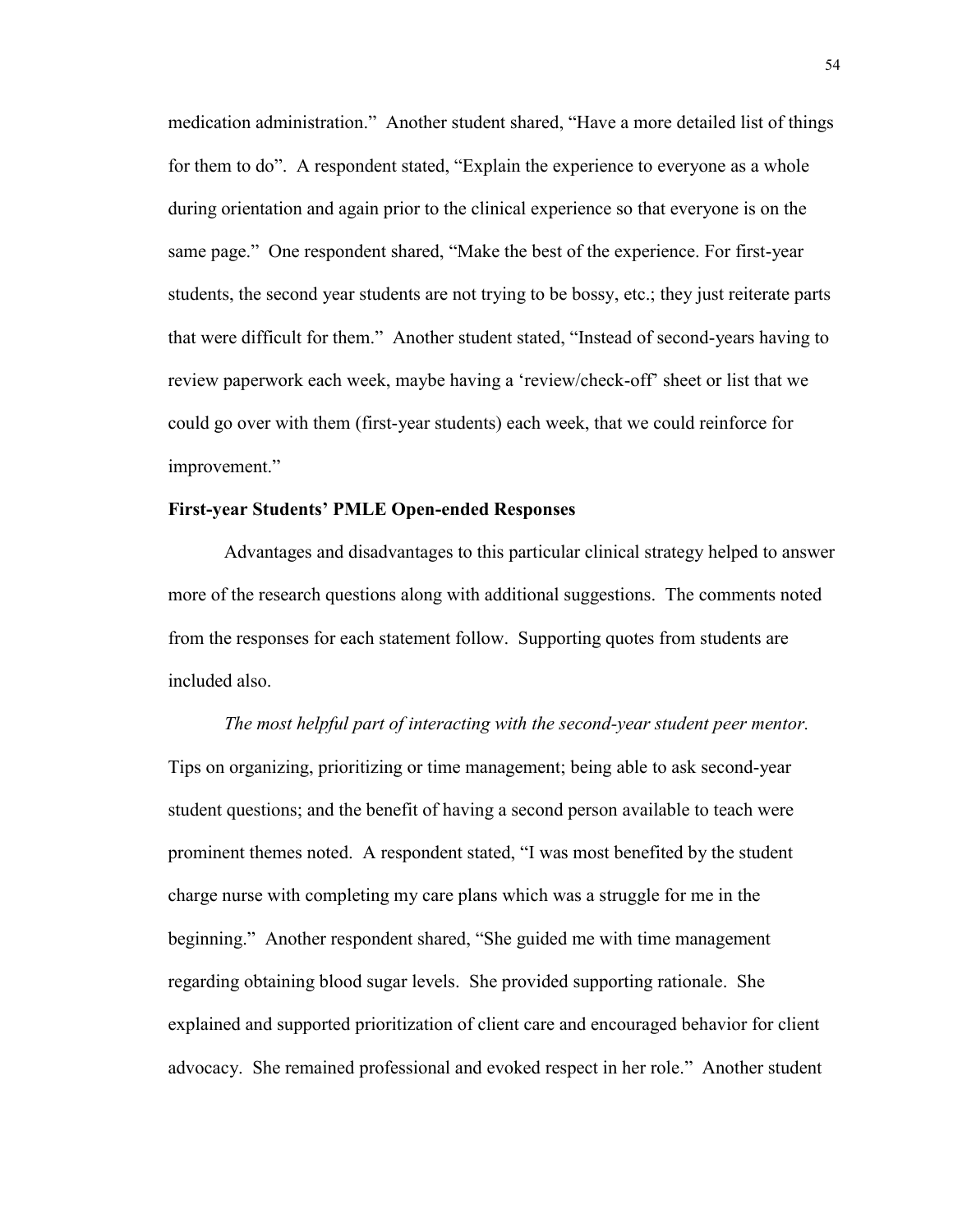stated, "It allowed me to ask questions that I was not comfortable asking my instructor. Also, the student was more available than my instructor because she wasn't being pulled in as many directions." One student shared, "The teacher was 'spread so thin' with a group of students; we got to actually learn about more."

*The least helpful part of interacting with the second-year student peer mentor.*  Themes that emerged from responses included: feeling rushed and given orders, need for role expectations, and disagreement on prioritization. One respondent stated, "I was being rush(ed), and sometimes it was like I was being ordered instead of being guided." One student shared, "The peer mentors seemed to not have enough to do and mine would get in my way or just disappear. I feel like my peer mentor could have handled two students to help keep busy." Another respondent answered, "The least helpful part was with time management. There were times I felt I needed to do certain things before doing other(s), but she felt the others were important." One student shared, "I didn't have a least helpful part interacting with the second-year student peer mentor."

*Suggestions for future student peer mentoring experiences.* One major theme emerged to provide orientation for the peer mentoring program with expectations. One student shared, "I think that the second year students should be explained that we are still not in their level, and we need more time to do our job." A second student stated, "Off site time to get to know my mentor. Maybe 30-60 minutes talking about the peer mentoring program, expectations, and sometime doing ice breakers to facilitate a bond or rapport would help." Two students responded to keep the peer mentor program. One such respondent shared, "I think this year went great! I loved it! Just having that one-onone with someone really helped with confidence and knowledge!"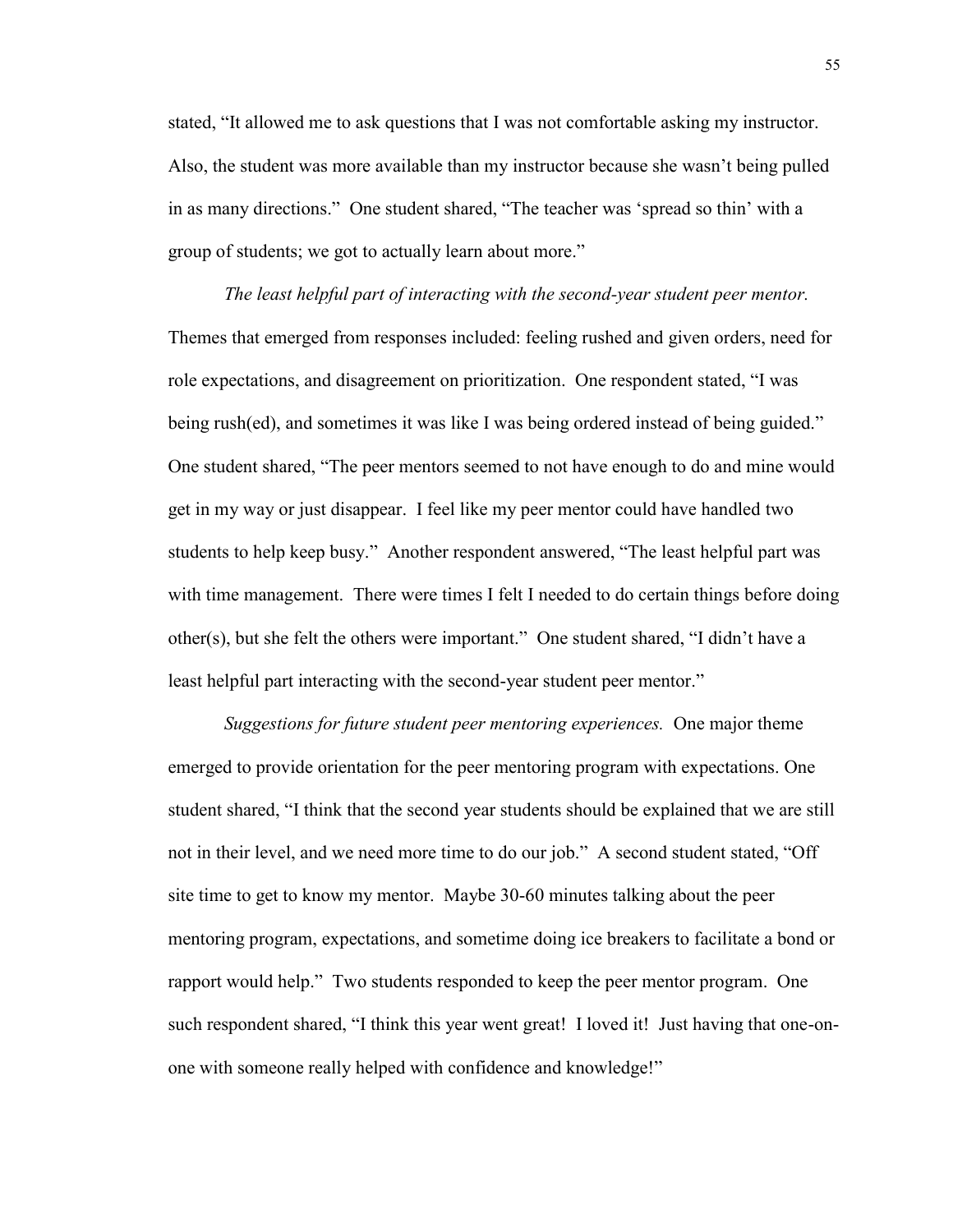## **Second-year Students' SCNE Open-ended Responses**

Positive and negative aspects of this clinical teaching strategy were revealed along with suggestions to provide answers to the research questions. The most predominant themes noted from the responses for each statement are described. Relevant supporting quotes from the students are provided.

*The most positive part of being a second-year student charge nurse.* Four major themes were prevalent during analysis of responses: helping, teaching, providing feedback, and sharing experiences. One student stated, "I was able to help first year students use their critical thinking skills to come up with answers to their questions. The experience helped me to realize how much information I knew myself." A second student stated, "It helped me to refresh my skills through teaching the freshman as well as build my prioritization and delegation skills." Another respondent stated, "Empathizing with and helping students and patients. It was rewarding to know that my help and input was appreciated." Yet another student stated, "I was able to give feedback and offer any help to the freshman."

*The most difficult part of being a second-year student charge nurse.* The most prevalent responses included: splitting time between students; not having role expectations; noting that some first-year mentees appeared intimidated by mentors; and managing more patients than mentor was accustomed to. Of the responses to this statement, the most predominant one was not having role expectations. One respondent stated, "Not knowing what to do at times." Another respondent on this same theme shared, "The students' understanding of our role as a student charge nurse versus their instructor's role; along with the instructors' understanding of our role." One student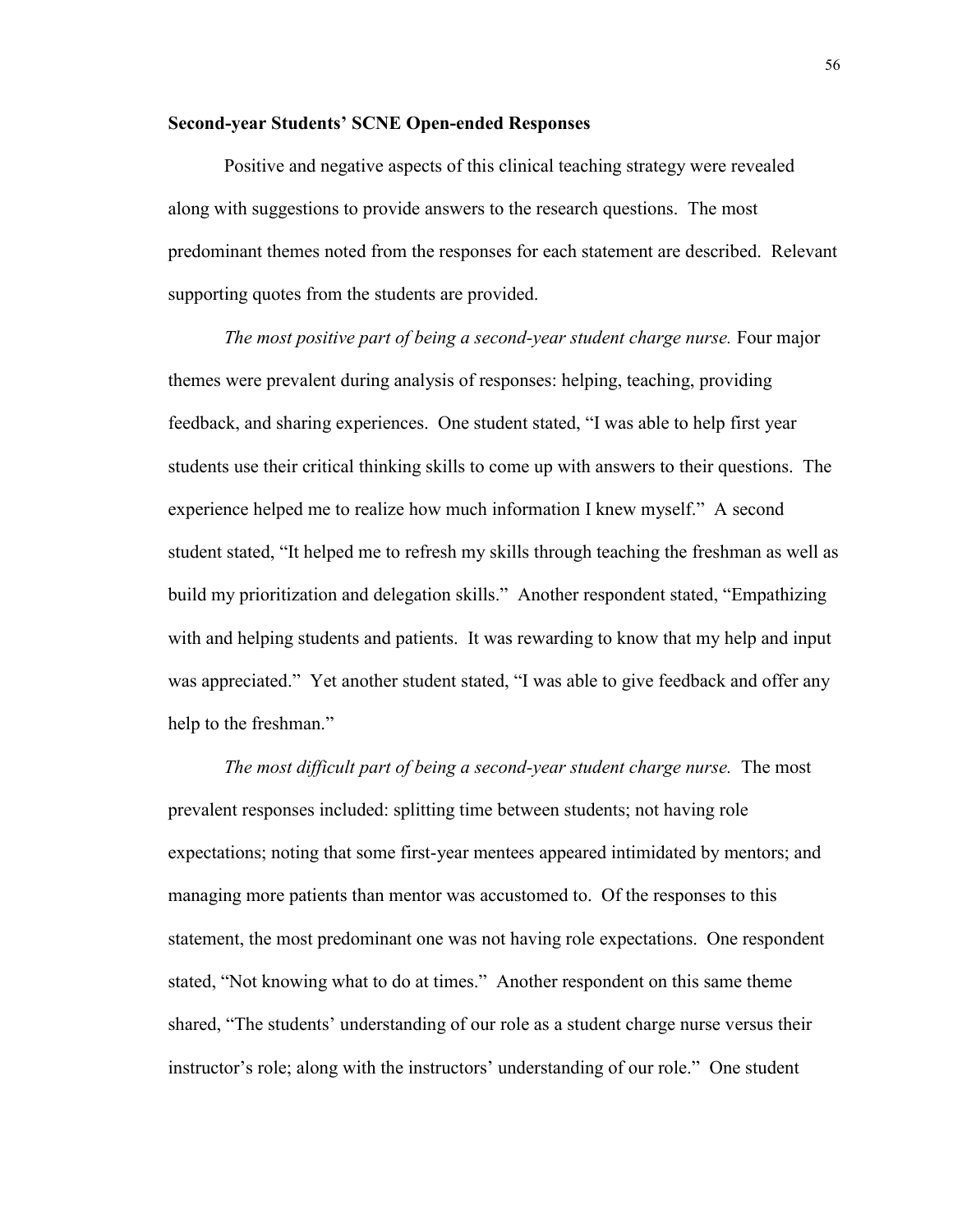stated, "Not really understanding exactly what the expectations were for us, not very clear. I worked with two different instructors who each expressed different goals for the outcome of the experience." In regards to the theme of intimidation, a second-year student stated, "Students (not all) seemed intimidated." In regards to the theme of managing more patients, one student stated, "Managing six plus patients when I had been used to having only two to four patients."

*Suggestions for future student charge nurse experiences.* Several themes prevailed for this statement that included: make the experience a full shift; increase the number of days and make them consecutive for the experience; clearly define roles and set expectations; encourage first-year students to utilize the second-year student in this role. Of the suggestions, the most predominant one mentioned was to clearly define and set expectations. One respondent stated, "Make it a full day, so that the senior student can see the first year student's progress throughout the day." Another student stated, "Having more than one day would be beneficial." In regards to the expectations theme, one student stated, "Explain the experience to everyone as a whole during orientation and again prior to the clinical experience so that everyone is on the same page."

## **First-year Students' SCNE Open-ended Responses**

Further answers are provided for the research questions related to advantages and disadvantages of this specific clinical strategy along with suggestions for potential future SCNE. The most predominant themes noted from the responses for each statement are described. The most relevant respondents' statements are included for support.

*The most positive part of interacting with a second-year student charge nurse.* The major themes emerging from this statement included: being able to ask questions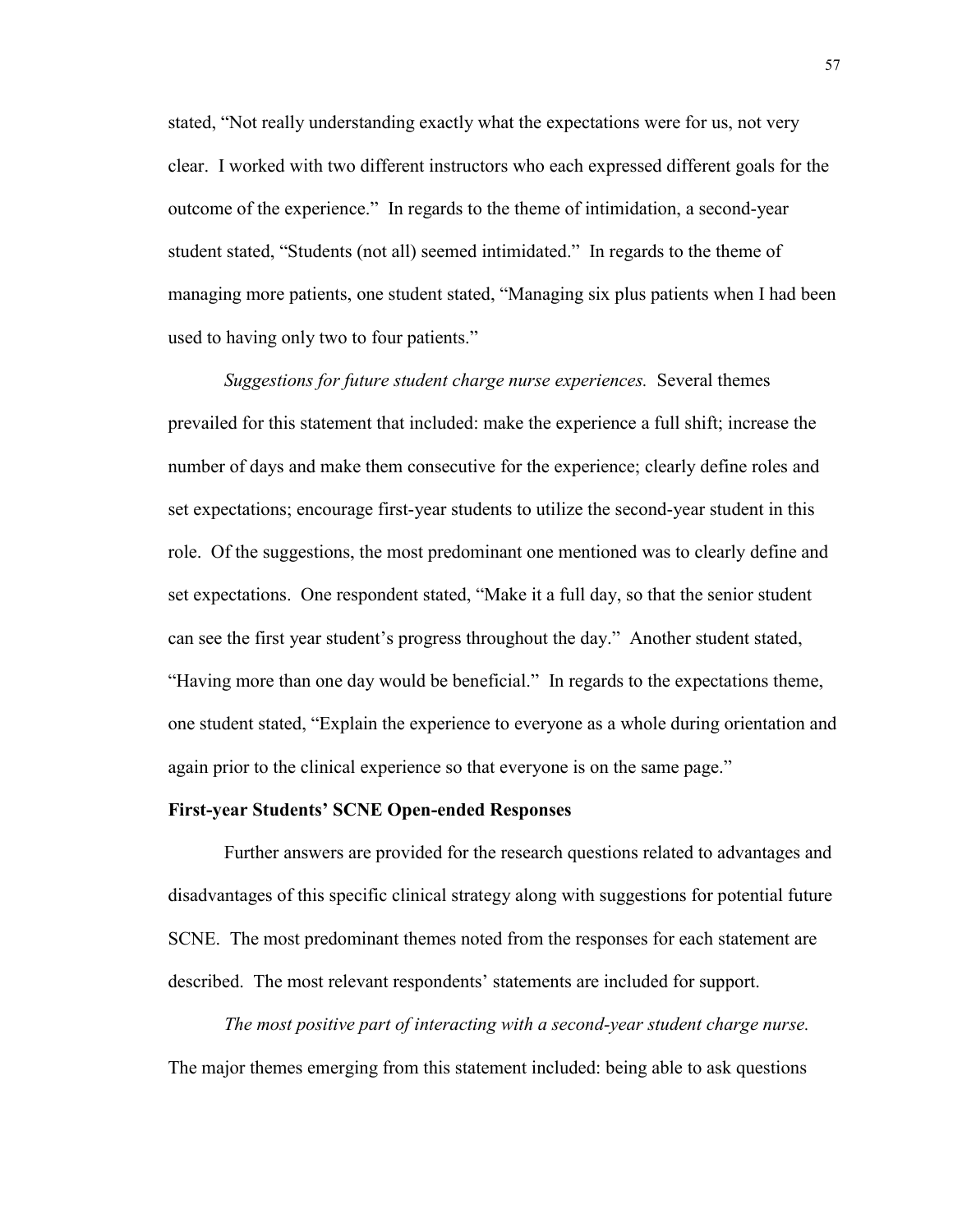without feeling intimidated; increased mentees' confidence; mentor was more readily available; gaining insight and perspective; encouragement and positive reinforcement; roles were relatable; and gaining "tips and advice" on time management, prioritization and care plan creations while providing supporting rationale. One student stated, "Overall advice on continuing the program." One respondent stated, "Seeing how much a second-year charge nurse could do, helped first-year student realize what she/he could achieve." Another respondent stated, "The environment seemed more relaxed." The most predominant statement was the role as student nurses were relatable.

*The most difficult part of interacting with a second-year student charge nurse.*  Three major themes for this statement were related to timeframe, role expectations, and mentor-mentee ratio: the four hour timeframe for student charge nurses being in clinical was not long enough; having to give report to two different student charge nurses (because of timeframe); mentors did not know their role expectations; and too many mentees per mentor. One student stated, "There was very little time with her. Having four or more students per mentor left little time with each of us." Another student stated, "It was also hard to find the charge at times between all of the other students needing advice, etc." Other frequent responses included: mentors were intimidating; mentors did not take initiative; and mentors did not know how to perform certain tasks or patient care. One student stated there was no contact with the student charge nurse. Another stated, "I didn't feel it was beneficial for the first-years, but did understand the benefit for the second-years." The opposite was seen when five respondents stated there was not anything difficult about interacting with the second-year student charge nurse.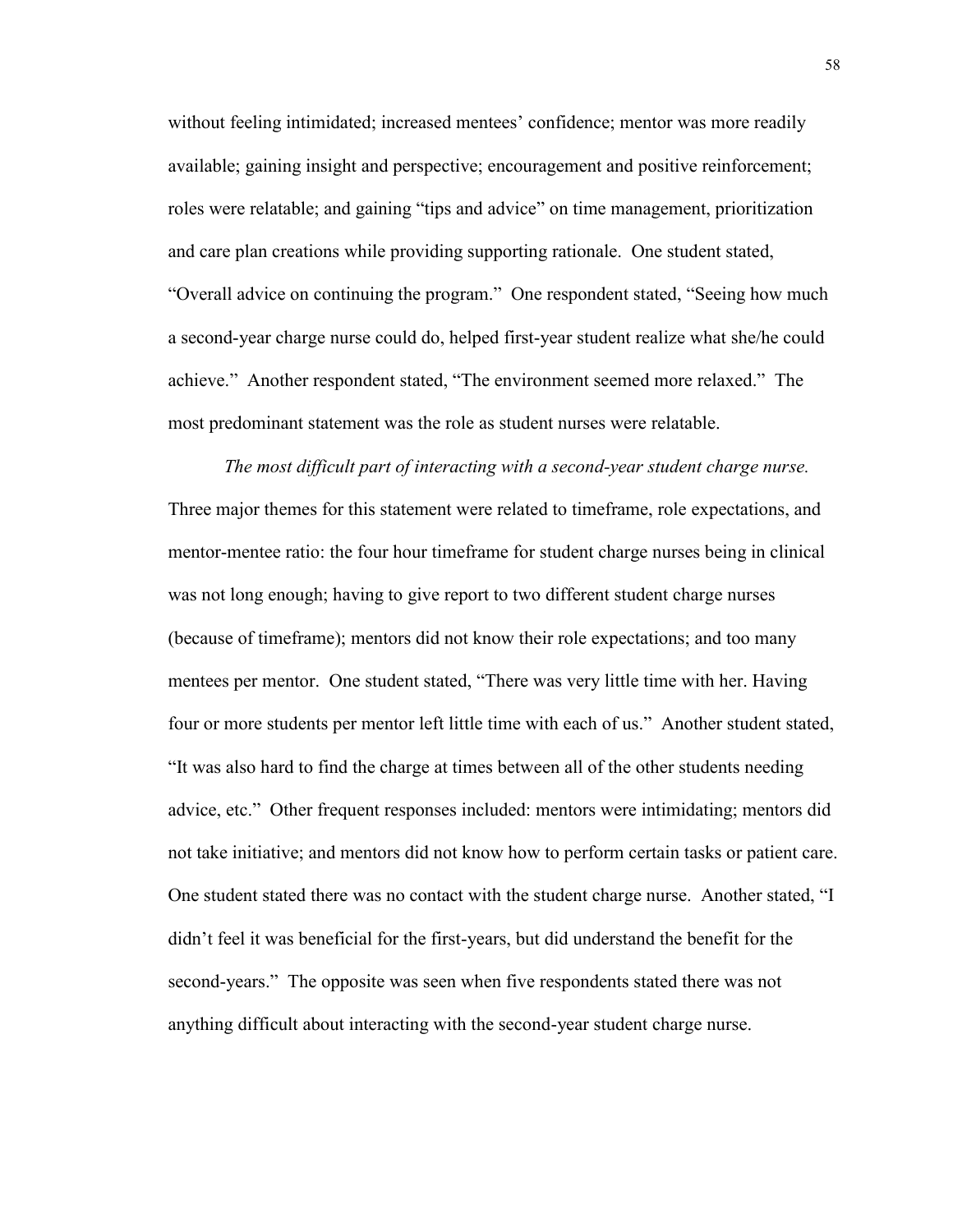*Suggestions for future student charge nurse experiences.* Major themes that emerged during analysis of this statement included: timeframe be extended to a full shift and extend to two consecutive days; reduce student charge nurse and first-year student ratio; set expectations including how to provide feedback, what to include such as tips and advice, how to spread time between all mentees; student charge nurse to plan on introducing themselves to the assigned patients; and have a debriefing meeting at end of clinical day with student charge nurse. The most predominant theme was timeframe. Four respondents did not have any suggestions and said the SCNE was a good experience and should be continued. One student stated, "Having them stay the whole day instead of just half of the day. When just staying half of the day it seems rushed and just when you get started with them, they are leaving." Another statement in regards to timeframe was, "I think it would be nice to have one senior student charge nurse per student per clinical day. Sometime we had two and it took more time to bring them up to speed and repeating things over." A third student continued the time frame theme, "Extend the time frame to one to two days with the same clinical group in the same week."

#### **Summary**

This research study obtained quantitative and qualitative data from respondents that chose to answer nine Likert-type scale survey questions along with three open-ended response statements. Aggregate scores as well as individual item scores were analyzed from the 5-point Likert-type scale responses to obtain appropriate data to answer the research questions that are further discussed in Chapter V. Statistical analysis was performed per item on the survey for each specific student level per each clinical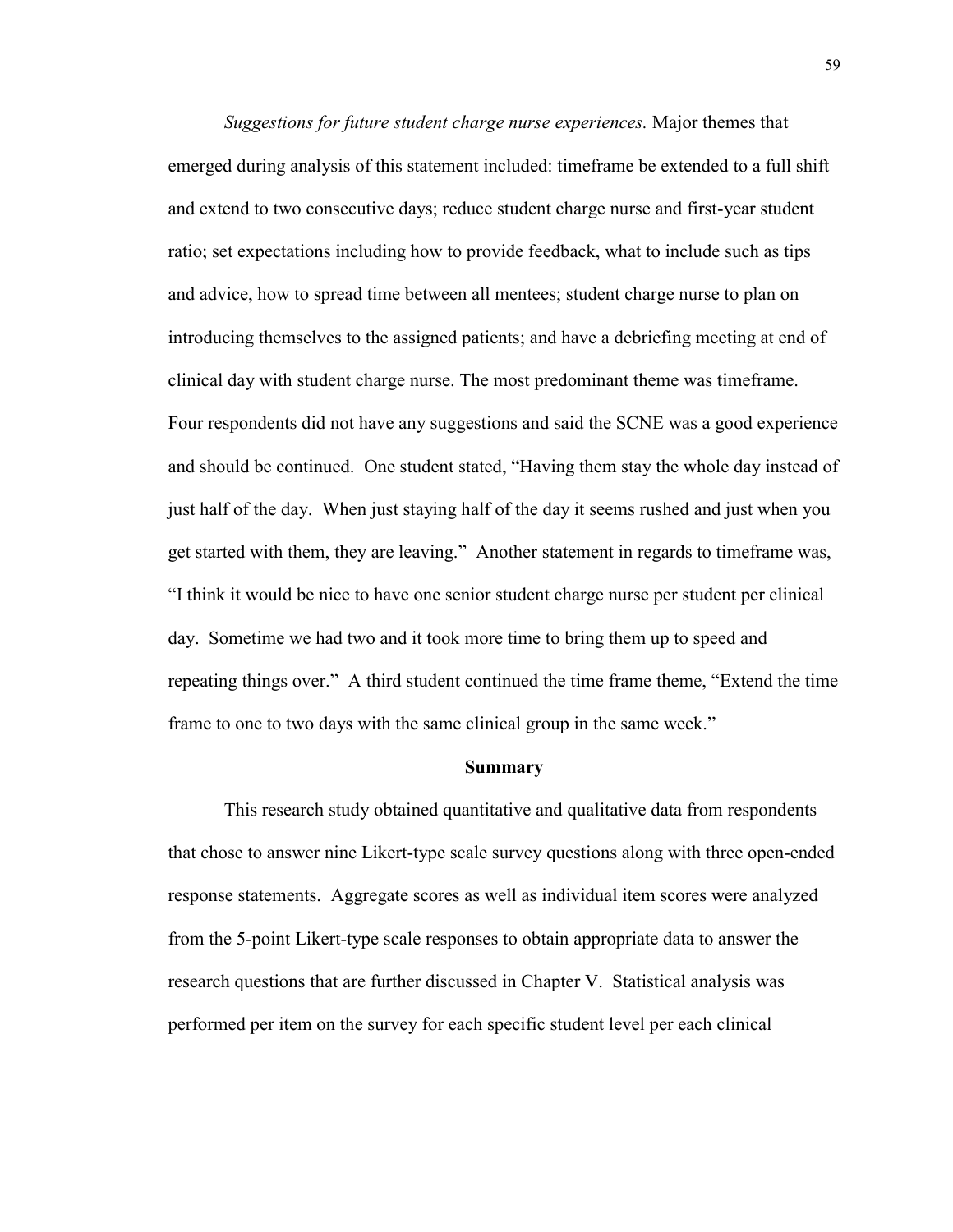experience group. The open-ended response statements were reviewed and clustered according to themes that emerged.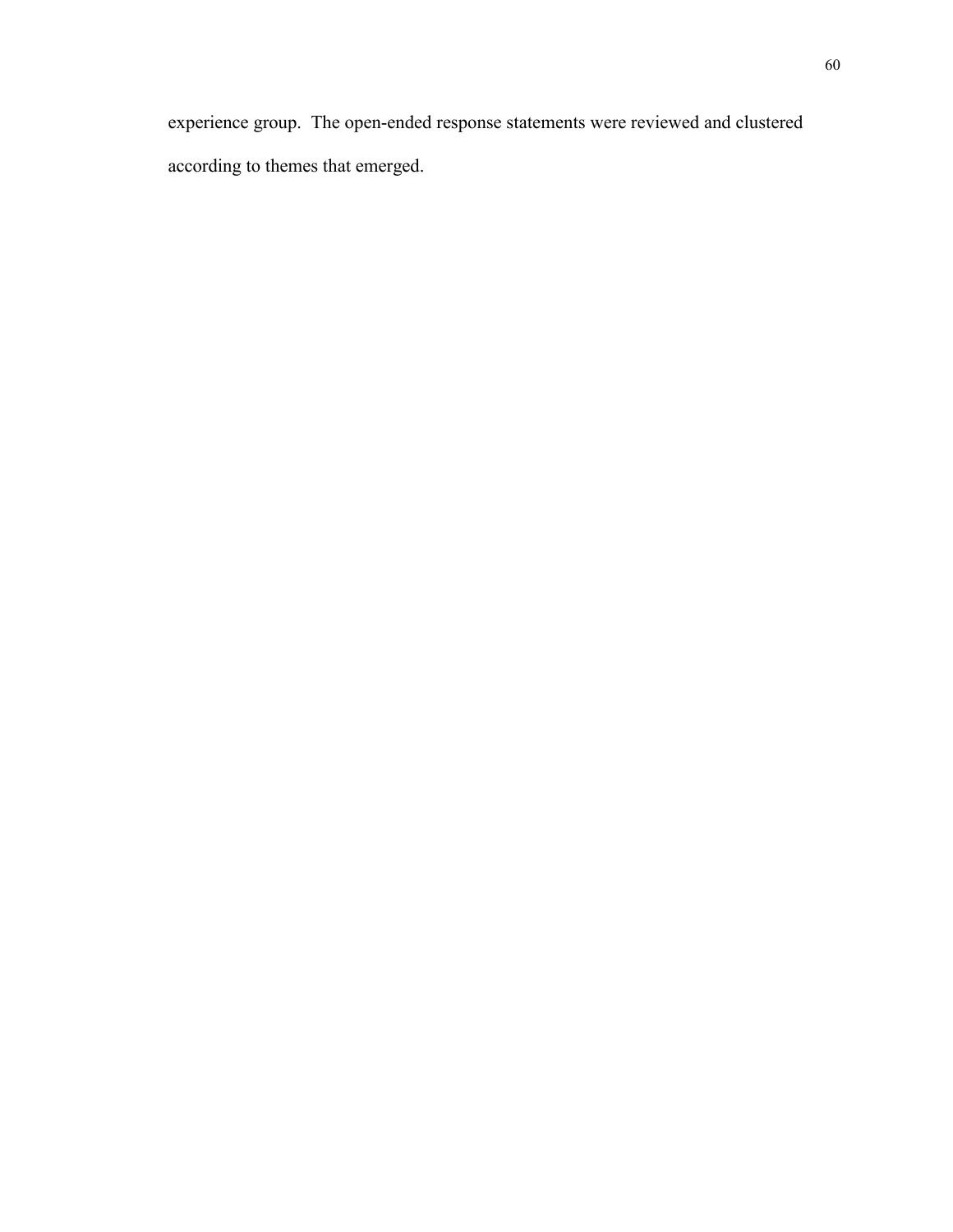#### **CHAPTER V**

## **Discussion**

The purpose of this study was to compare students' perceptions of the peer mentoring leadership experience (PMLE) and the student charge nurse experience (SCNE) to provide nurse educators in ADN programs with information to assist in determining whether to include one, both or none of the strategies as part of the future curriculum. Through respondents' answers to the nine Likert-type survey questions, quantitative data was analyzed using IBM® SPSS® software version 24 for descriptive analysis. Answers to the three open-ended response statements on the survey were reviewed for emerging themes and clustered. Discussion of the results of the statistical analyses related to the research questions follows.

#### **Implication of Findings**

Implications of findings from the quantitative analysis indicated the PMLE respondents perceived the experience as more advantageous than the respondents of the SCNE based on their answers to the surveys. Second-year respondents of the PMLE individual items scored a mean of 4.33-5.00 to the nine 5-point Likert-type scale survey questions compared to the second-year respondents of the SCNE that scored a mean of 3.40-4.50. The first-year respondents of the PMLE individual items scored a mean of 4.25-4.75 to the nine 5-point Likert-type scale survey questions compared to the first-year respondents of the SCNE that scored a mean of 3.58-4.21. The aggregate mean scores of the PMLE respondents were 4.29-4.71 compared to the SCNE aggregate mean scores of 3.62-4.29. This information is important to provide nurse educators of ADN programs with data to determine which clinical teaching strategy was perceived more positively.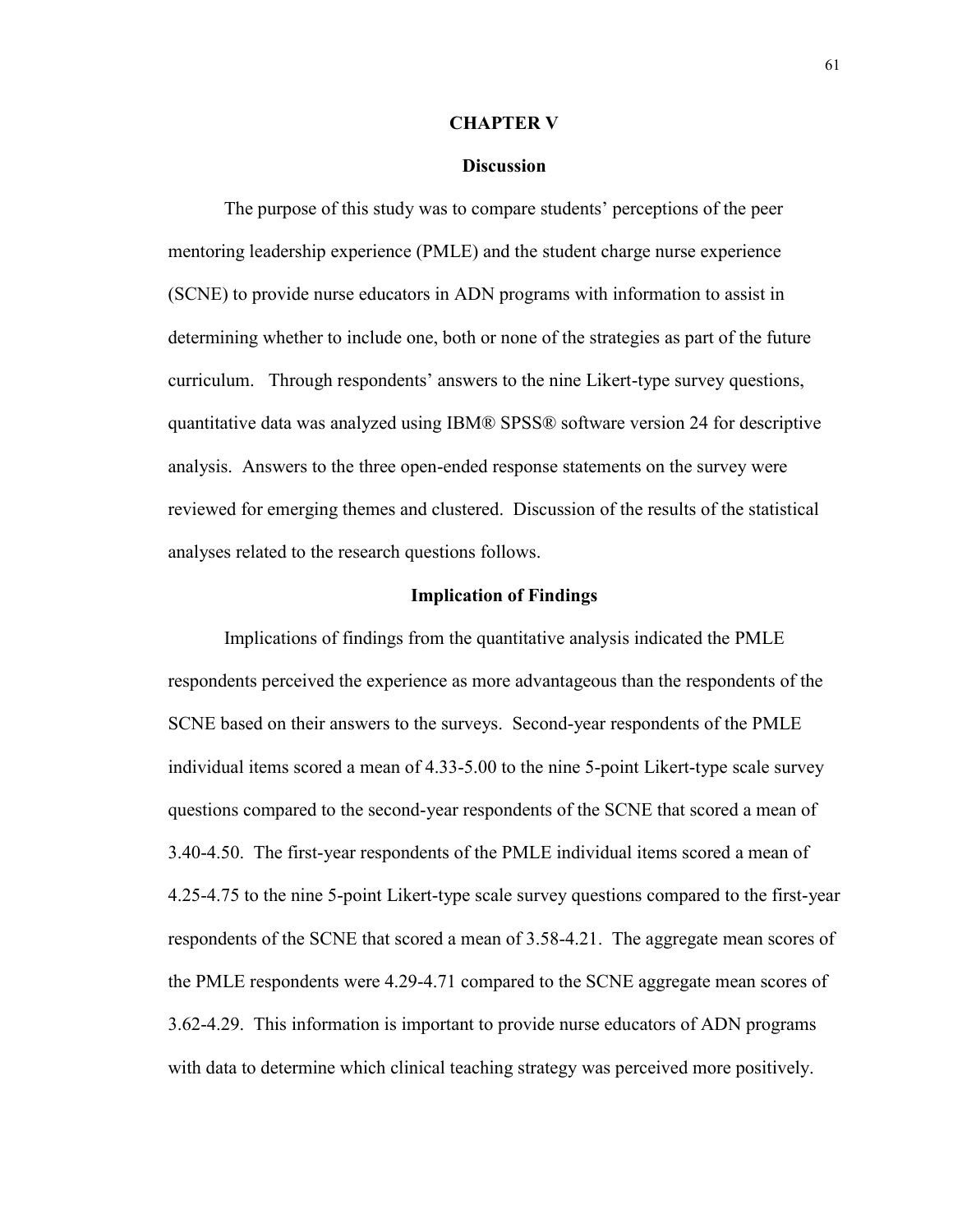The articles described in the literature review provided advantages and disadvantages that were similar to ones revealed in this study. An advantage discussed in the literature that was also found in the study included mentors and mentees *strongly agreed* the peer mentoring experience provided an effective way to demonstrate the role of educator (Zentz et al., 2014) 94.8%; *Outcomes of Peer Mentoring Study*, 94.2%). Other similarities included PMLE first-year respondents *strongly agreed* that the clinical experience *increased my self-confidence in the clinical setting* (85%) and *increased my learning to time manage* (80%) compared to Zentz et al. (2014) finding the answers to be 78.1% and 74.2% respectively, while Sprengel and Job (2004) stated the peer mentoring experience allowed for gained self-confidence. Differences noted were first-year student PMLE respondents *strongly agreed* the experience was an effective way to demonstrate the role of educator (95%) compared to Zentz et al. (2014) finding 79.1% from sophomore BSN respondents.

Respondents from both the PMLE and SCNE were found to have some similar themes to the open-ended response statements as were found in the literature review studies. Some of these included similar responses to advantageous aspects of being a student peer mentor such as the mentor learning or realizing how much they themselves knew while helping or teaching the mentee (Li et al., 2011; Sims-Giddens et al., 2010; Joubert  $\&$  de Villers, 2015). On the other hand, SCNE advantageous aspects from the open-ended statements that were similar to the ones found in the literature review included being able to help, teach, provide feedback and share experiences, but note the difference from PMLE in that the peer mentors realized how much they themselves knew through helping or teaching the mentee. Another similarity noted from the literature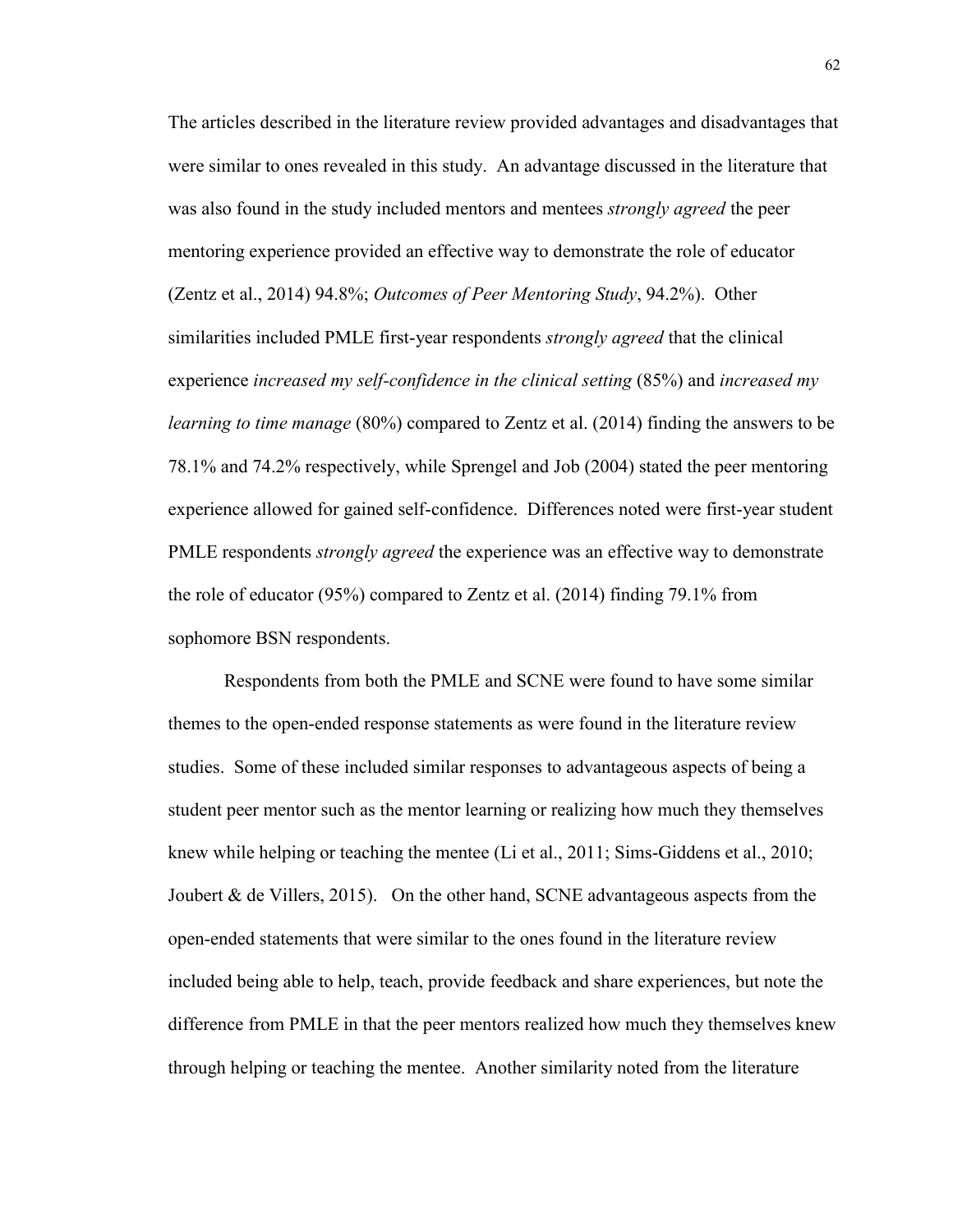review to the PMLE included role modeling (Sims-Giddens et al., 2010). One theme that was found in the PMLE, SCNE and literature review was increased self-confidence (Roberts et al., 2009). A disadvantage that was found in the literature review and also the PMLE included time frame issues (Rapaport, 2014). Two suggestions from the PMLE respondents that were also noted during the review of the literature included having an orientation to set expectations and training (Joubert  $\&$  de Villers, 2015; Roberts et al., 2009) and a decreasedratio of mentor to mentee (Joubert  $&$  de Villers, 2015).

#### **Application to Conceptual Framework**

The key concepts from the conceptual framework of SPAM were appropriate for this study and overall the study findings were congruent. Results from this study that relate to the conceptual framework of SPAM included that peer mentoring would increase first-year mentees' deep learning of being a client advocate, educator, and caregiver; problem solving skills defined as prioritizing client care and time management, and increase self-confidence with respondents having affirmed this by having answered 80-95% *strongly agree*. Other results from the MSN thesis study that relate to key concepts from SPAM included reinforcement of second-year mentors' nursing education through teaching peers strategies for problem solving defined as prioritizing client care and time management. The second-year mentors affirmed these key concepts from SPAM by having answered *strongly agree* 100% to the questions specifically related to prioritizing client care and time management. Open-ended responses also affirmed that by teaching peers, the mentors would have nursing education reinforced. Key concepts from SPAM also included the second-year mentors would have improved skills for communicating, leadership, and multi-disciplinary team relationship building. The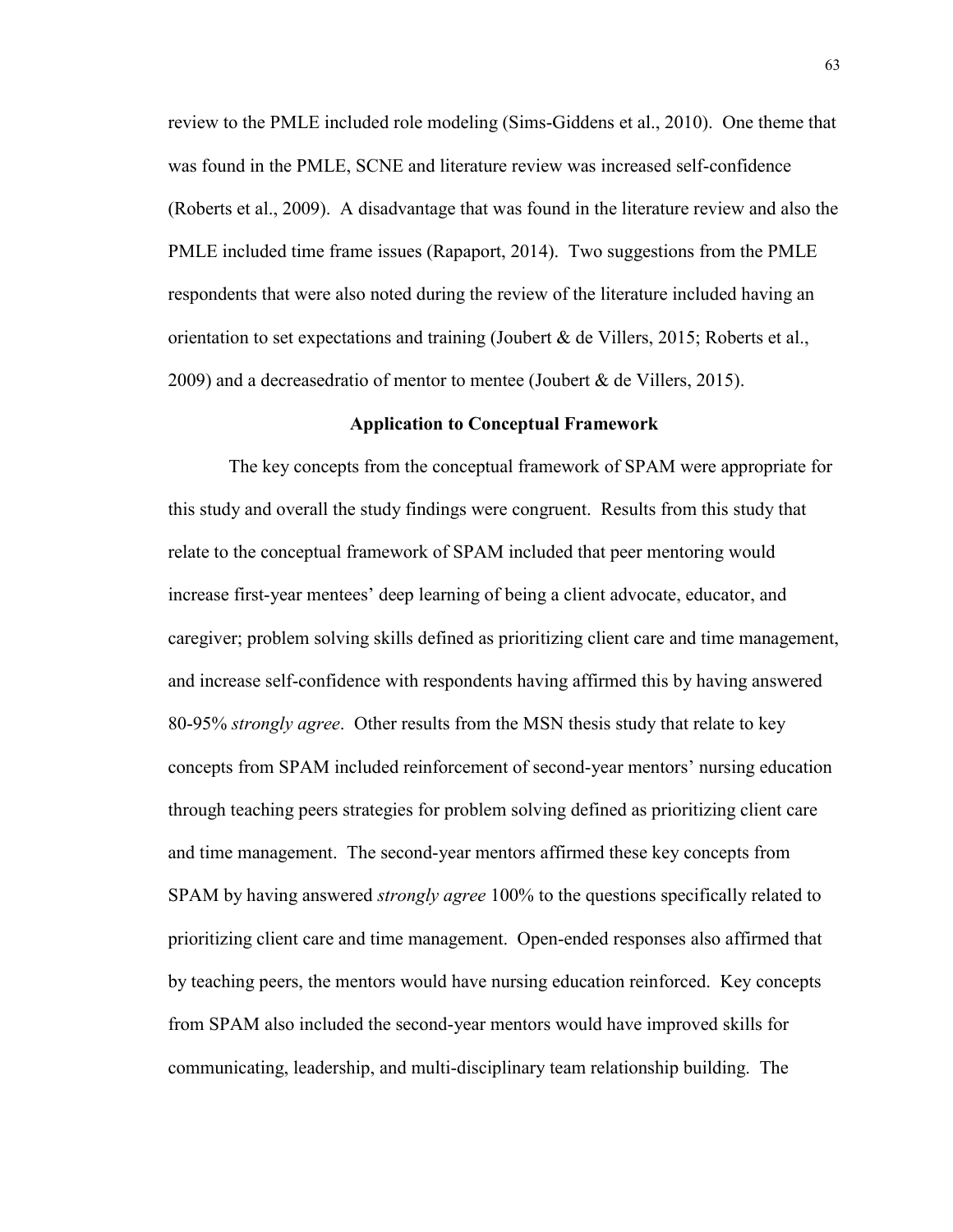second-year PMLE respondents affirmed that the experience was an effective way to demonstrate the professional roles of leader and multi-disciplinary team relationship builder along with the demonstration of the role of communicator (86.6-100%).

### **Limitations**

A limitation of this study is that it was conducted at one community college and the numbers in the different types of experiences were small. The PMLE survey created for the first-year students had inconsistent wording on the first statement for the openended response and was written with the word 'positive' instead of 'helpful' as was on the other three surveys. The surveys were mailed weeks to months after the experiences.

## **Implications for Nursing**

The results of this study have implications for nurse educators' teaching strategies. These findings are linked to the objectives for leadership experience of client advocate, caregiver, and prioritization of client care, time management, communicator, leader, multi-disciplinary team relationship builder, and self-confidence. As the shortage of nursing faculty continues to compound the nursing shortage, there is still a great need for those graduating nursing students to have appropriate leadership skills for the nursing workforce. Having adequate clinical leadership experiences provided in ADN programs is essential for novice post-graduate nurses to begin their nursing careers.

#### **Recommendations**

Recommendations that could be beneficial in similar research would be conducting a longitudinal study with a larger sample size to provide a larger quantity of data for perhaps more accurate results. Distributing the post-experience surveys prior to the course semester end would possibly facilitate a larger response number. The study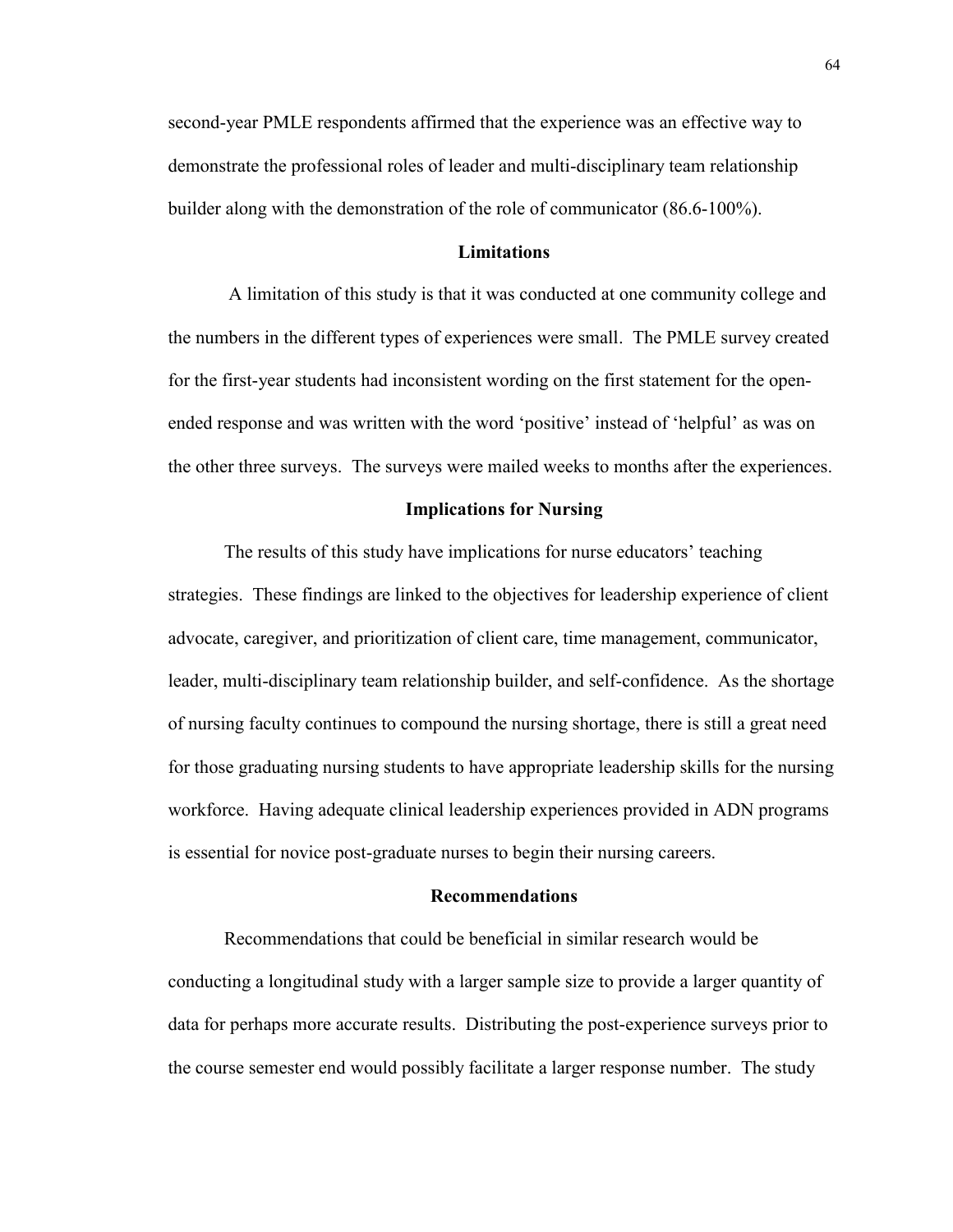instrument was a self-report survey and as such, the results were self-reported perceptions. Conducting a study after suggestions for improvement have been reviewed and potentially implemented to compare if students' perceptions of the clinical strategies change would be another idea.

# **Conclusion**

The purpose of this study was to compare students' perceptions of the PMLE and the SCNE to provide nurse educators in ADN programs with information to assist in determining teaching strategies to implement. The pilot study demonstrated that students perceived the PMLE was a more beneficial teaching strategy than SCNE. Further research is required for objective measurement in both leadership experiences. The findings of this study support using PMLE as a beneficial teaching strategy.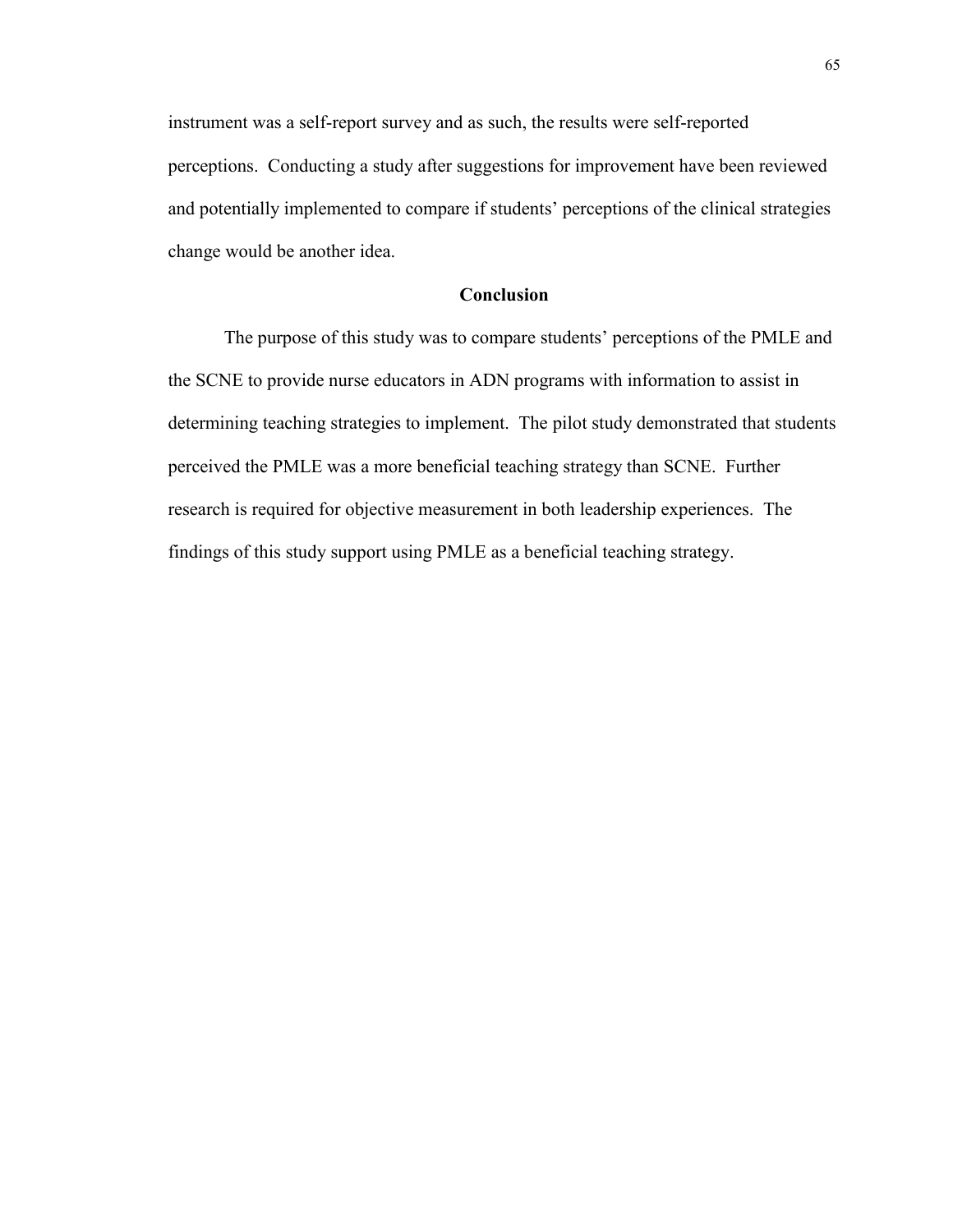#### References

- Aston, L., & Molassiotis, A. (2003, April ). Supervising and supporting student nurses in clinical placements: The peer support initiative. *Nurse Education Today*, *23*(3), 202-210. Retrieved from http://www.ncbi.nlm.nih.gov/pubmed/12672388
- Care. (2016). In *The Free Dictionary*. Retrieved from http://medicaldictionary.thefreedictionary.com/health+care
- Christiansen, A., & Bell, A. (2010, March). Peer learning partnerships: Exploring the experience of pre-registration nursing students. *Journal of Clinical Nursing*, *19*, 803-810. http://dx.doi.org/10.1111/j.1365-2702.2009.02981.x
- Educause. (2016). http://www.educause.edu/careers/special-topic-programs/mentoring
- El-Kadi, O. (n.d.). Strategy definition & fundamentals: Plus origin of the word. Retrieved from http://www.easy-strategy.com/strategy-definition.html

Gore, T. N., Johnson, T. L., & Wang, C. (2015). Teaching nursing leadership: Comparison of simulation versus traditional inpatient clinical. *International Journal of Nursing Education Scholarship*, *12*(1), 55-63. http://dx.doi.org/10.1515/ijnes-2014-0054

Henning, J. M., Weidner, T. G., & Marty, M. C. (2008, July-September). Peer assisted learning in clinical education: Literature review. *Athletic Training Education Journal*, *3*, 84-90. Retrieved from www.nataej.org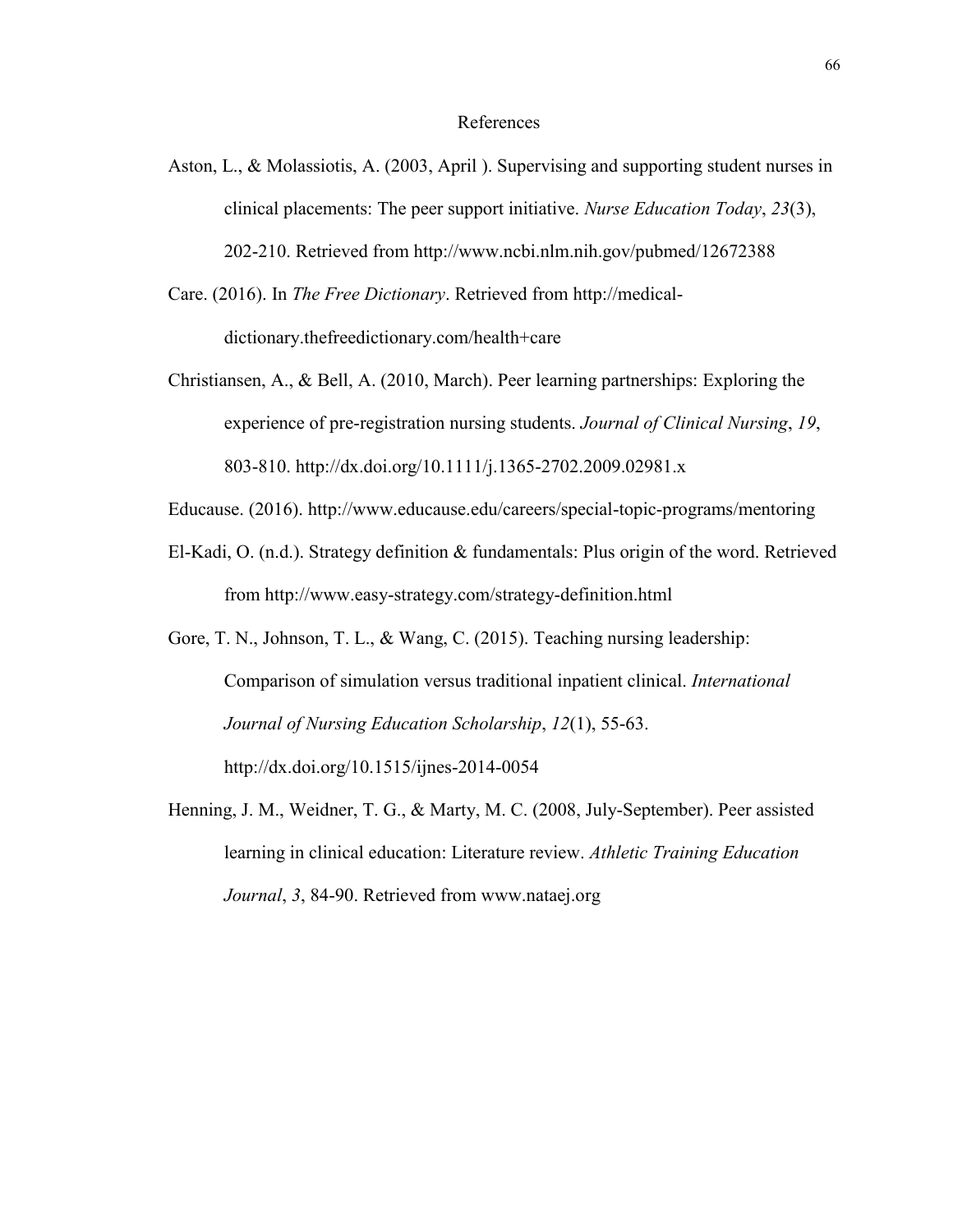- Isaacson, J. J., & Stacy, A. S. (2004, November/December). Nursing students in an expanded charge nurse role: A real clinical management experience. *Nursing Education Perspectives*, *25*(6), 292-296. Retrieved from http://www.freepatentsonline.com/article/Nursing-Education-Perspectives/126491483.html
- Iwasiw, C. L., & Goldenberg, D. (1993, April 1). Peer teaching among nursing students in the clinical area: Effects on student learning. *Journal of Advanced Nursing*, *18*(4), 659-668. Retrieved from http://eds.b.ebscohost.com.ezproxy.gardnerwebb.edu/ehost/pdfviewer/pdfviewer?vid=18&sid=a076332c-3a14-4682-86d8- 8c68ac6fd544%40sessionmgr198&hid=104
- Iwasiw, C. L., Goldenberg, D., & Andrusyszyn, M. A. (2009). *Curriculum development in nursing education* (2nd ed.). Sudbury, MA: Jones and Bartlett.
- Jacobs, S., Atack, L., Ng, S., Haghiri-Vijeh, R., & Dell'Elce, C. (2015, September). A peer mentorship program boosts student retention. *Nursing 2015*, *45*(9), 19-22. http://dx.doi.org/10.1097/01.NURSE.0000470424.40180.a0

Joseph, J. K. (2009). *The impact of peer tutoring of nursing students in a community college setting as measured by changes in learning and study strategies and grades* (Doctoral dissertation, Capella University). Retrieved from http://search.proquest.com.ezproxy.gardnerwebb.edu/pqdthss/docview/305160128/fulltextPDF/E56712386954429APQ/1?ac countid=11041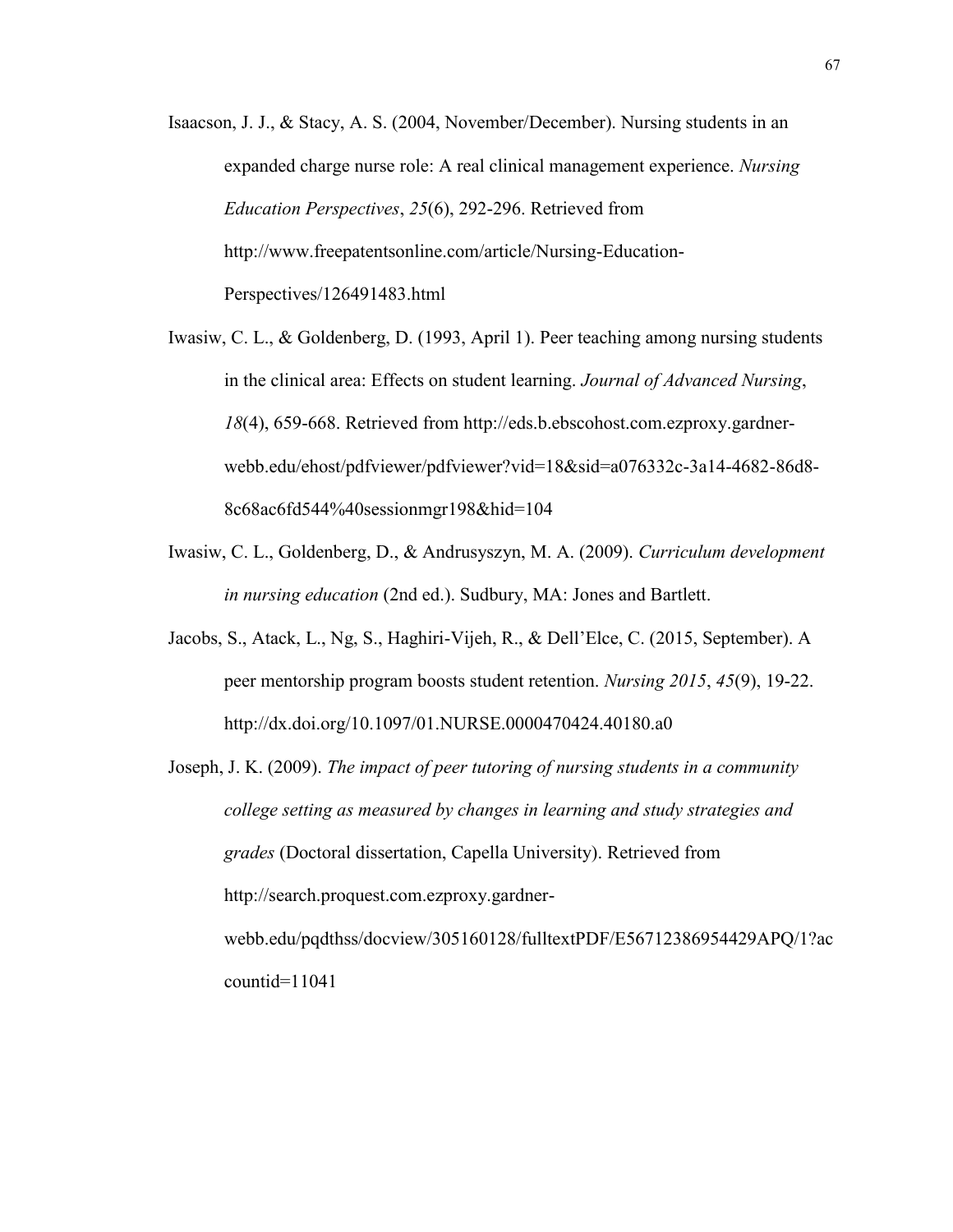- Joubert, A.,  $\&$  de Villers, J. (2015). The learning experiences of nursing school's mentoring programme. *Journal of the Democratic Nursing Organisation of South Africa*, *38*(1). http://dx.doi.org/10.4102/curationis.v38i1.1145
- Kirkham, R., & Ringelstein, D. (2008). Student peer assisted mentoring (SPAM): A conceptual framework. *e-Journal of Business Education & Scholarship of Teaching*, 2(2), 39-49. Retrieved from http://ejbest.org/upload/Kirkham,\_Ross.pdf
- Kling, V. G. (2010, November). Clinical leadership project. *Journal of Nursing Education*, *49*(11), 640-643. http://dx.doi.org/10.3928/01484834-20100831-02
- Li, H. C., Wang, L. S., Lin, Y. H., & Lee, I. (2011, June). The effect of a peer-mentoring strategy on student nurse stress reduction in clinical practice. *International Nursing Review*, *58*(2), 203-210. http://dx.doi.org/DOI: 10.1111/j.1466- 7657.2010.00839.x
- Mentee. (n.d.). In *Merriam-Webster Dictionary*. Retrieved from http://www.merriamwebster.com/dictionary/mentee
- Mentor. (n.d.). In *Merriam-Webster Dictionary*. Retrieved from http://www.merriamwebster.com/dictionary/mentor

National League for Nursing (NLN). (2013). *Annual survey of schools of nursing: Academic year 2011-2012*. Retrieved from NLN website: www.nln.org/research/slides/index.htm

- Peer, N. (2015). The peer assist model: Leadership for clinical teaching. *Nursing 2015*, *45*(11), 16-19. http://dx.doi.org/10.1097/01.NURSE.0000472571.31621.b7
- Peer. (n.d.). In *Webster Dictionary* online. Retrieved from http://www.websterdictionary.org/definition/peer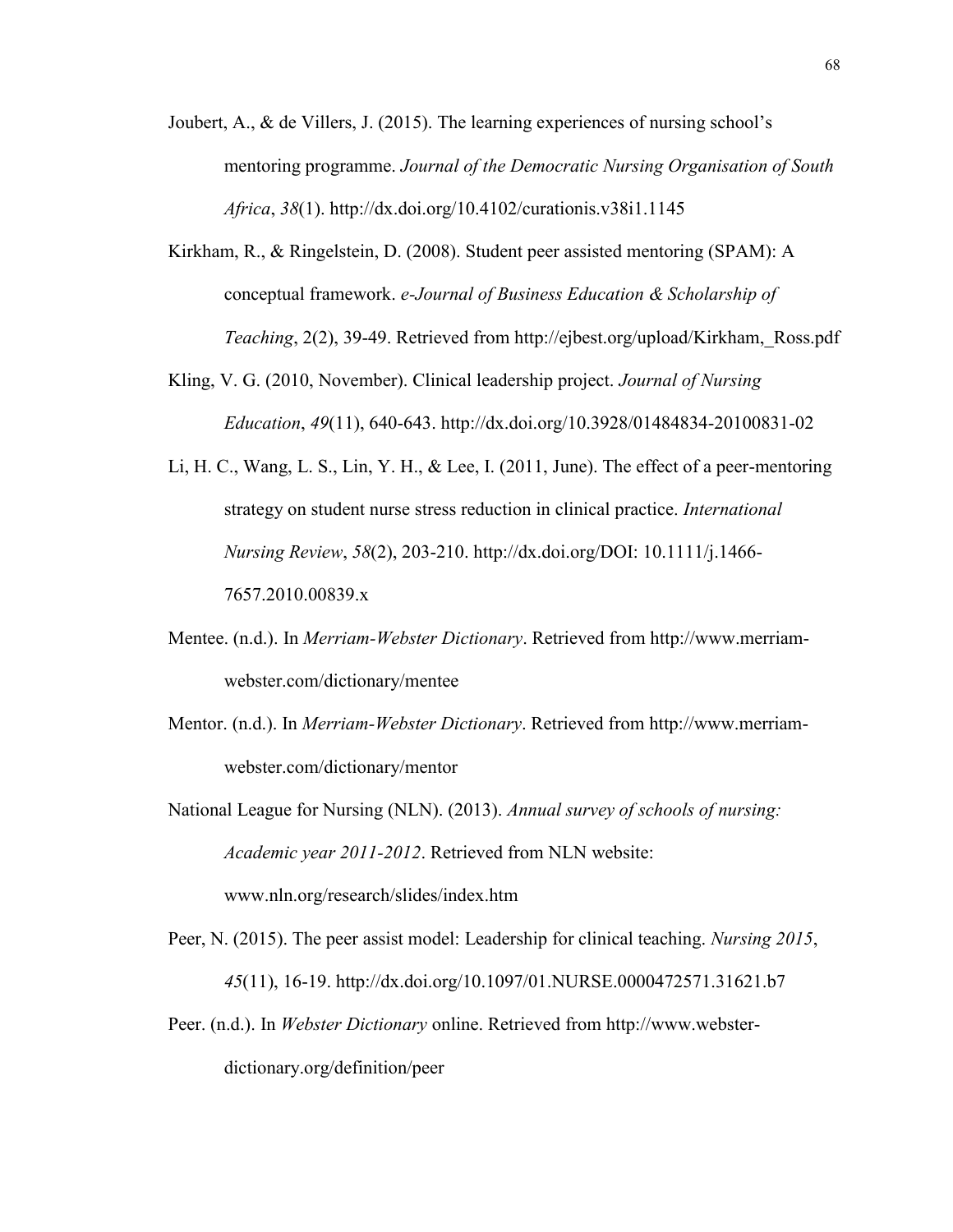Performance. (2016). In *The Free Dictionary*. Retrieved from http://www.thefreedictionary.com/performance

- Performance. (2016). In *Your Dictionary online*. Retrieved from http://www.yourdictionary.com/performance
- Rapaport, D. (2014, August). Peer mentoring in a community college nursing program. *Montana Nurses Association Pulse*, 1-16. Retrieved from http://nursingald.com/publications/1069
- Riley, M., & Fearing, A. D. (2009, July/August). Mentoring as a teaching-learning strategy in nursing. *MEDSURG Nursing*, *18*(4), 228-233. Retrieved from find it
- Roberts, S. T., Vignato, J. A., Moore, J. L., & Madden, C. A. (2009, August). Promoting skill building and confidence in freshman nursing students with a "Skills-a-Thon". *Journal of Nursing Education*, *48*(8), 460-464. http://dx.doi.org/10.3928/01484834-20090518-05
- Secomb, J. (2008). A systematic review of peer teaching and learning in clinical education. *Journal of Clinical Nursing*, *17*, 703-716. http://dx.doi.org/10.1111/j.1365-2702.2007.01954.x
- Setting. (n.d.). In *Merriam-Webster Dictionary*. Retrieved from http://www.merriamwebster.com/dictionary/setting

Sharif, F., & Masoumi, S. (2005, November 9). A qualitative study of nursing student experiences of clinical practice. *BMC Nursing*, *4*(6). Retrieved from http://www.biomedcentral.com/1472-6955/4/6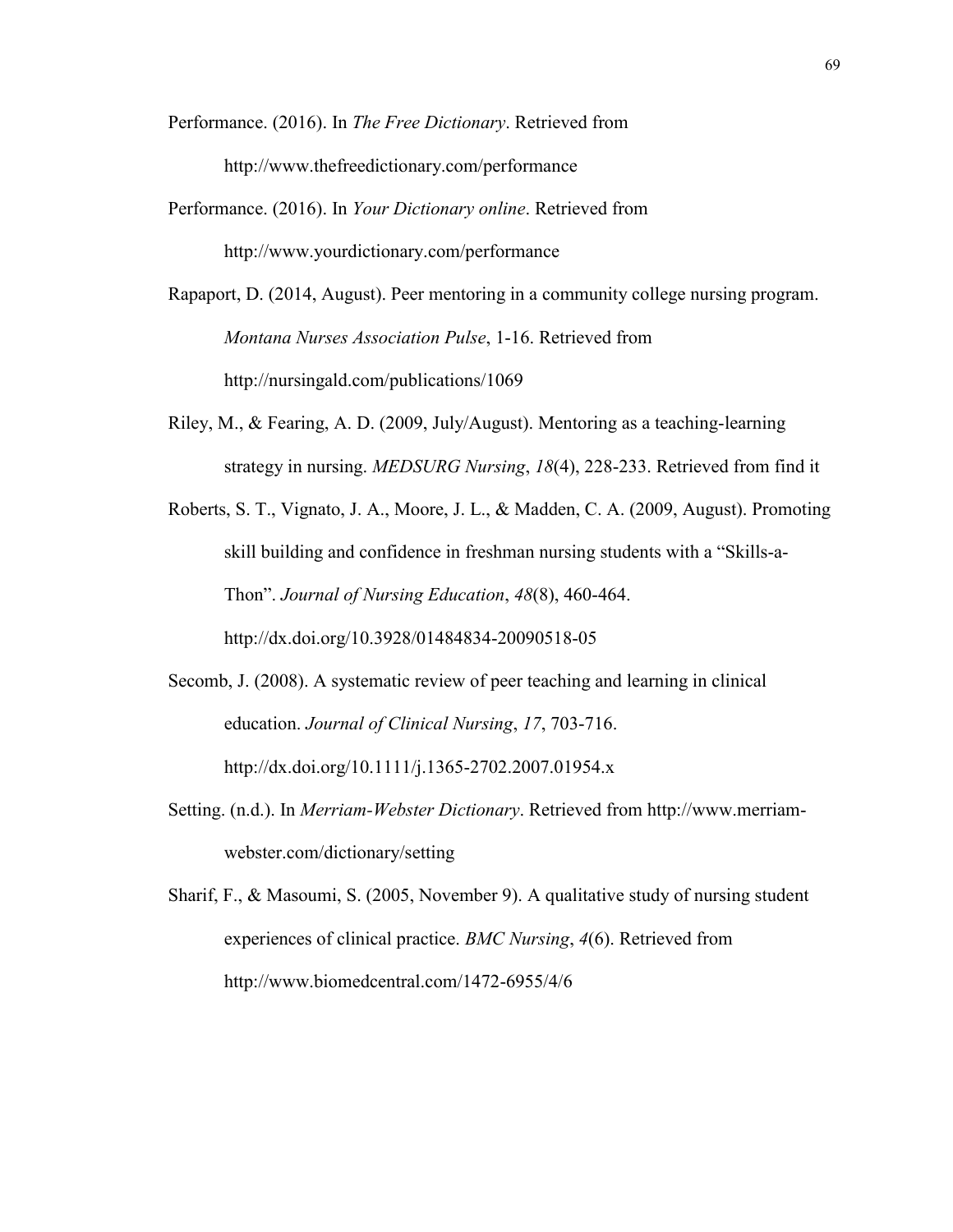- Sims-Giddens, S., Helton, C., & Hope, K. L. (2010, January/February). Student peer mentoring in a community-based nursing clinical experience. *Nursing Education Perspectives*, *31*(1), 23-27. Retrieved from [http://eds.a.ebscohost.com.ezproxy.gardner](http://eds.a.ebscohost.com.ezproxy.gardner-webb.edu/ehost/pdfviewer/pdfviewer?vid=3&sid=b1173c56-afeb-41fd-9990-1031e76ddf8c%40sessionmgr4005&hid=4102)[webb.edu/ehost/pdfviewer/pdfviewer?vid=3&sid=b1173c56-afeb-41fd-9990-](http://eds.a.ebscohost.com.ezproxy.gardner-webb.edu/ehost/pdfviewer/pdfviewer?vid=3&sid=b1173c56-afeb-41fd-9990-1031e76ddf8c%40sessionmgr4005&hid=4102) [1031e76ddf8c%40sessionmgr4005&hid=4102](http://eds.a.ebscohost.com.ezproxy.gardner-webb.edu/ehost/pdfviewer/pdfviewer?vid=3&sid=b1173c56-afeb-41fd-9990-1031e76ddf8c%40sessionmgr4005&hid=4102)
- Sprengel, A. D., & Job, L. (2004). Reducing anxiety by clinical peer mentoring with beginning nursing students. *Nurse Educator, 29*(6), 246-250.
- Stone, R., Cooper, S., & Cant, R. (2013). The value of peer learning in undergraduate nursing education: A systematic review. *International Scholarly Research Notices Nursing*. http://dx.doi.org/10.1155/2013/930901
- Strategies for Nurse Managers. (2016). Helping charge nurses understand their leadership role (part 3 of 3). Retrieved from

http://www.strategiesfornursemanagers.com/ce\_detail/245100.cfm

- Student. (n.d.). In *Merriam-Webster Dictionary*. Retrieved from http://www.merriamwebster.com/dictionary/student
- Supplement. (2015). In *Dictionary online*. Retrieved from http://www.dictionary.com/browse/supplement?s=t
- Supplemental. (2016). In *Merriam-Webster*. Retrieved from http://www.merriamwebster.com/dictionary/supplemental
- *The Free Dictionary.* (2016). Health. Retrieved from http://medicaldictionary.thefreedictionary.com/health